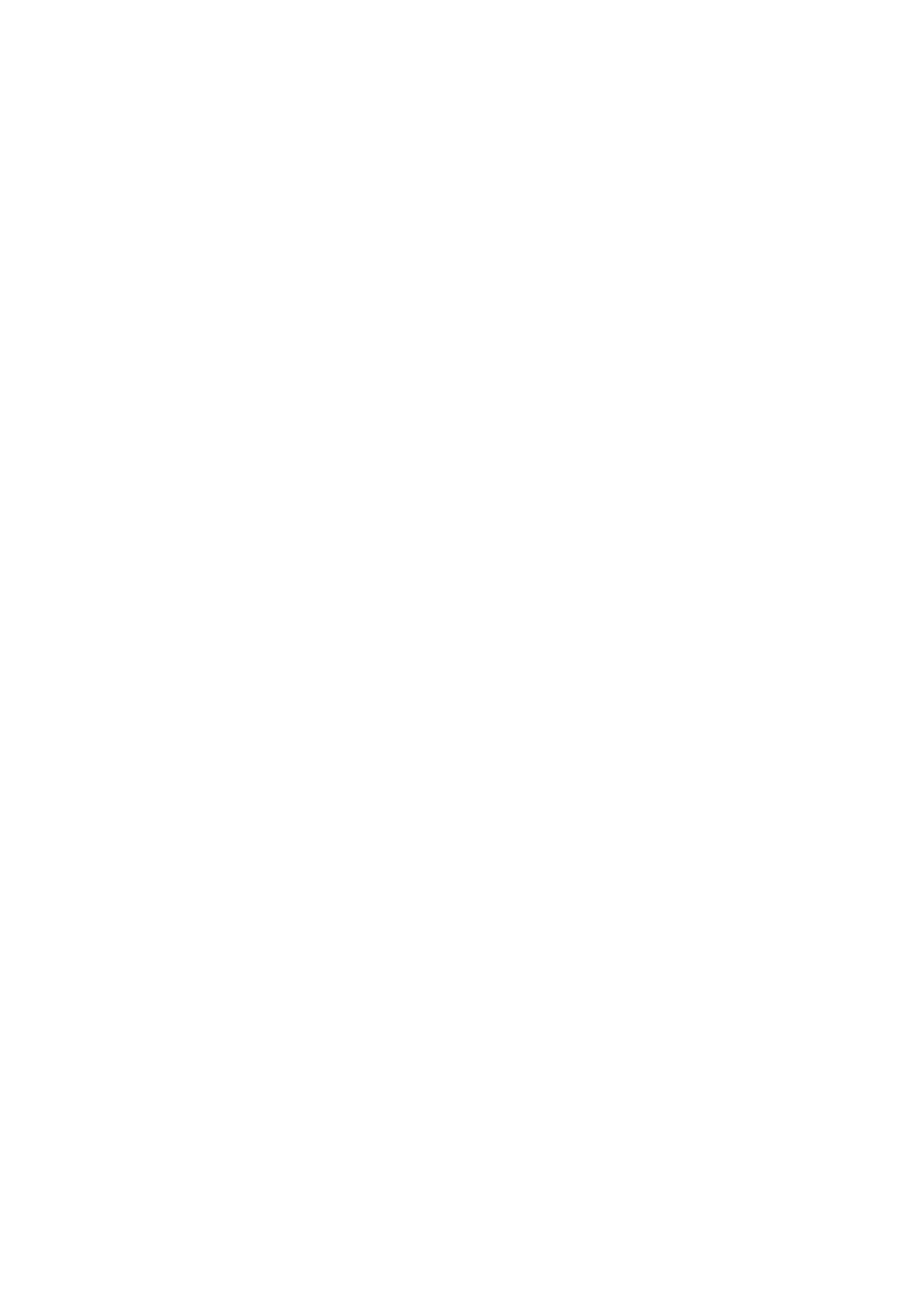# CODING FOR PASSIVE RFID COMMUNICATION Guang Yang

dissertation for the degree of philosophiae doctor



the selmer center department of informatics university of bergen norway

**MARCH 2012**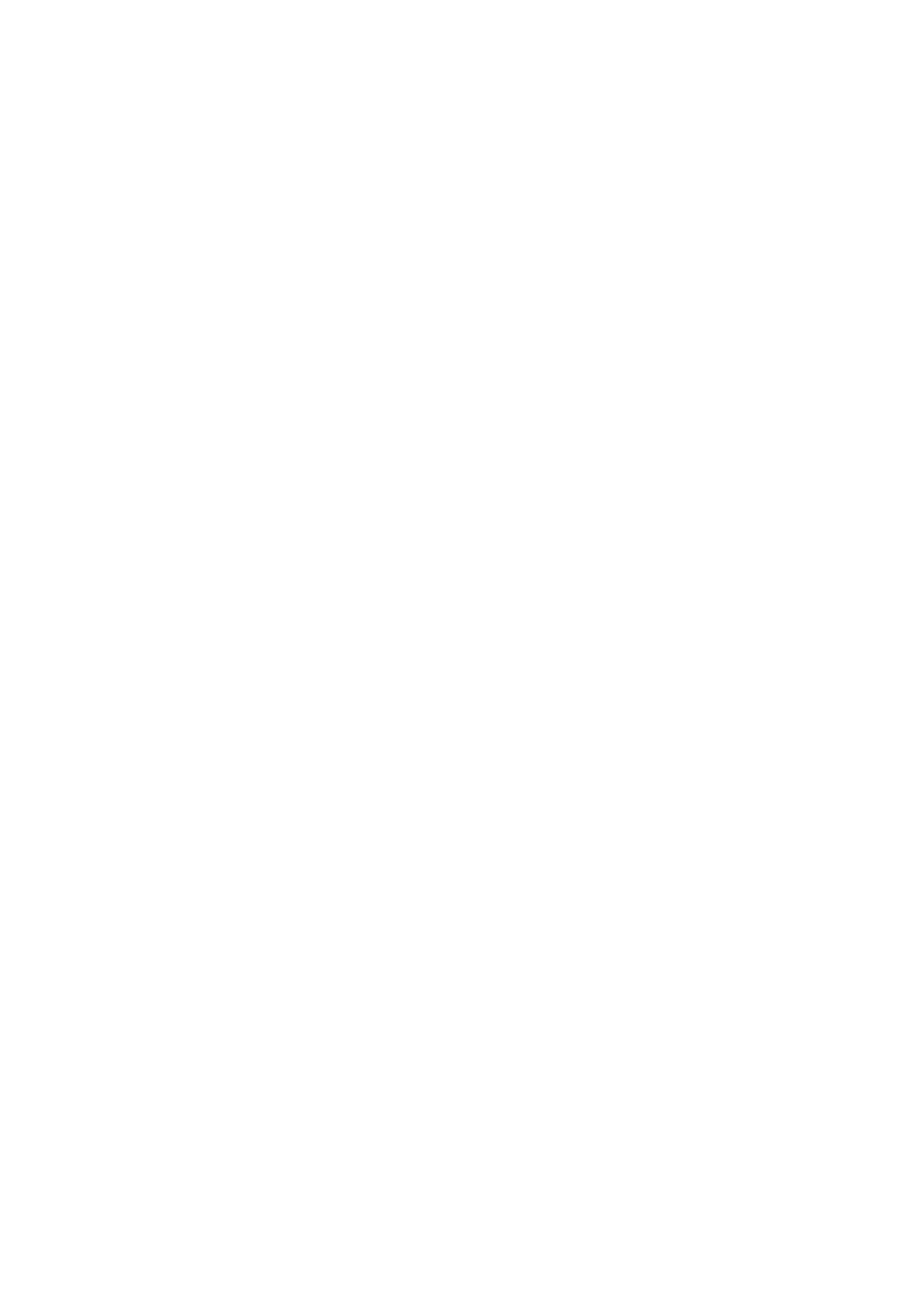# 谢谢爸妈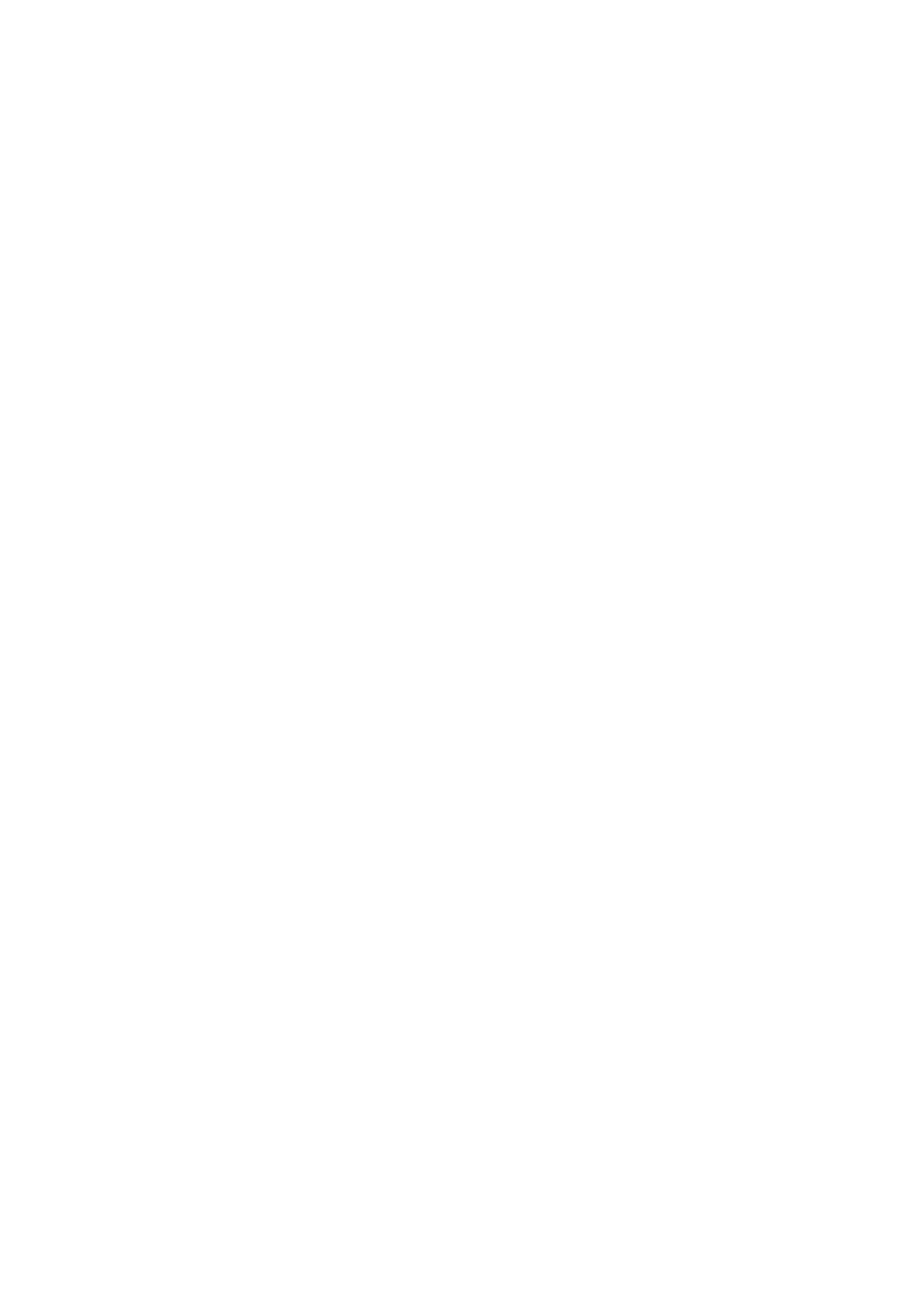# **ABSTRACT**

This dissertation elaborates on channel coding for reliable communication in passive RFID systems. RFID applications have been developed and used widely. Since a passive RFID tag has no power requirements, passive RFID has received considerable attention for application to sensor networks, access management, etc.

A passive RFID system transfers energy together with information by means of inductive coupling. Coding schemes design for inductively coupled channels is the main task of this work. Due to the properties of inductive coupling, the communication over the inductively coupled channel has synchronization loss problems in addition to other classical channel errors. We therefore design codes that consider synchronization loss, energy transfer, transmission rate, and complexity of encoding and decoding. Because of the different properties of reader and tag, the coding schemes for a passive RFID system are designed differently for the two directions between a reader and a tag.

In this dissertation, electronic circuits as infrastructure for the physical layer of the system are described. Modulation codes, error control codes and constrained codes, including their algebraic and structural properties, related algorithms, and techniques are addressed. Code combination and code power spectra are also considered as important issues in the code design that improve the ability of error detection and correction.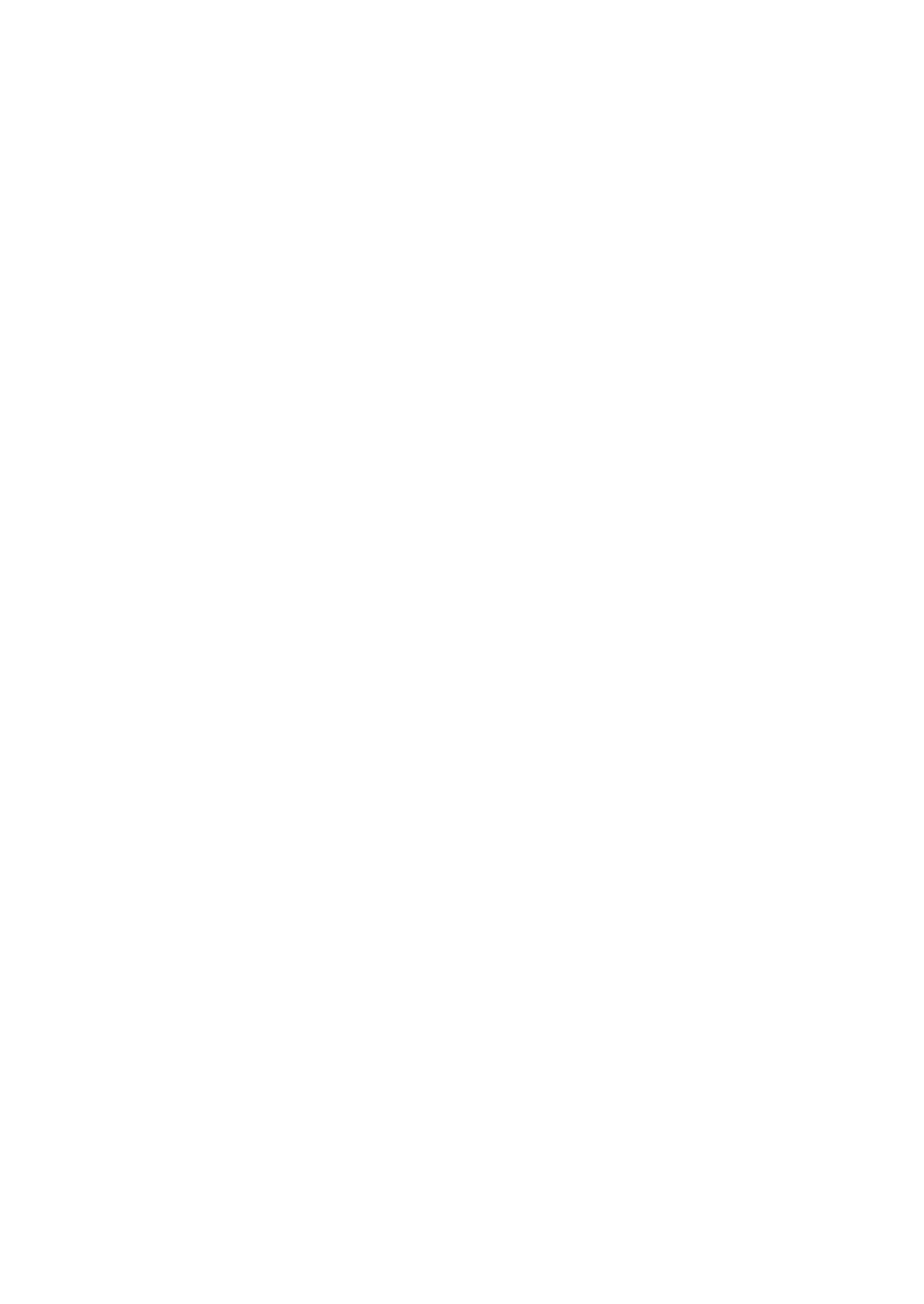# ACKNOWLEDGEMENTS

The PhD study in Bergen has been challenging, but I have been very lucky receiving invaluable support and encouragement along the way. This dissertation would not have been possible without anyone. It is impossible to name all, but I wish to use this opportunity to thank a few.

I would like to express my gratitude to my supervisors: Øyvind Ytrehus for his knowledge, inspiration, and patience, Eirik Rosnes who always leads a losing girl out from mazes, and Ángela I. Barbero. I have learned a lot from all of you, not only the coding theory but also research attitude and spirit.

I am very thankful to Irina Naydenova and Matthew G. Parker for giving the beginning lectures on coding theory that opened the door for me to here. I appreciate Matthew for proofreading. Special thanks to Jinquan Luo, Chunlei Li, and Nian Li for all the help in algebra and probability theory, and Saerda Halifu for help with programs running on the clusters of BCCS.

I would also like to thank the administrative staff at the Dept. of Informatics: Marta Lopez, Tor Bastiansen, Liljan Myhr, Inger Nilsen, and Steinar Heldal for help with practical issues.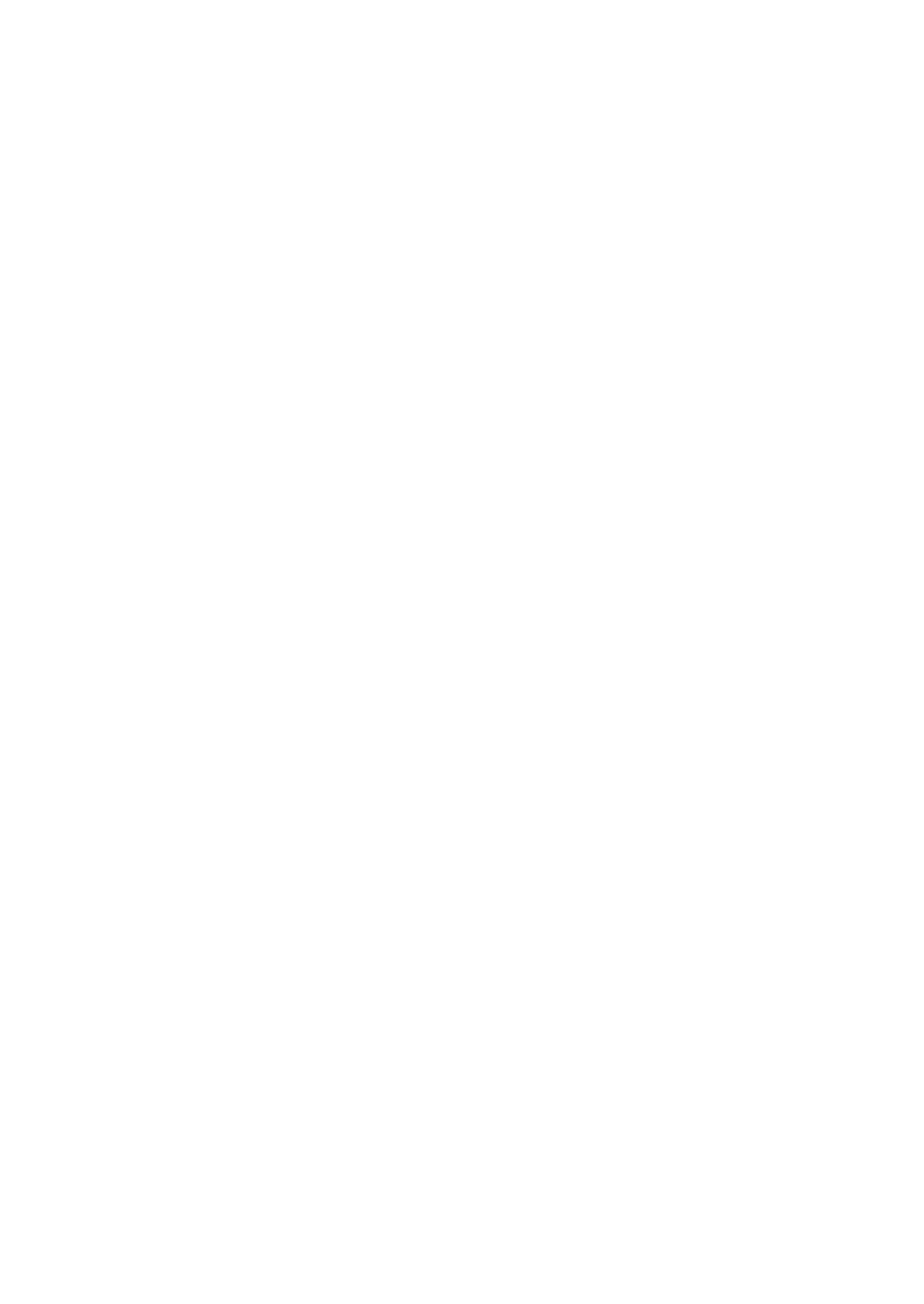# CONTENTS

| 1 |                                   | <b>RFID SYSTEMS</b>                                | $\mathbf{1}$   |  |  |  |
|---|-----------------------------------|----------------------------------------------------|----------------|--|--|--|
|   | 1.1                               |                                                    | $\mathbf{1}$   |  |  |  |
|   | 1.2                               |                                                    | $\mathbf{1}$   |  |  |  |
|   | 1.3                               |                                                    | $\overline{2}$ |  |  |  |
| 2 |                                   | <b>INDUCTIVE COUPLING</b>                          | $\overline{2}$ |  |  |  |
|   | 2.1                               |                                                    | 3              |  |  |  |
|   | 2.2                               | Inductive Coupling Circuits                        | $\overline{4}$ |  |  |  |
|   | 2.3                               |                                                    | 6              |  |  |  |
|   | 2.4                               |                                                    | 7              |  |  |  |
| 3 | 8<br><b>MODULATION</b>            |                                                    |                |  |  |  |
|   | 3.1                               |                                                    | 9              |  |  |  |
|   | 3.2                               |                                                    | 10             |  |  |  |
|   | 3.3                               |                                                    | 11             |  |  |  |
|   |                                   | 3.3.1                                              | 12             |  |  |  |
|   |                                   | 3.3.2                                              | 12             |  |  |  |
|   |                                   | 3.3.3                                              | 13             |  |  |  |
|   |                                   | 3.3.4                                              | 13             |  |  |  |
| 4 | <b>INFORMATION THEORY</b><br>13   |                                                    |                |  |  |  |
|   | 4.1                               | Notations in Information Theory                    | 14             |  |  |  |
|   | 4.2                               |                                                    | 15             |  |  |  |
|   |                                   | Binary Symmetric Channel<br>4.2.1                  | 15             |  |  |  |
|   |                                   | 4.2.2<br>Binary Erasure Channel                    | 15             |  |  |  |
|   |                                   | Gaussian Channel<br>4.2.3                          | 16             |  |  |  |
|   |                                   | 4.2.4                                              | 16             |  |  |  |
|   |                                   | Discretized Gaussian Shift Channel<br>4.2.5        | 16             |  |  |  |
| 5 | 17<br><b>ERROR CONTROL CODING</b> |                                                    |                |  |  |  |
|   | 5.1                               |                                                    | 17             |  |  |  |
|   | 5.2                               | CRC Codes                                          | 18             |  |  |  |
|   | 5.3                               | Trellises for Linear Block Codes                   | 19             |  |  |  |
|   | 5.4                               |                                                    | 21             |  |  |  |
|   | 5.5                               | MLD and Maximum a Posteriori Probability Decoding. | 21             |  |  |  |
|   | 5.6                               |                                                    | 22             |  |  |  |
|   | 5.7                               | <b>BEAST</b>                                       | 23             |  |  |  |
|   | 5.8                               |                                                    | 23             |  |  |  |
|   | 5.9                               |                                                    | 24             |  |  |  |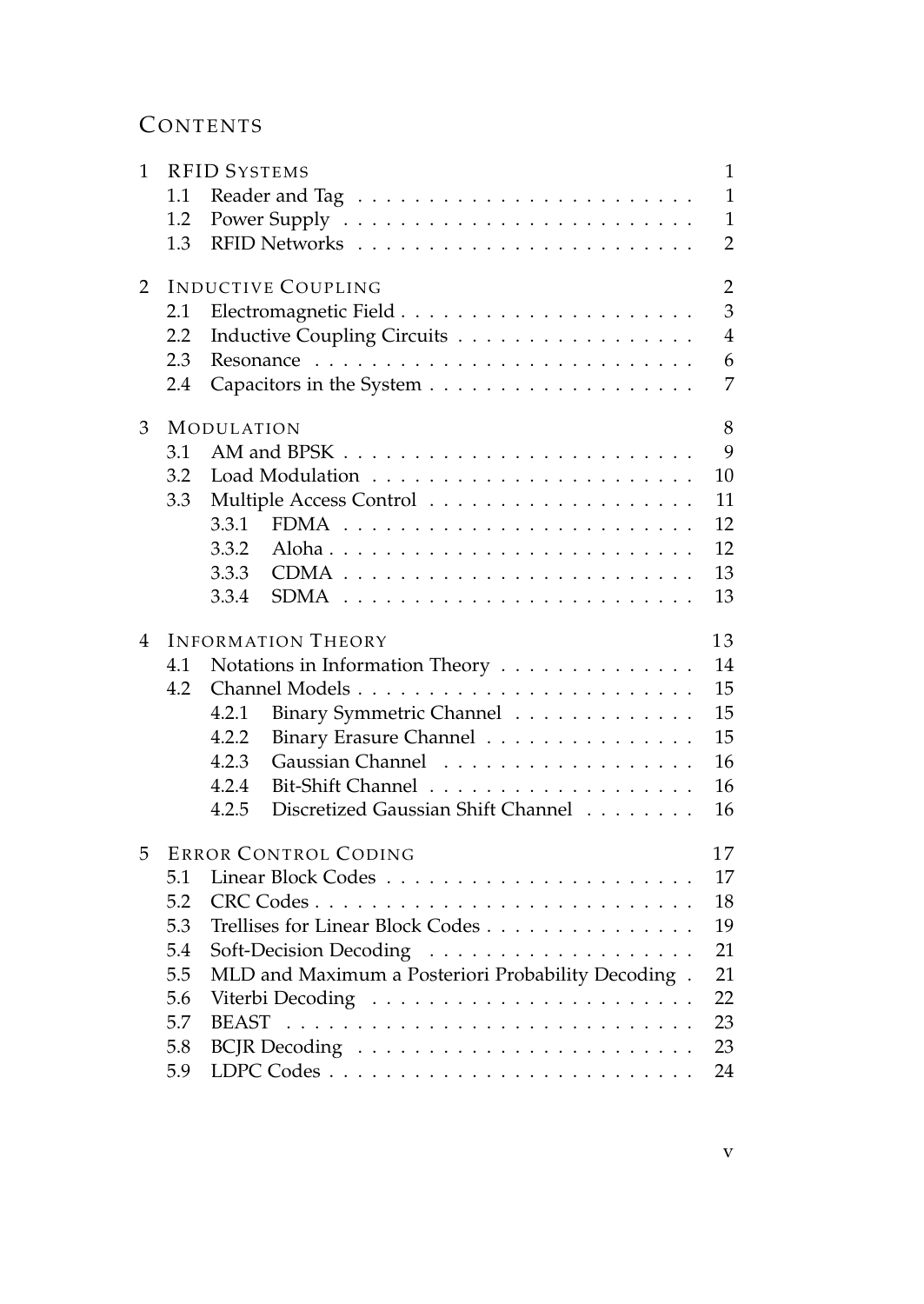|   | 5.9.1<br>Code Structure and Tanner Graph                       | 25 |
|---|----------------------------------------------------------------|----|
|   | Design of LDPC Codes<br>5.9.2                                  | 26 |
|   | 5.10 Concatenation of Binary Codes                             | 27 |
| 6 | <b>CONSTRAINED CODES</b>                                       | 28 |
|   | Runlength Constrained Codes<br>6.1                             | 28 |
|   | Labeled Graphs and Capacity<br>6.2                             | 28 |
|   | 6.3                                                            | 30 |
|   | 6.4                                                            | 30 |
|   | 6.5<br>Power Spectra Matched for the Inductively Coupled Chan- |    |
|   |                                                                | 30 |
| 7 | <b>SUMMARY OF PAPERS</b>                                       | 32 |
|   | 7.1                                                            | 32 |
|   | 7.2                                                            | 33 |
|   | 7.3                                                            | 35 |
|   | 7.4                                                            | 36 |
|   | 7.5                                                            | 37 |
|   | 7.6                                                            | 38 |
| 8 | <b>FUTURE WORK</b>                                             | 39 |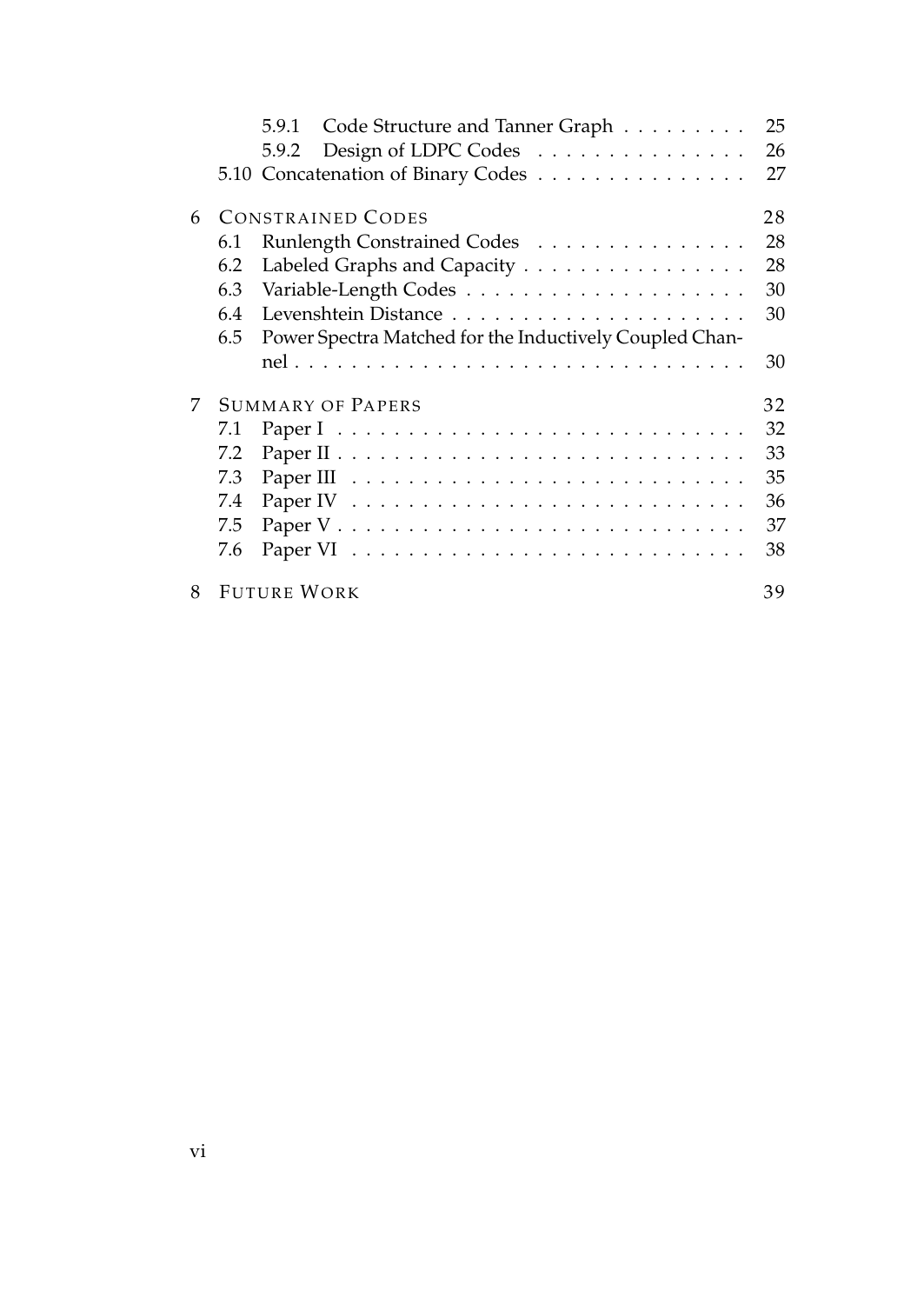# LIST OF FIGURES

|    | Magnetic field of inductive coupling circuits                            | 3 |
|----|--------------------------------------------------------------------------|---|
| 2  | Inductive coupling circuit $\ldots \ldots \ldots \ldots \ldots \ldots 5$ |   |
| 3  |                                                                          | 7 |
| 4  |                                                                          | 9 |
| -5 |                                                                          |   |
| 6  |                                                                          |   |
|    | An example of a Tanner graph of an irregular LDPC code 26                |   |
| 8  |                                                                          |   |
|    |                                                                          |   |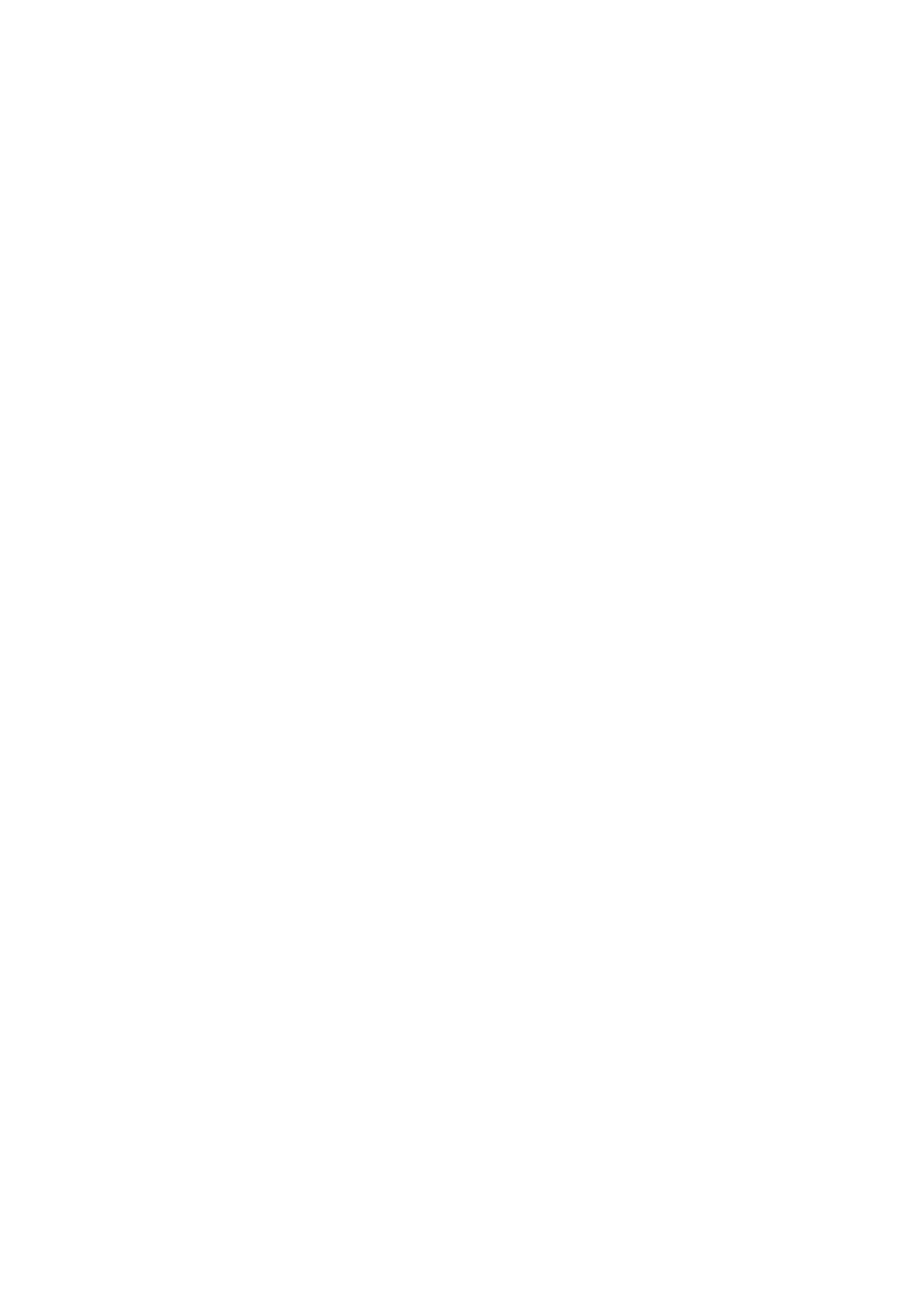# INTRODUCTION

 $\overline{\phantom{a}}$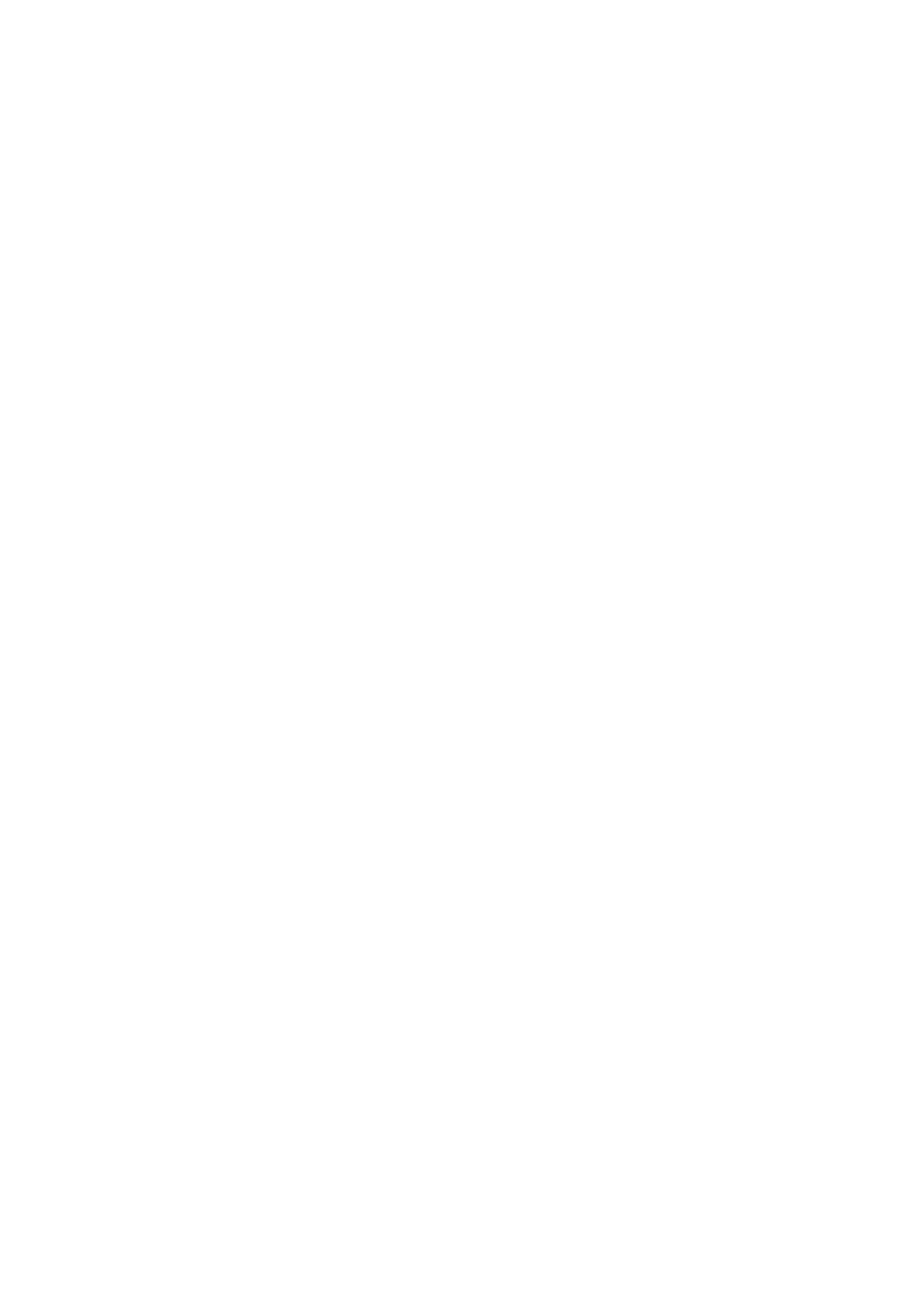# <span id="page-16-0"></span>1 RFID SYSTEMS

In addition to the industrial setting, identification systems are budgeted for cheap applications. The barcode mechanism is a cheap solution, but with very low storage capacity, and it can not be reprogrammed. It is therefore found to be inadequate in an increasing number of scenarios [\[1\]](#page-54-1). Together with a contactless reader, a data carrying device having larger data storage capacity and with the ability to be reprogrammed is a more flexible solution.

Radio frequency identification (RFID) is a wireless communication technology that has been widely applied for identification and tracking. It is convenient to have RFID applications in our daily life. In logistics or transportation, RFID technology has been employed for cargo management; in supermarkets, RFID tags are used for tracking products; and in public transport, RFID tickets have replaced conventional tickets. Some credit card companies integrate special RFID cards into mobile phones, so that users can access their bank accounts and pay by phones.

# <span id="page-16-1"></span>1.1 READER AND TAG

Essential components of an RFID system are an interrogator (reader) and a transponder (tag). A tag stores information and is attached to an item, while a reader is a device that can recognize the presence of tags for the purpose of identification and tracking. Both the reader and the tag contain radio frequency modules that are integrated as semiconductor chips for signal processing, and antennas for transmitting and receiving signals.

The shape of a tag can be variable, such as a paper label, small plastic bar, etc. They must be attachable and able to communicate information over a radio frequency with a certain reader. The tag is structurally simpler than the reader with optional functions like writing once or many times, anti-collision, encryption, and security protocols. Some RFID readers apply additional middleware to deal with collected information. In some advanced systems, readers are able to communicate with networks of other devices through a variety of interfaces, like built-in wireless Ethernet, Bluetooth, and even ZigBee [\[2\]](#page-54-2).

# <span id="page-16-2"></span>1.2 POWER SUPPLY

An RFID system can be classified by the power supply of the tag. When tags have their own power source, i.e., batteries that supply energy for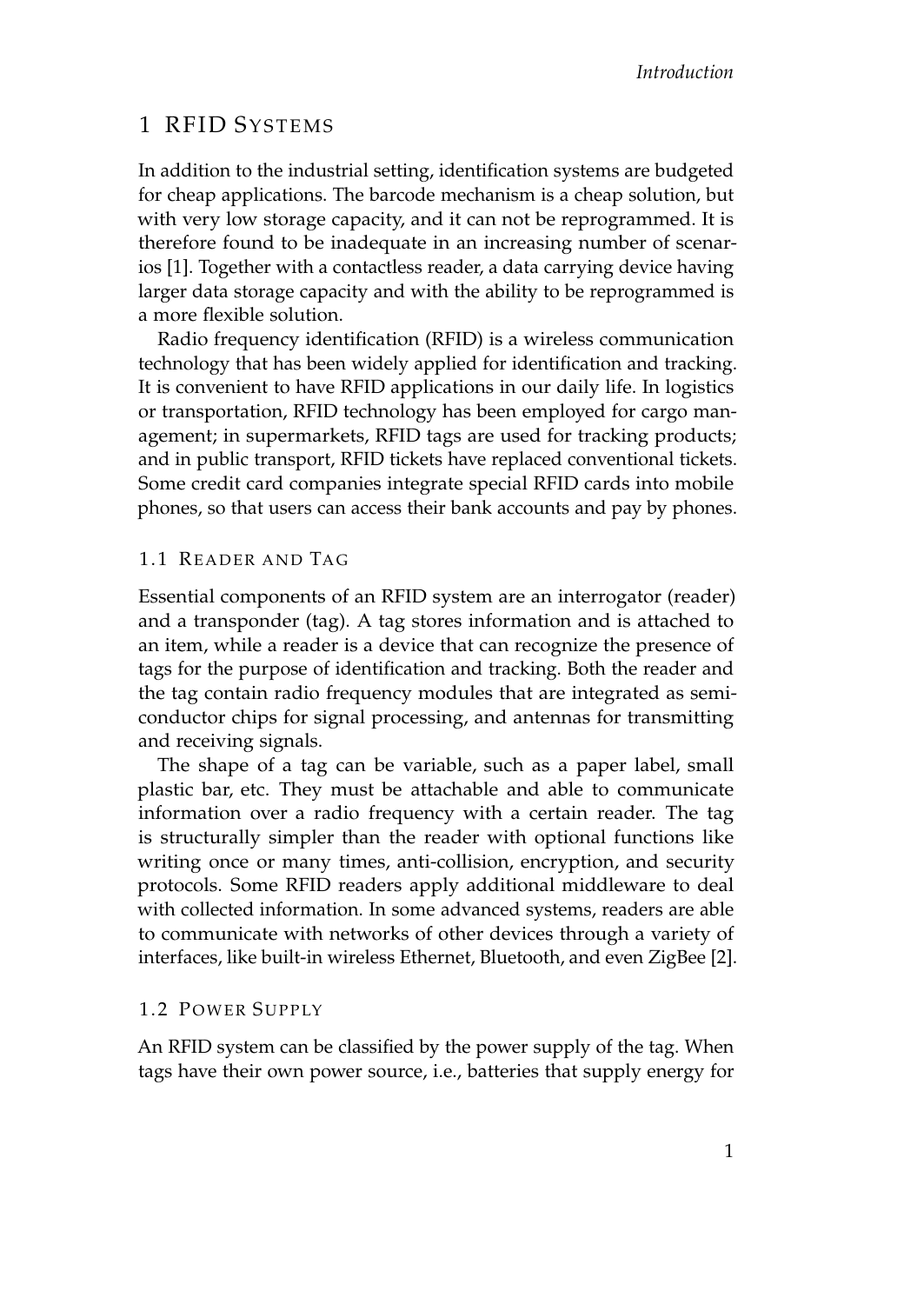#### *Coding for Passive RFID Communication*

signal processing and radio wave broadcasting, then the tag/reader pair is referred to as an active RFID system. Conversely, when tags do not have their own independent power source, then it is a passive RFID system, in which tags have to obtain power from the reader. There are also semi-passive RFID systems, in which tags have their own power source for signal processing but have to take power from readers for radio wave broadcasting. Passive RFID systems employ inductive coupling to transfer energy from reader to tag via the electromagnetic field generated by their inductively coupled circuits. See Section 2 for details.

# <span id="page-17-0"></span>1.3 RFID NETWORKS

RFID system networks are built as "master-slave" architectures. Depending on its purpose, an RFID system can be organized as a singletag-single-reader (STSR), single-tag-multiple-readers (STMR), multipletags-single-reader (MTSR), or multiple-tags-multiple-readers (MTMR) network. There are fully developed RFID networks such as *real-time locating systems* and *RFID sensor systems* [\[3\]](#page-54-3). The most important RFID network is the EPCglobal network that provides real-time data about individual items as they move through a global supply chain. The EPCglobal network was proposed by EPCglobal that released worldwide standards for RFID and specified usage of the Internet for data sharing within the EPCglobal network, and also provided security features such as authentication and authorization of the EPCglobal network [\[2\]](#page-54-2).

# <span id="page-17-1"></span>2 INDUCTIVE COUPLING

This section explains how a passive RFID tag gets power from a reader and powers up its semiconductor chip for signal processing and sending of identity information back to the reader by means of inductive coupling. Due to the properties of the inductively coupled channel, signal synchronization is a critical problem that we consider. Thus, bit-shift channels that model synchronization loss are introduced in Section 4. The code design for bit-shift channels is discussed in Section 6.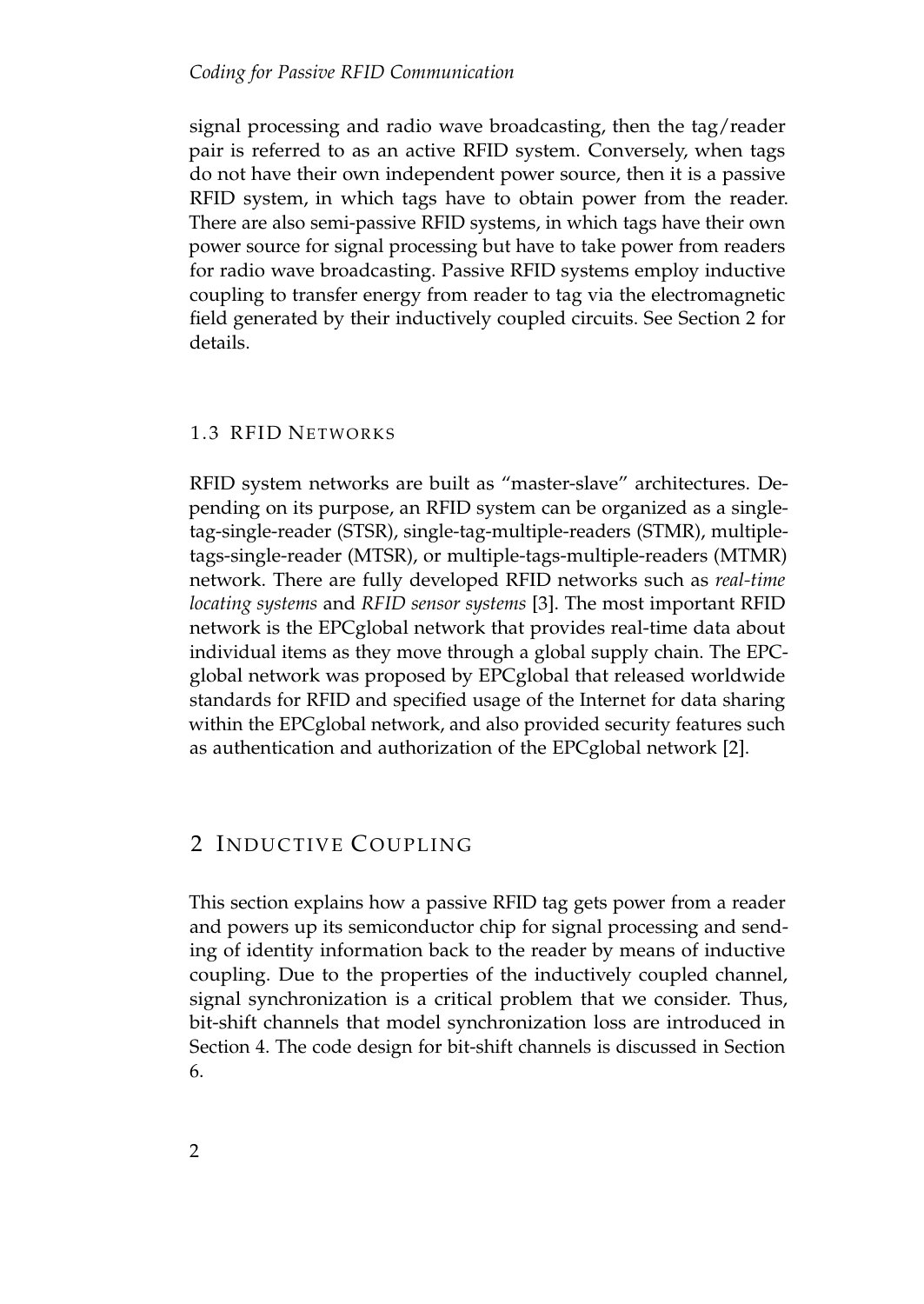# <span id="page-18-0"></span>2.1 ELECTROMAGNETIC FIELD

As introduced in [\[4\]](#page-54-4), within a closed circuit, a steady current *I*<sub>1</sub> produces a magnetic field **B**1. Fig. [1](#page-18-1) illustrates this phenomenon. This magnetic field is measured by the *magnetic flux density*, which is proportional to the current *I*1, as the *Biot-Savart law* describes

<span id="page-18-2"></span>
$$
\mathbf{B}_1 = \frac{\mu_0}{4\pi} I_1 \int \frac{\mathrm{d}\mathbf{s} \times \mathbf{r}}{r^3} \tag{1}
$$

where  $\mu_0$  is the *magnetic constant*, ds is the short segment of the wire, i.e., the *differential* element of the wire in the direction of the conventional current, and **r** is a vector that points from the short segment of current to the observation point where we are to compute the magnetic field. The magnetic field at the center of Circuit 1 is:  $B_1 = \frac{\mu_0 I_1}{2R}$ , where *R* is the radius of Circuit 1. Additionally, the direction of  $B_1$  is given by the *right-hand rule*: by wrapping the right hand around a solenoid with fingers in the direction of the conventional current, the thumb points in the direction of the magnetic field that is generated by the current.

<span id="page-18-1"></span>

**Fig. 1:** *Magnetic field of inductive coupling circuits*

Any magnetic field is artificially visualized by magnetic "needles" that determine the direction and strength of the field. Thus, the "number" of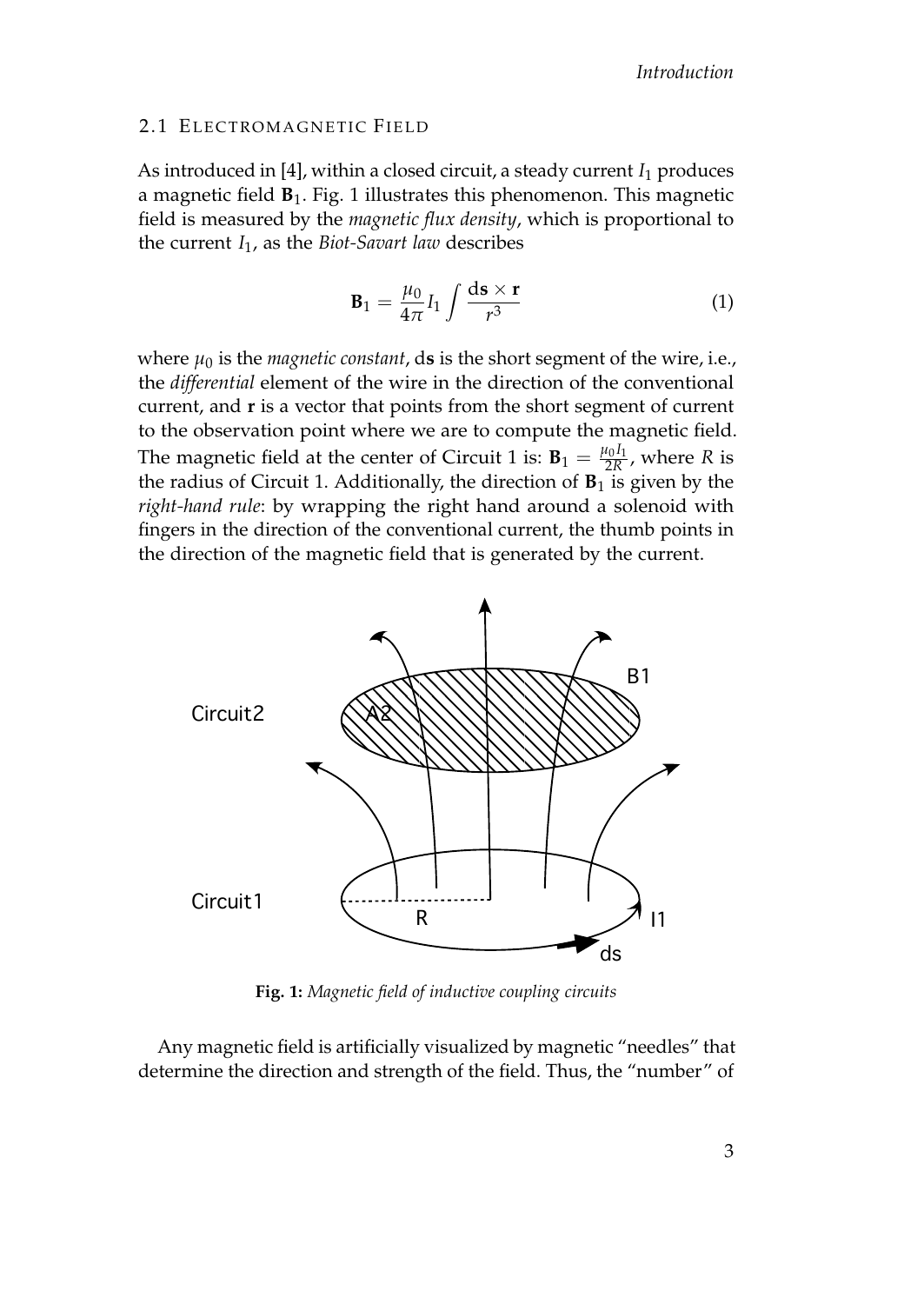magnetic needles that pass a certain surface indicates the magnetic flux Φ, as shown in Fig. [1.](#page-18-1) The flux through Circuit 2 is calculated by

<span id="page-19-1"></span>
$$
\Phi_2 = \int \mathbf{B}_1 \cdot \mathrm{d}A_2 \tag{2}
$$

where  $A_2$  is the area of Circuit 2. From Eq. [\(1\)](#page-18-2) and Eq. [\(2\)](#page-19-1), it is clear that  $\Phi_2$  is a function of  $I_1$ . As stated by *Faraday's law*, the *change* of  $I_1$ induces an electromotive force (EMF) in the nearby Circuit 2 as

<span id="page-19-2"></span>
$$
\varepsilon = -\frac{\mathrm{d}\Phi_2}{\mathrm{d}t}.\tag{3}
$$

The negative sign in Eq. [\(3\)](#page-19-2) indicates that the induced EMF is the result of balancing the change of flux Φ2. It is also stated by *Lenz's law* that the induced current is always in a direction resisting this change.

Since  $\Phi_2$  depends on  $I_1$ , this can be alternately expressed as

$$
\Phi_2 = M_{21} I_1. \tag{4}
$$

*M*<sup>21</sup> is known as *mutual inductance*, which depends on the geometrical placement of the two circuits. Likewise, the induced current *I*<sub>2</sub> also produces a magnetic field  $\mathbf{B}_2$ , whose flux  $\Phi_1$  passing through Circuit 1 is proportional to the current  $I_2$ , as  $\Phi_1 = M_{12}I_2$ . Additionally, the flux changes within each circuit also induce an EMF in the circuit itself, which is called *self-inductance*.

# <span id="page-19-0"></span>2.2 INDUCTIVE COUPLING CIRCUITS

A passive RFID system is a wireless communication system that employs a near-field coupling technique. The inductive coupling mechanism makes possible the transfer of energy from one circuit to another circuit in the vicinity without a wired connection.

A simplified passive RFID system contains one reader and one tag, and a coupling of conductors in circuits as Fig. [2](#page-20-0) shows [\[5\]](#page-54-5). Two inductors *L<sup>r</sup>* and *L<sup>t</sup>* are two coils winded with conducting wires. One single loop of the coil can be regarded as one circuit in Fig. [1.](#page-18-1) Therefore, the number of loops and the cross-section area of the coil indicate the inductance ability of the inductor. The alternating current (AC) of the reader's circuit induces a magnetic field, which causes magnetic flux to change in the coils of both the reader and the tag's inductors. This change in magnetic flux generates EMF for both circuits, which is the power source for the tag. Thus, the signal transmission from the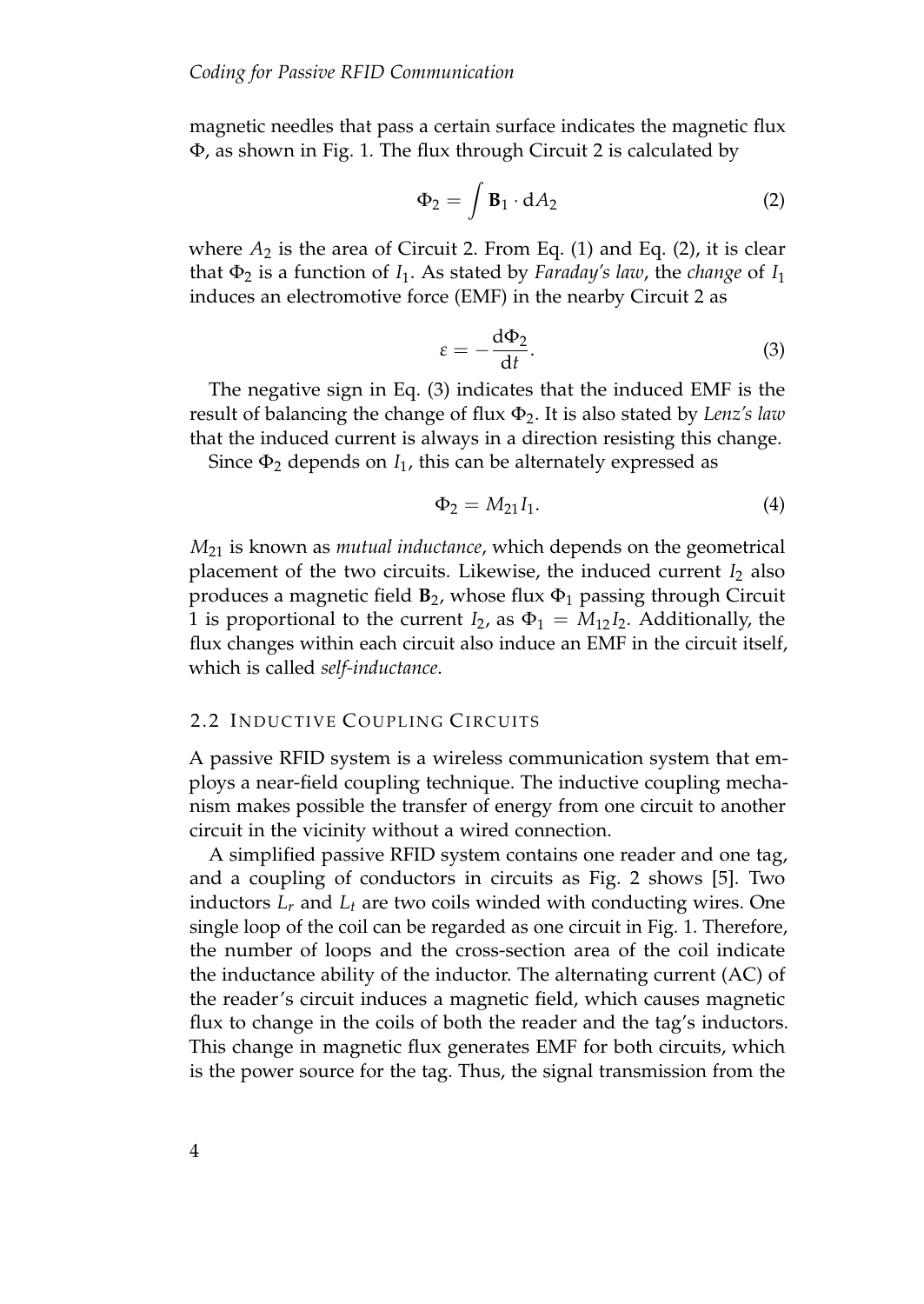<span id="page-20-0"></span>

**Fig. 2:** *Inductive coupling circuit*

reader to the tag also transmits energy. In the same way, current in the tag circuits also produces a magnetic field which causes changes of magnetic flux in the coils of both the tag and the reader's inductors. *Mutual inductance* can be calculated as

$$
M_{rt} = \frac{\mu_0 \cdot N_r \cdot R_r^2 \cdot N_t \cdot R_t^2 \cdot \pi}{2\sqrt{(R_r^2 + x^2)^3}}
$$
(5)

and

$$
M_{tr} = \frac{\mu_0 \cdot N_t \cdot R_t^2 \cdot N_r \cdot R_r^2 \cdot \pi}{2\sqrt{\left(R_t^2 + x^2\right)^3}}
$$
(6)

where  $\mu_0$  is the magnetic field constant representing magnetic conductivity in a vacuum; *N<sup>r</sup>* , *N<sup>t</sup>* are the number of windings of the coil of the reader and the tag; and *R<sup>r</sup>* , *R<sup>t</sup>* are the coil radius of the reader and the tag, respectively. Assuming that the coil is in the *x*-axis, the strength of field can be calculated along the *x*-axis. The *x* in the equations is the distance from the center of the coil in the direction of the *x*-axis. If the *x*-axis of a reader's coil and a tag's coil lie in the same plane,  $M_{rt} = M_{tr} = M$  when  $R_r = R_t$  [\[1\]](#page-54-1). It is clear that the mutual inductance is a function of inter-coil separation of the reader and the tag when other parameters of the coupled circuits are fixed, as is the case in many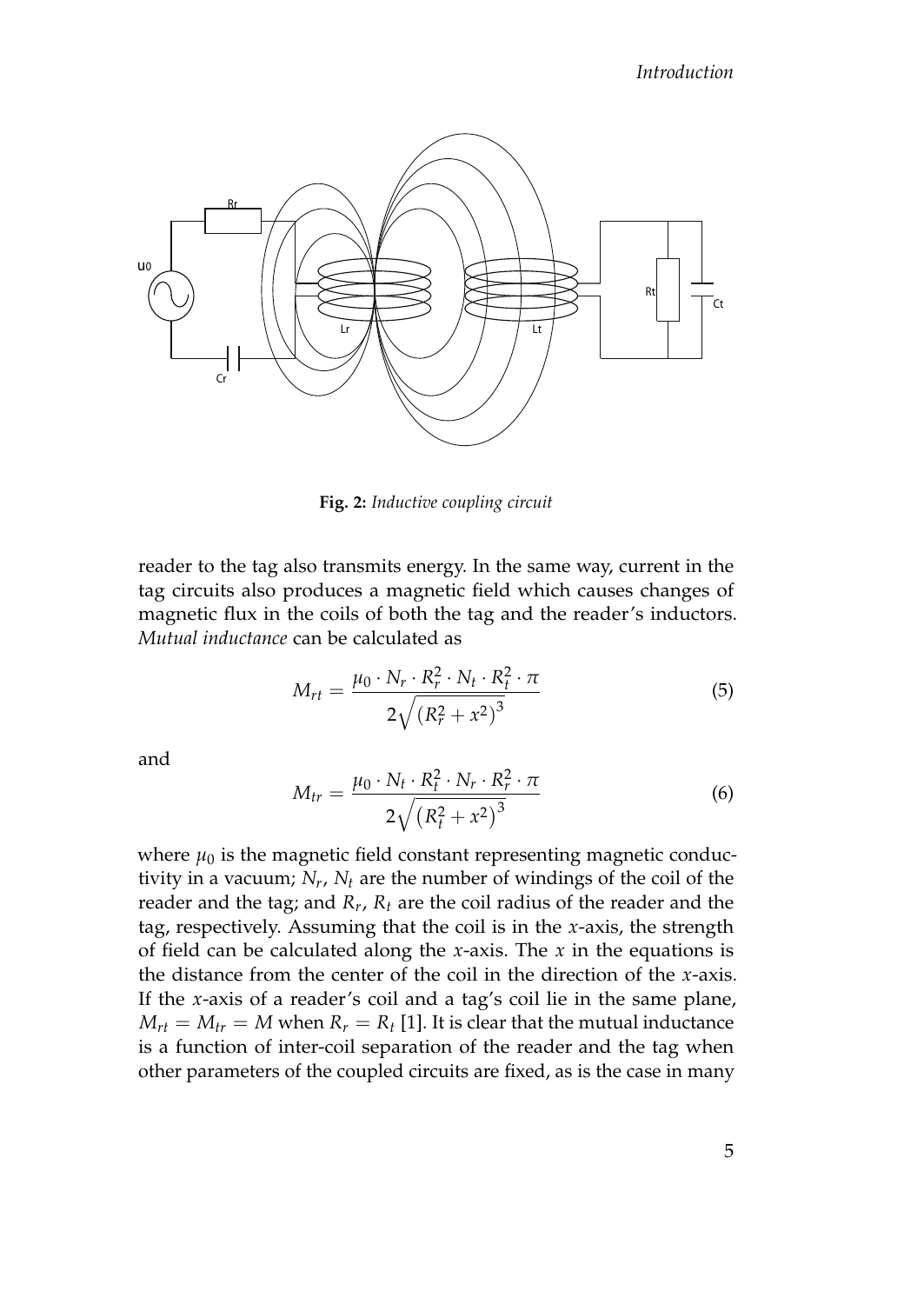practical situations.

In the coupled circuits, an AC power source is supplied at the reader's side:  $U_0 = V_0 \sin(\omega_0 t)$ . The impedance of the reader and the tag circuits are

$$
Z_r = R_r + j\omega L_r + \frac{1}{j\omega C_r} \quad \text{and} \quad Z_t = R_t + j\omega L_t + \frac{R_t}{1 + j\omega C_t R_t} \tag{7}
$$

respectively. After coupling, we get

<span id="page-21-2"></span>
$$
Z'_r = Z_r - \frac{\omega^2 M^2}{Z_t}
$$
 and  $Z'_t = Z_t - \frac{\omega^2 M^2}{Z_r}$  (8)

respectively. The source voltage of the tag is

$$
V_t = \frac{U_0}{Z_r} j\omega M \tag{9}
$$

and the output voltage of the tag is

$$
V_{\text{out}} = \frac{V_t}{Z_t'} \frac{1}{j\omega C_t}.
$$
\n(10)

#### <span id="page-21-0"></span>2.3 RESONANCE

Electromagnetic resonance is a phenomenon in an LC circuit (L stands for inductor, while C stands for capacitor), where the charged capacitor releases a current that through the inductor builds a magnetic field to induce EMF. Consequently, this EMF charges the capacitor in the opposite polarity, and this process repeats with an angular frequency of  $\omega_1 = \frac{1}{\sqrt{LC}}$ . The electrical energy is gradually dissipated due to the presence of other resistors in the circuit (the left circuit in Fig. [3\)](#page-22-1). However, if we add an additional AC power source (the right circuit in Fig. [3\)](#page-22-1), this repeated process will be steady without energy dissipation.

This process can be illustrated by the following equation

<span id="page-21-1"></span>
$$
U(t) = i(t) \left( R + j\omega_0 L + \frac{1}{j\omega_0 C} \right)
$$
 (11)

where  $\omega_0$  is the angular frequency of the AC power source. From Eq. [\(11\)](#page-21-1), it is found that inductance and capacitance will cancel each other if  $\omega_0 = \omega_1$ . Then the imaginary part of Eq. [\(11\)](#page-21-1) will be zero. By this means, the impedance reaches a minimum value.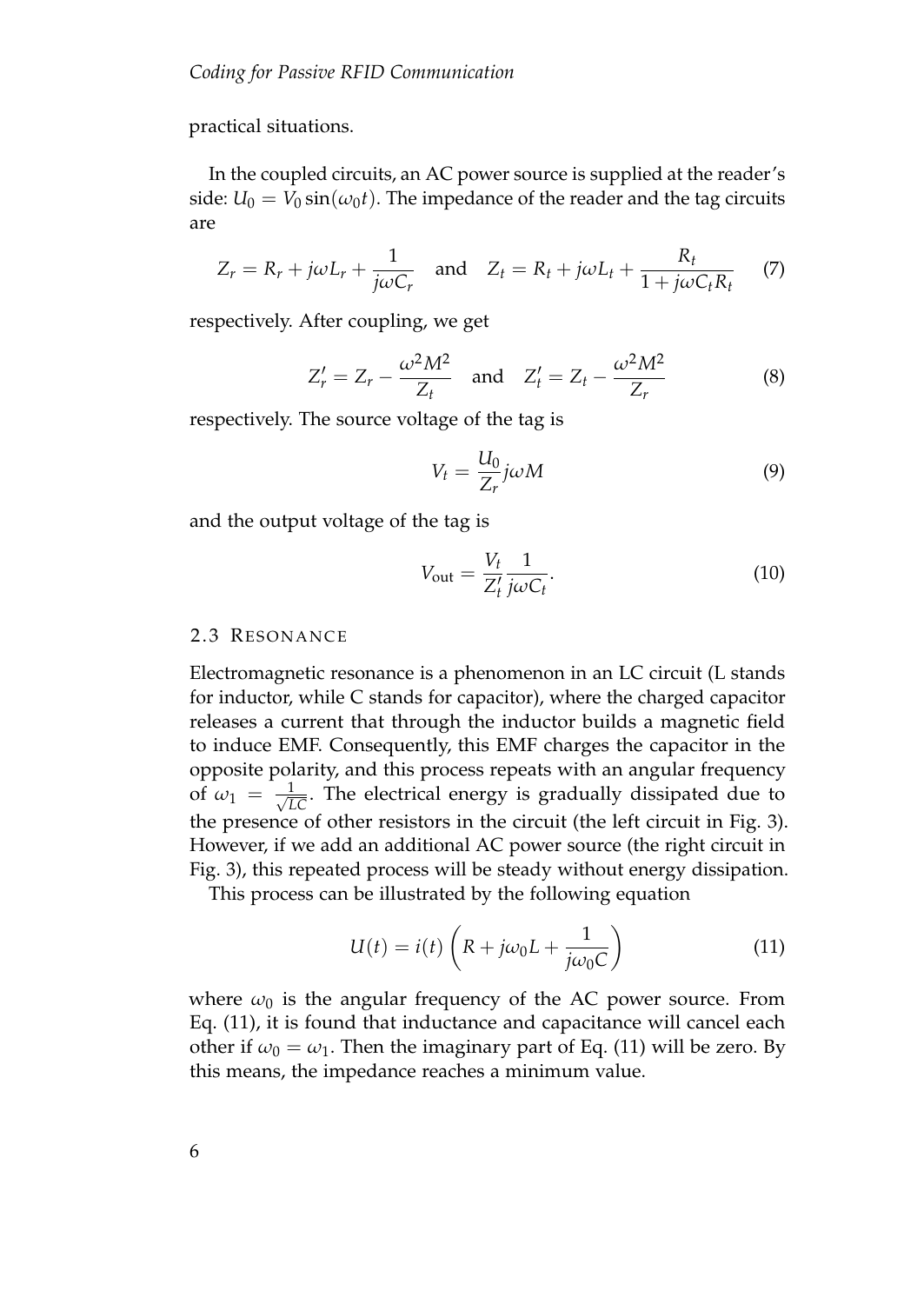<span id="page-22-1"></span>

**Fig. 3:** *Resonance circuits*

If the frequency of the circuit equals that of the AC power source, this circuit is *tuned*. In a passive RFID system, the reader circuit generates maximum EMF when it is tuned. This can be achieved by associating the inductance and capacitance of the reader's circuit to a specified frequency which is the same as that of the power source [\[1\]](#page-54-1). According to this theory, a tag of a passive RFID system obtains maximum power from a reader when it is tuned.

#### <span id="page-22-0"></span>2.4 CAPACITORS IN THE SYSTEM

Consider the charging and discharging processes of a capacitor in a given circuit. The charging process can be represented as

$$
V_0(t) = i(t)R + V_c \tag{12}
$$

where  $V_0$  is the sum voltage and  $R$  is the sum of other conductors in the circuit. Thus,  $i(t)$ *R* is the voltage distributed on other conductors and *V<sup>c</sup>* is the voltage of the capacitor. Let *C* denote the capacitance of the capacitor. Then, we get

$$
V_0 = \left(C\frac{\mathrm{d}V_c}{\mathrm{d}t}\right)R + V_c,\tag{13}
$$

$$
\frac{\mathrm{d}V_c}{V_0 - V_c} = \frac{\mathrm{d}t}{RC}.\tag{14}
$$

7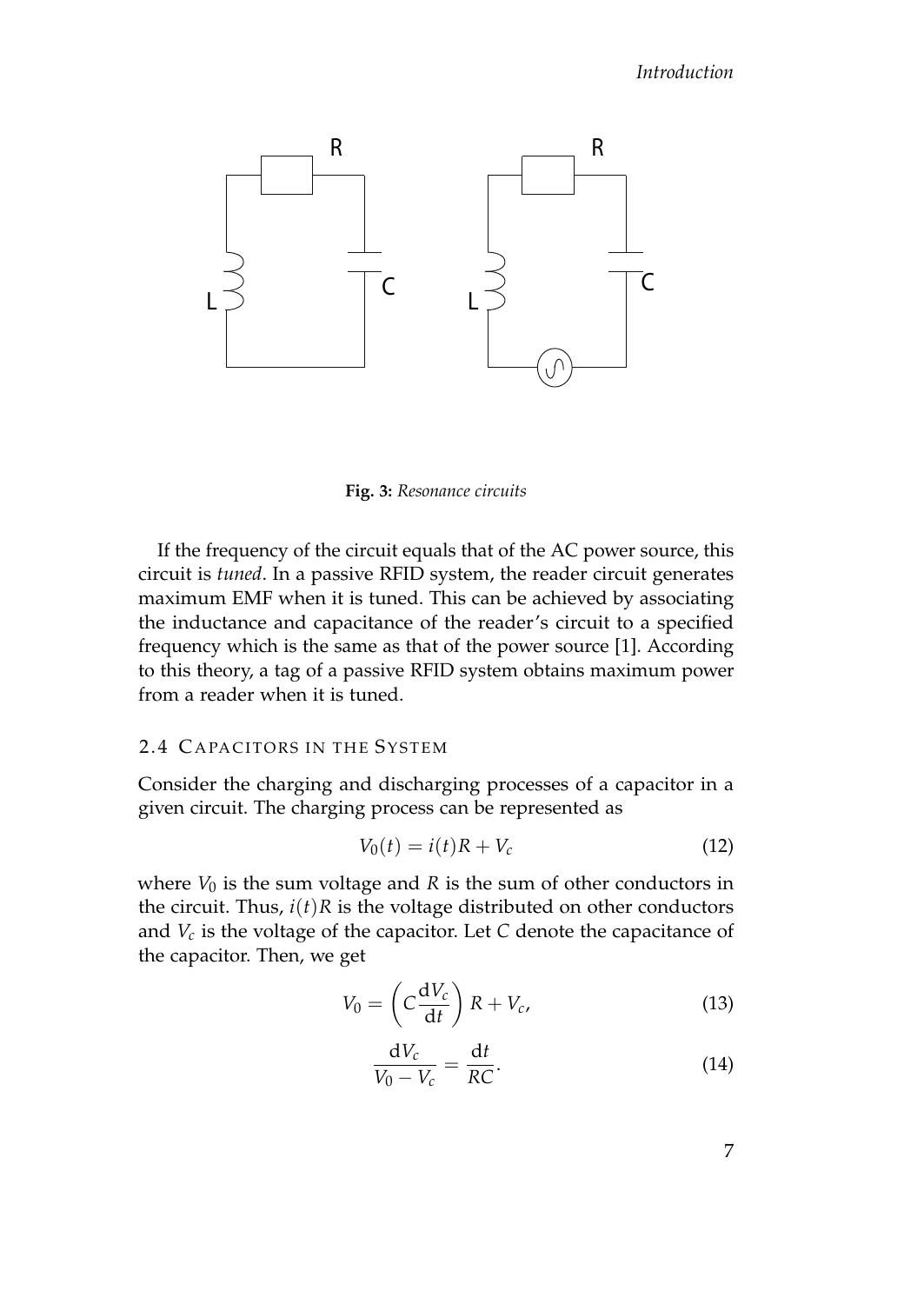By integration:

$$
\frac{t}{RC} = -\ln V_0 - V_c + k,\tag{15}
$$

<span id="page-23-1"></span>
$$
V_c = V_0 (1 - e^{-\frac{t}{RC}})
$$
 (16)

where  $k = \ln V_0$ . The discharging process is similar. These two processes of a capacitor exhibit exponential behaviors as

<span id="page-23-2"></span>
$$
V(t)_{\text{charging}} = V_0 (1 - e^{-\frac{t}{\tau}}), \tag{17}
$$

$$
V(t)_{\text{discharging}} = V_0 e^{-\frac{t}{\tau}} \tag{18}
$$

where  $V_0$  is the initial voltage of the circuit,  $\tau$  is a *time constant* which is the product of the resistance and the capacitance. From Eq. [\(17\)](#page-23-1) and Eq. [\(18\)](#page-23-2), it can be seen that capacitors should be charged and discharged fully. In a data sending and receiving session, this relates to operating frequency. Only when the time period of one signal (0 or 1) is long enough (*t* >> *RC*) can the capacitor be fully charged or discharged, and signals can be constructed or reconstructed with little or no distortion.

# <span id="page-23-0"></span>3 MODULATION

Data transmission in an information communication system generally involves channel encoding, decoding, modulation, and demodulation procedures. In an RFID system, both reader and tag have encoder/decoder, and modulator/demodulator function chips [\[2\]](#page-54-2). Reader and tag are either an information source or destination, as shown in Fig. [4.](#page-24-1) The channel is a transmission medium measured by bandwidth (in Hz) or its data rate. It is susceptible to thermal noise, delay, interference, etc.

In this section, modulation and demodulation schemes are introduced. Because signals from a tag to a reader are extremely weak compared with the signal from the reader itself, load modulation is applied by the tag when it responds. Load modulation using a subcarrier and a subharmonic of the reader's transmission frequency is explained in this section. Multiple access control is addressed in the context of RFID network communications.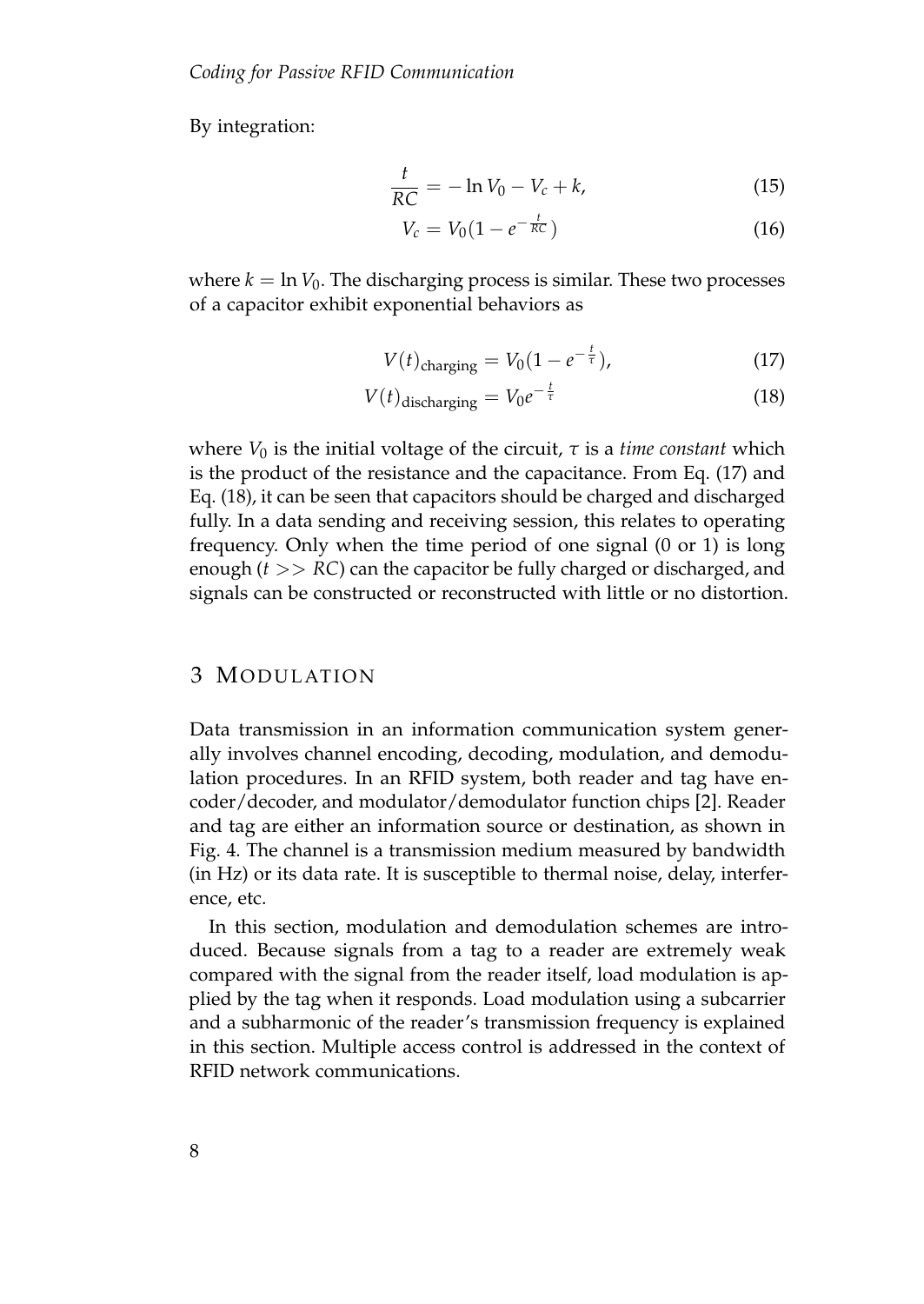<span id="page-24-1"></span>

**Fig. 4:** *An RFID system*

# <span id="page-24-0"></span>3.1 AM AND BPSK

Data transformation from discrete symbols to electromagnetic waveforms for transmission purposes is referred to as modulation, and the inverse procedure is called demodulation. Modulation schemes are designed for analog signals or digital signals. Signals are influenced by *power*, *frequency*, and *phase position*, thus analog and digital modulation schemes are designed with respect to these parameters. Classical analog modulation schemes include: amplitude modulation (AM), frequency modulation (FM), and phase modulation (PM), while digital modulation schemes are: amplitude shift keying (ASK), frequency shift keying (FSK), phase shift keying (PSK), and other derived schemes [\[6\]](#page-54-6). Due to simplicity of implementation, we consider conventional AM and binary PSK (BPSK) in this section.

AM uses the amplitude of the message signal *m*(*t*) to modulate the carrier signal  $c(t)$ . The transmitted signal is expressed as

$$
u(t) = A_c[1 + m(t)]\cos(2\pi f_c + \phi_c).
$$
 (19)

The message signal is expressed as  $m(t) = a \cos(2\pi f_m t)$ , where  $f_m$  is the baseband frequency and *a* is the amplitude of the message signal.  $A_c$ ,  $f_c$ , and  $\phi_c$  are the amplitude, frequency, and phase of the carrier signal, respectively. A modulated signal 1 1 0 is shown in Fig. [5.](#page-25-1)

With the use of this modulation scheme, the carrier frequency can be chosen to avoid interference between the same or close frequencies. Since  $A_c[1 + m(t)]$  is always positive, the demodulation process is facilitated by an envelope detector that crops the waveform of the received signal and reconstructs the original message signal from its edge. This is very simple to implement.

On the other hand, a digital signal with binary states '0' and '1' that is converted into bipolar phase states, is called a BPSK modulated signal. That is, for each symbol,  $v \in \{0,1\}$  is mapped to *x* according to

$$
x = \sqrt{E_s}(1 - 2v) \tag{20}
$$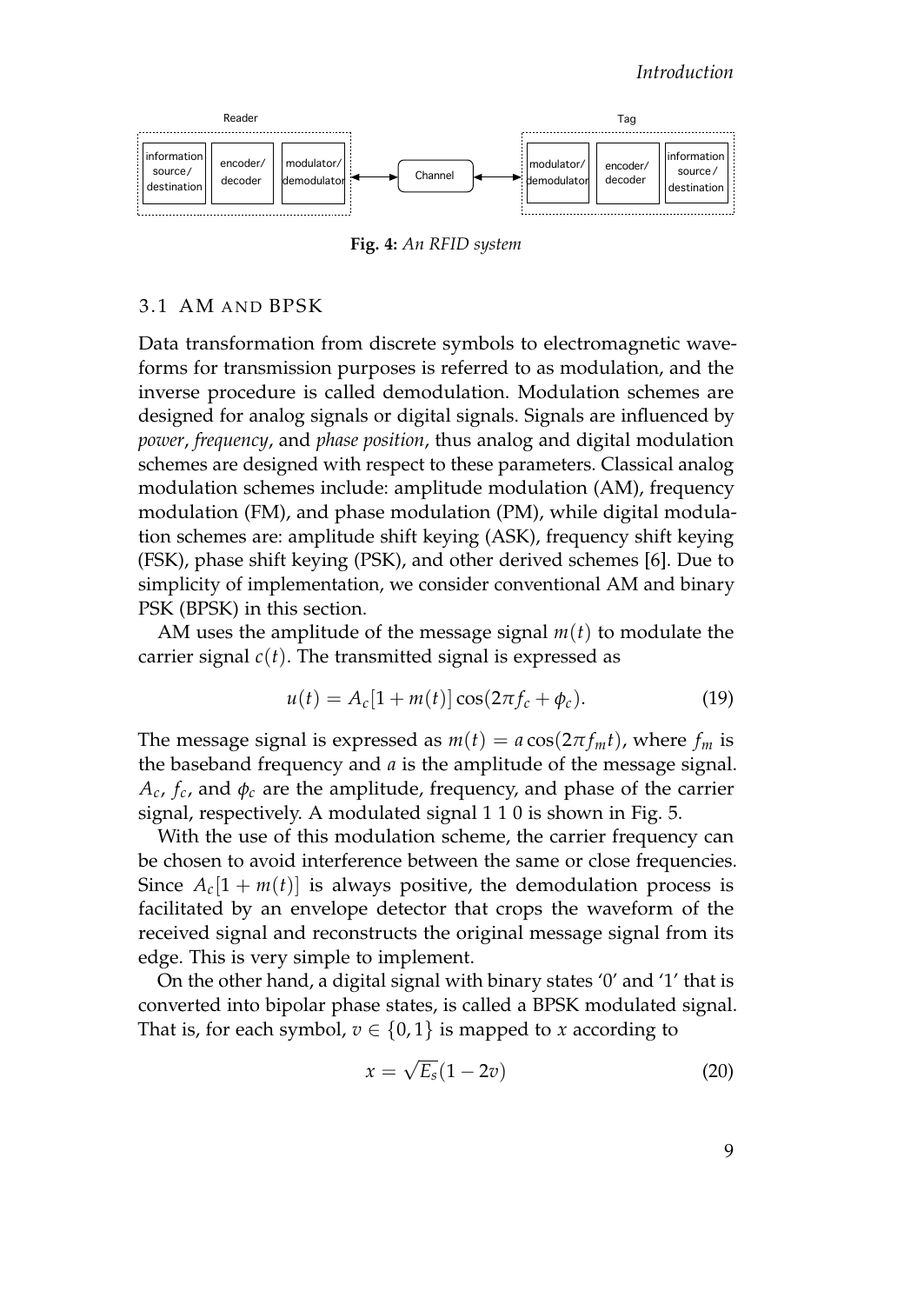<span id="page-25-1"></span>

**Fig. 5:** *Amplitude modulation*

where *E<sup>s</sup>* is average energy per symbol.

#### <span id="page-25-0"></span>3.2 LOAD MODULATION

As introduced in the previous section, the alternating magnetic fields between reader and tag are generated mutually. From Eq. [\(8\)](#page-21-2), it is known that: when two circuits are coupled, the impedance of the reader circuit depends on the tag's feedback impedance *Z<sup>t</sup>* , which is the *transformed impedance*. Therefore, changing the impedance of the tag may cause a detectable change in the reader's circuit. This property is utilized for data transmission from a tag to a reader. By changing the impedance of a tag to reply, the reader must be able to recognize the signals.

To vary a tag's impedance, we can either add an extra parallel resistor or capacitor to the tag's circuit, and use a switch to control it [\[1\]](#page-54-1). As Fig. [6](#page-26-1) shows, a parallel resistor R<sub>mod</sub> is added to the circuit of Tag 1. As the switcher *S* is alternately on and off,  $Z'_t$  switches between  $Z_t(R_t)$ and  $Z_t(R_t||R_{\text{mod}})$ . In Tag 2's circuit, a parallel capacitor is added. When switcher *S* is alternately on and off,  $Z'_t$  switches between  $Z_t(C_t)$  and  $Z_t(C_t + C_{\text{mod}})$ . These two methods are called *ohmic load modulation* and *capacitive load modulation*, respectively.

For easy detection at the reader's side, *sideband* AM is used. If the tag's switcher turns on and off by a frequency *f<sup>s</sup>* , which is high enough to be distinguished from the frequency  $f_{\text{reader}}$  of the reader's circuit,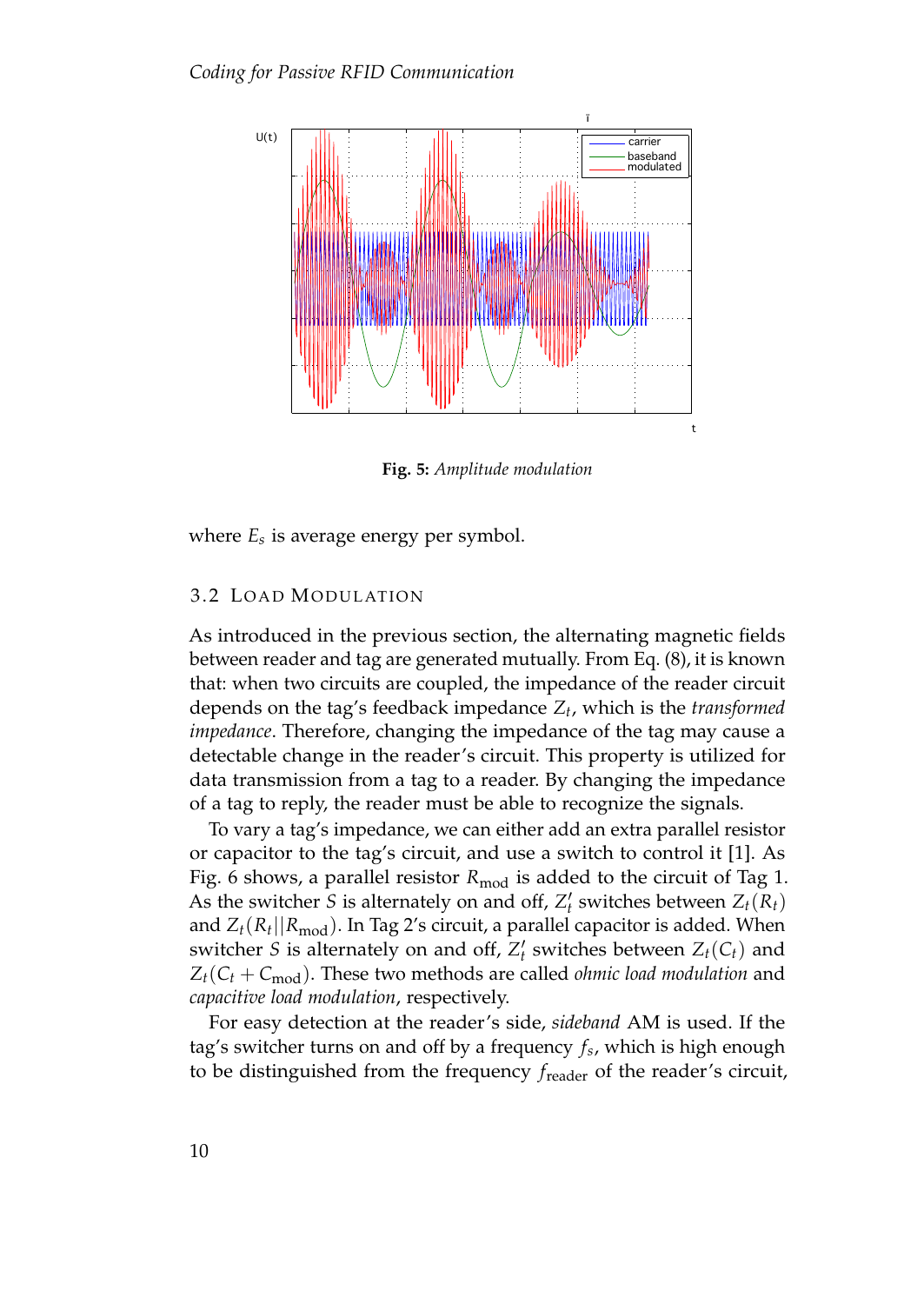<span id="page-26-1"></span>

**Fig. 6:** *Load modulation*

then the reader could use a bandpass filter to obtain certain signals with frequencies that are different from the frequency generated by the reader itself, and demodulate them. Typical subcarrier frequencies are: 212kHz, 424kHz (ISO/IEC15693), and 848kHz (ISO/IEC14443) [\[1\]](#page-54-1).

Another method is to use a *subharmonic* that divides the reader's operating frequency by an integer to produce a new frequency for the tag's reply. For example, the reader could use a frequency of 128kHz, and the tag could use a subharmonic to respond at 64kHz, being one half of the reader's operating frequency [\[2\]](#page-54-2).

# <span id="page-26-0"></span>3.3 MULTIPLE ACCESS CONTROL

In previous sections, the principle of duplex data transmission from a single reader to a single tag in the physical layer was introduced. However, in most of the practical situations, communication to several tags in an interrogation zone of a reader must be considered. How to manage communication from individual tags to the same reader within a channel without transmission collisions and mutual interference, as usually happens when individual tags simultaneously transfer data to a reader, is the main issue dealt with in the *Media Access Control/Multiple-Access Control (MAC)* layer. MAC usually involves addressing each participant tag and assigning individual channels to them. There are two main mechanisms for RFID systems: *frequency domain multiple access (FDMA)* and *Aloha*. Both of them use *reader talk first*, which means that all conversations are initialized by the reader. Other solutions include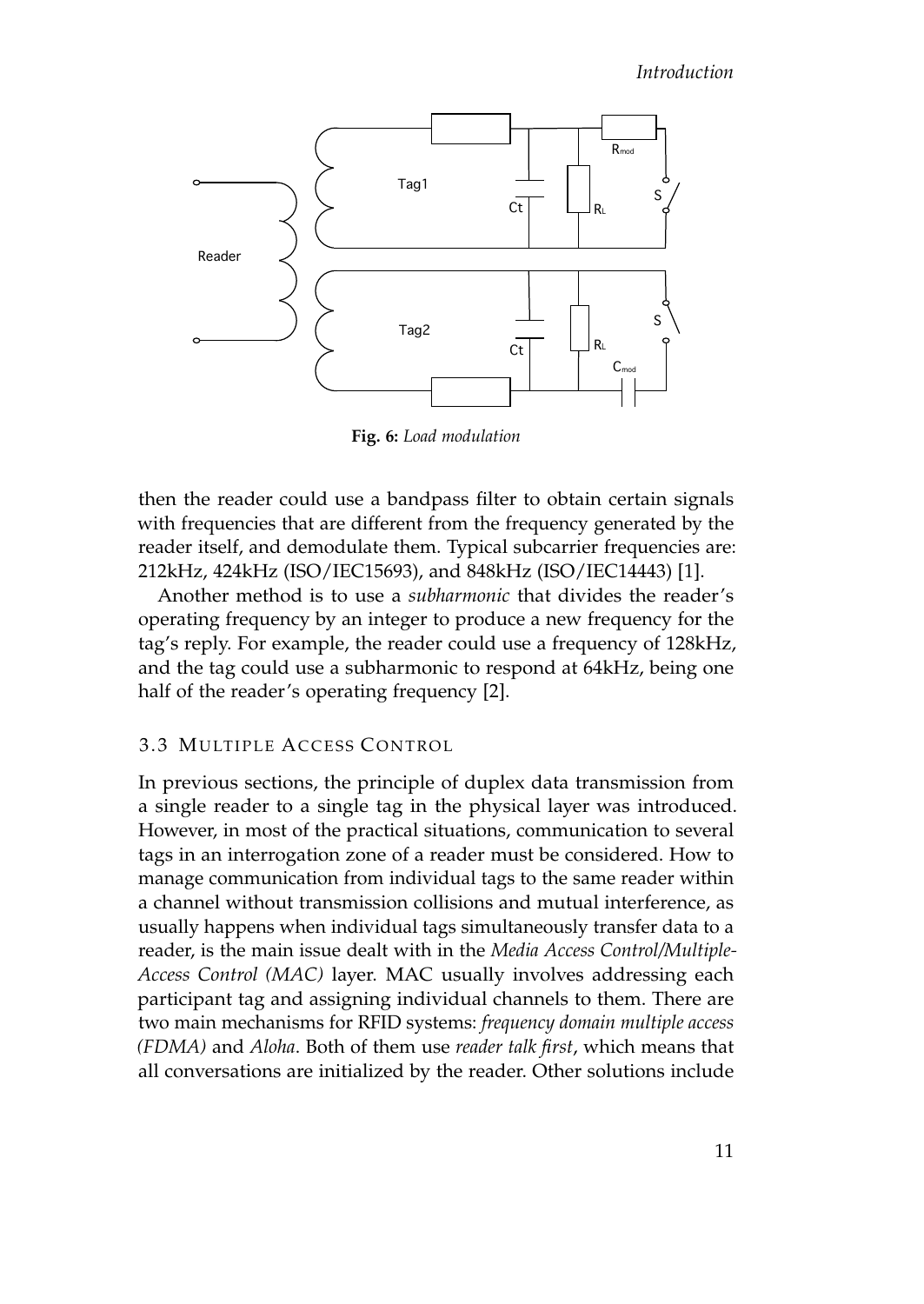# *Coding for Passive RFID Communication*

*code division multiple access (CDMA)* and *space division multiple access (SDMA)* [\[1\]](#page-54-1).

# <span id="page-27-0"></span>3. 3. 1 FDMA

The reader initiates a conversation with operating frequency  $f_0$ ; tags receive the initial command and reply with different frequencies *f<sup>i</sup>* , on channels that are orthogonal sub-carriers of  $f_0$  in order to avoid inter-symbol interference (ISI) [\[7\]](#page-54-7). The reply frequencies can be either assigned by the reader when it starts each conversation, or randomly selected by tags [\[1\]](#page-54-1). In this way, each tag has its independent channel connection with the reader. FDMA can be combined with *time division multiple access (TDMA)* as *FTDMA*, to provide good performance for simultaneous reply of multiple tags on different channels [\[8\]](#page-54-8).

# <span id="page-27-1"></span>3. 3. 2 AL OH A

Aloha is a network solution that allows every user in the network to transmit data whenever required. Users can know whether their frames are successfully received or not by feedback. If a user is aware that one of its data frames is unsuccessfully sent, it will wait for a random time and retransmit the data frame until it succeeds. This protocol is called *pure Aloha*. Another Aloha protocol is *slotted Aloha*, which divides time into discrete intervals for each data frame [\[9\]](#page-55-0).

• Pure Aloha of a RFID system:

The reader initially energizes all tags, then tags randomly reply. The reader is able to detect collisions among all the replies and report the received replies. The tags that have not been successfully replied to, can discover this from the reader's feedback and reply again. This mechanism is suitable for small number of tags at one time.

• Slotted Aloha of a RFID system:

The reader initially energizes all tags and generates a set of discrete numbers for all the tags. Each tag randomly selects a number from the set corresponding to a time slot. The reader then deals with each tag by its number. Each tag is kept in an active state until its reply is successfully received, at which point it will exit this term of conversation.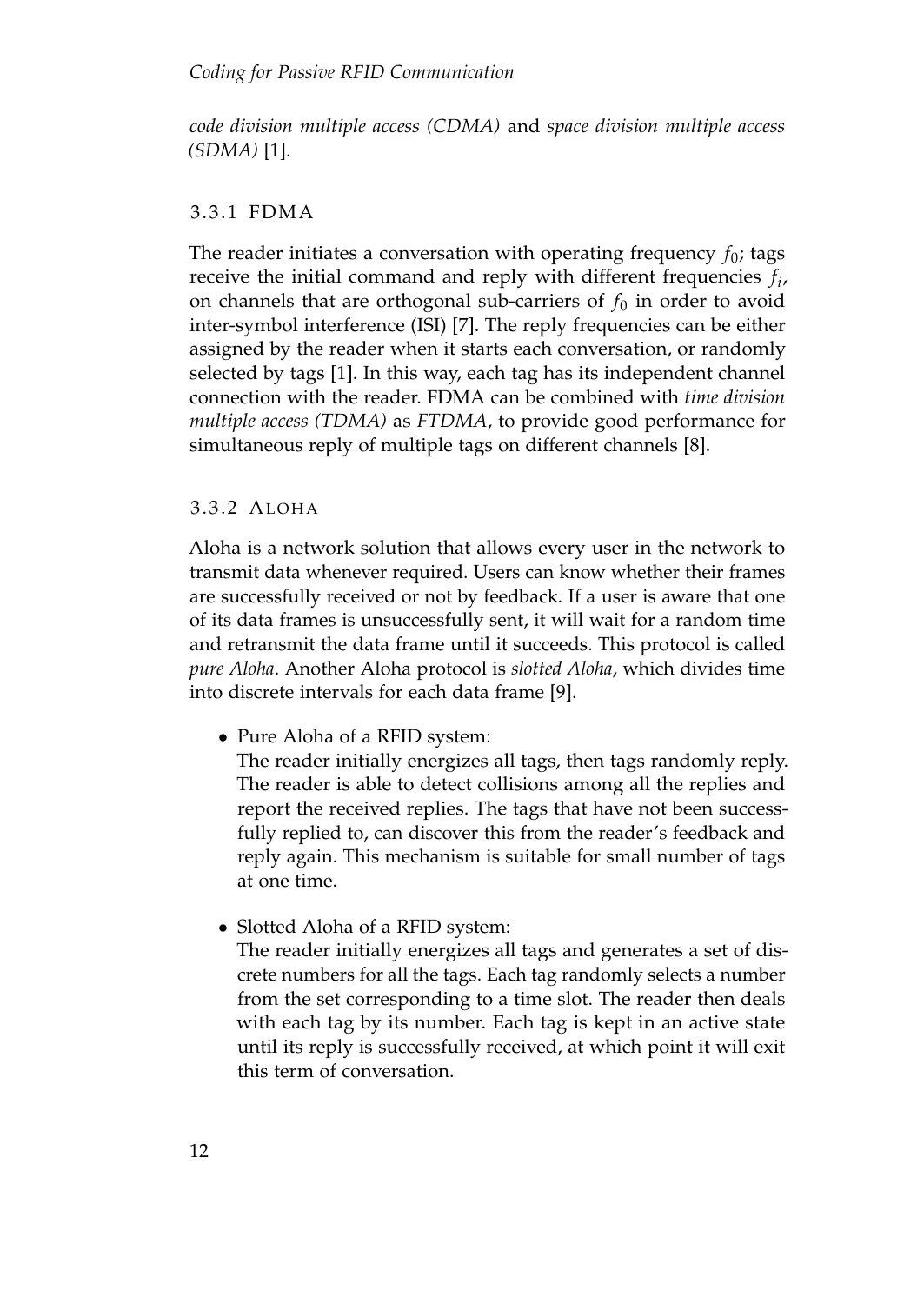To predict throughput of an Aloha network, it is assumed that there is a uniform frame size for all frames in the network and all transmission attempts, including new frames and old frames that are not successfully delivered. Throughputs of *pure Aloha* and *slotted Aloha* are: *Ge*−2*<sup>G</sup>* and *Ge*−*G*, respectively, where *G* is the mean of *k* transmission attempts according to a *Poisson distribution*. In an actual RFID system, the population of tags is finite, and the throughput is  $G(1 - G/N)^{N-1}$ , where *N* is the number of tags [\[9\]](#page-55-0).

# <span id="page-28-0"></span>3. 3. 3 CDMA

Using *spread-spectrum* technology (*PN* sequences) and orthogonal coding schemes, each participant can communicate with others in the same channel. The CDMA techniques can be used to decode tag replies in collisions, especially in a system with large tag populations that requires fast identification [\[10\]](#page-55-1).

# <span id="page-28-1"></span>3. 3. 4 SDMA

By rearranging communication range and distribution of antennas, or by implementing *a smart antenna* of a reader to specialized interrogation zones for each tag, communication between the reader and each tag can be separated. But there are some limitations in the location and size of the system, and smart antennas are costly [\[1\]](#page-54-1).

# <span id="page-28-2"></span>4 INFORMATION THEORY

Information theory is used to explore and solve the problems of data compression and data transmission, and study a trade-off between compression and transmission rates. These two problems present a case of duality: data compression aims at eliminating all the redundancy in the data to obtain the most compressed form possible for recording or storage, while data transmission involves addition of redundancy to combat errors that are induced by a transmission channel [\[11\]](#page-55-2). The foundation for information theory was laid in 1948 by Shannon in his overwhelming paper [\[12\]](#page-55-3). Shannon proved that the probability of error in transmission could be arbitrarily close to zero below a certain communication rate, which is defined as the *channel capacity*. Moreover, below a certain *irreducible complexity*, a signal can not be compressed further. This section discusses notations used in information theory and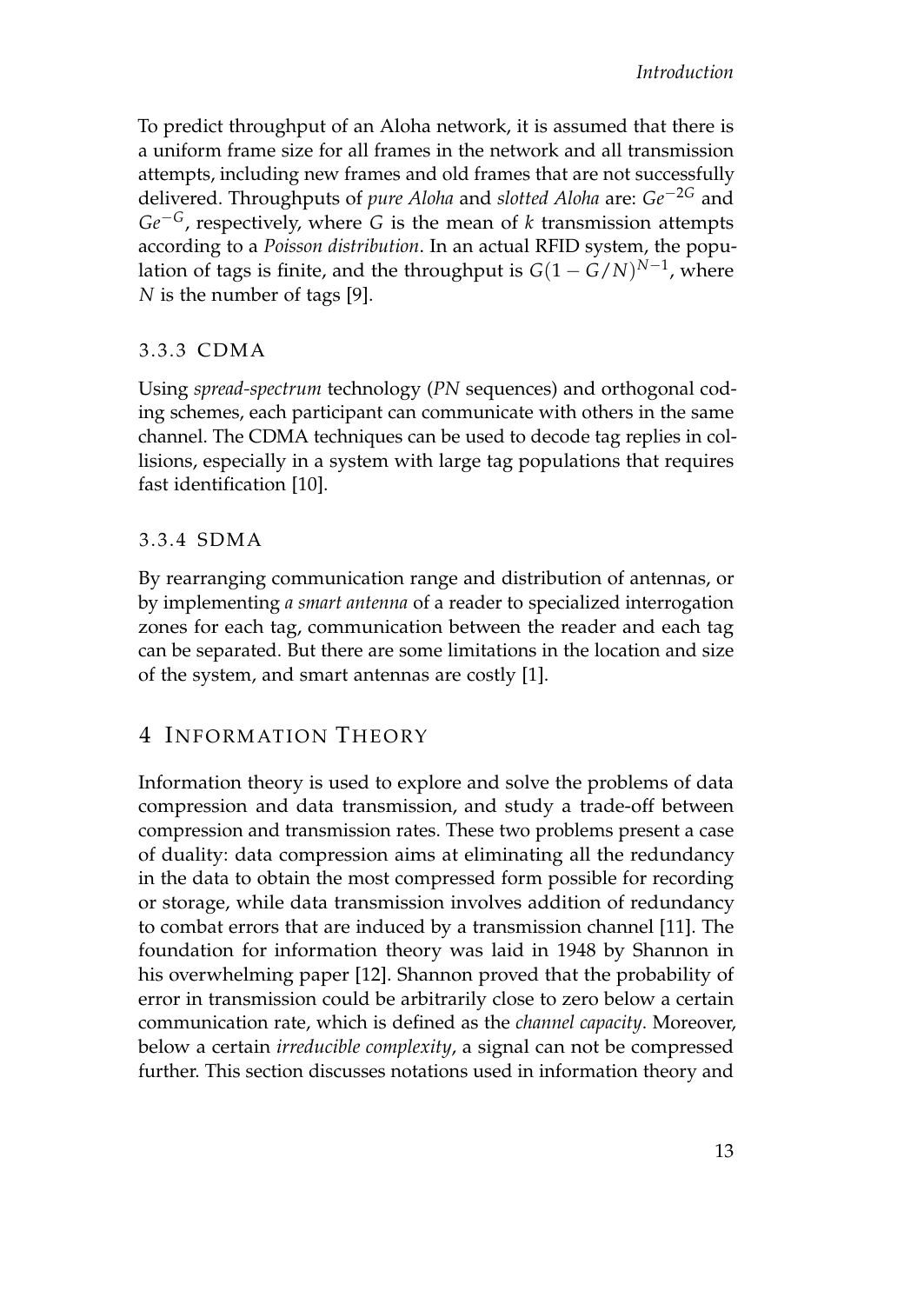introduces the definition of channel capacity. Different channel models, which are conceptually used to describe communication channels in the real-world for investigating communication under given conditions, are discussed because capacities are critical for channel coding. Among them, the bit-shift channel is often used in the context of magnetic and optical recording, where model bits are lost and gained between a source and a receiver at unknown positions. The channel describes properties observed in inductively coupled channels too. Variations of the traditional bit-shift channel are proposed in this section as well.

#### <span id="page-29-0"></span>4.1 NOTATIONS IN INFORMATION THEORY

Shannon defined *entropy* as follows: Let *X* be a discrete random variable with alphabet Λ. For any probability distribution  $p(x) = P{X = x}$ ,  $x \in \Lambda$ , the *entropy*  $H(X)$  of *X* is

<span id="page-29-1"></span>
$$
H(X) = -\sum_{x \in \Lambda} p(x) \log p(x). \tag{21}
$$

*Entropy* is a measure of the uncertainty in a signal consisting of random variables, it is a function of the distribution of the variables. If the base of log in Eq. [\(21\)](#page-29-1) is 2, the entropy is expressed in bits.

Let (*X*,*Y*) be a pair of discrete random variables with a *joint distribution*  $p(x, y)$ , and *Y* be a discrete random variable with alphabet  $\Sigma$  and probability distribution  $p(y) = P{Y = y}$ ,  $y \in \Sigma$ . Then the *joint entropy H*(*X*, *Y*) is defined as *H*(*X*, *Y*) =  $-\sum_{x \in \Lambda} \sum_{y \in \Sigma} p(x, y) \log p(x, y)$ . The *conditional entropy* is given as  $H(Y|X) = -\sum_{x \in \Lambda} \sum_{y \in \Sigma} p(x, y) \log p(y|x)$ . The *Chain Rule* defines the relationship between joint entropy and conditional entropy as  $H(X, Y) = H(X) + H(Y|X)$ .

Depending on the properties of a communication channel, every input signal sequence induces a probability distribution in the output signal sequence. Considering the amount of *information* that one random variable obtains from another; *mutual information* is defined to measure the uncertainty in one random variable given the knowledge of another. The definition of *mutual information* is as follows: Given two random variables *X* and *Y*, with a joint probability distribution  $p(x, y)$ , mutual *information*  $I = I(X;Y) = \sum_{x,y} p(x,y) \log \frac{p(x,y)}{p(x)p(y)}$ . By the *Chain Rule*, we can derive alternative expressions for *I* as

$$
I(X;Y) = H(X) - H(X|Y) = H(Y) - H(Y|X)
$$
  
= H(X) + H(Y) - H(X,Y). (22)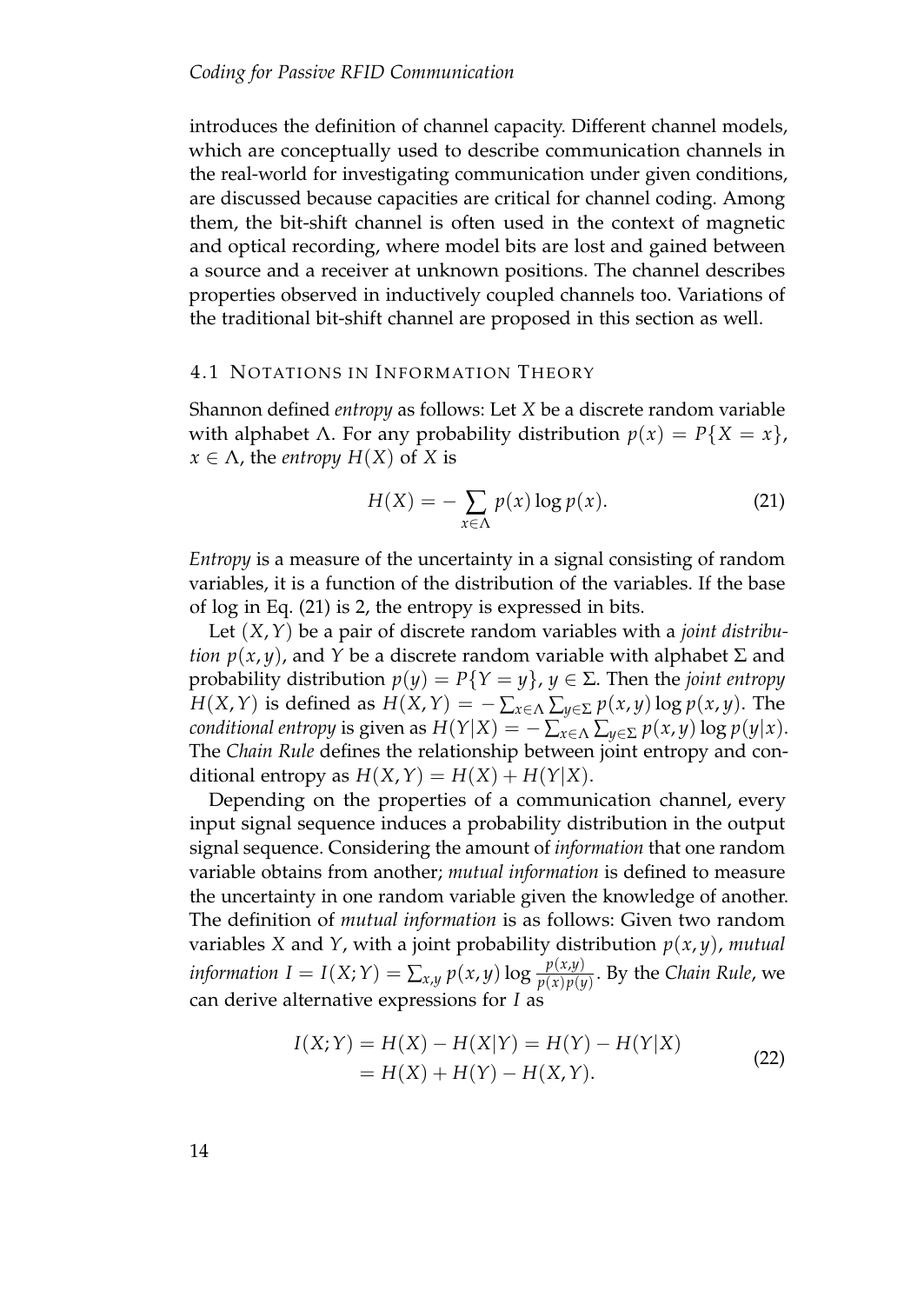If a *discrete channel* has input and output alphabets Λ and Σ, respectively, with an input probability distribution  $p(x)$ , the probability of observing an output symbol *y* for a given sent symbol *x* is  $p(y|x)$ . The *capacity* of a discrete memoryless channel is  $C = \max_{p(x)} I(X;Y)$ . Note that the channel is *memoryless* if the channel transition probability only depends on the current input and output, i.e., is independent of the previous input or output. Furthermore, the channel has no *feedback*, which means the transmitter has no knowledge about previous or present receiver observations.

Besides channel capacity, mutual information is also applied to iterative decoding in the form of transfer characteristics of constituent decoders, as proposed by Stephan ten Brink in [\[13\]](#page-55-4) and [\[14\]](#page-55-5). In iterative decoding, the exchange of extrinsic information is visualized as a decoding trajectory in the *extrinsic information transfer (EXIT) chart*, which provides a graphical tool for estimating the decoding thresholds of *low-density parity check (LDPC)* codes and *turbo* codes or other code ensembles [\[15\]](#page-55-6).

*Transmission rate (r)* is defined as the ratio of the number of information bits from source (*k*) conveyed per channel use (*n*). Shannon proved that when the transmission rate is lower than the channel *capacity (C)*, error-free communication can be achieved. That is, for all rates *r* < *C*, there exists a sequence of  $(2^{nr}, n)$  codes with a probability of error  $\lambda^{(n)} \to 0$ ; conversely, for rates  $r > C$ ,  $\lambda^{(n)}$  is bounded away from 0. This approach to error-free communication is called channel coding. The *capacity* of a channel is determined by the channel's properties such as bandwidth, noise power spectral density, interference, etc [\[7\]](#page-54-7).

<span id="page-30-0"></span>4.2 CHANNEL MODELS

# <span id="page-30-1"></span>4.2.1 BINARY SYMMETRIC CHANNEL

A binary symmetric channel has a binary input, and the probability that the output is equal to the input is  $1 - p$ . When an error occurs with probability *p*, 0 is received as 1, or vice versa. Capacity (C) of a binary symmetric channel is given as  $C = 1 - H(p)$ , where  $H(p)$  is the binary entropy function.

# <span id="page-30-2"></span>4. 2. 2 BINARY ERASURE CHANNEL

The transmitter of a binary erasure channel (BEC) sends a bit, and the receiver receives either this bit or the message that indicates that this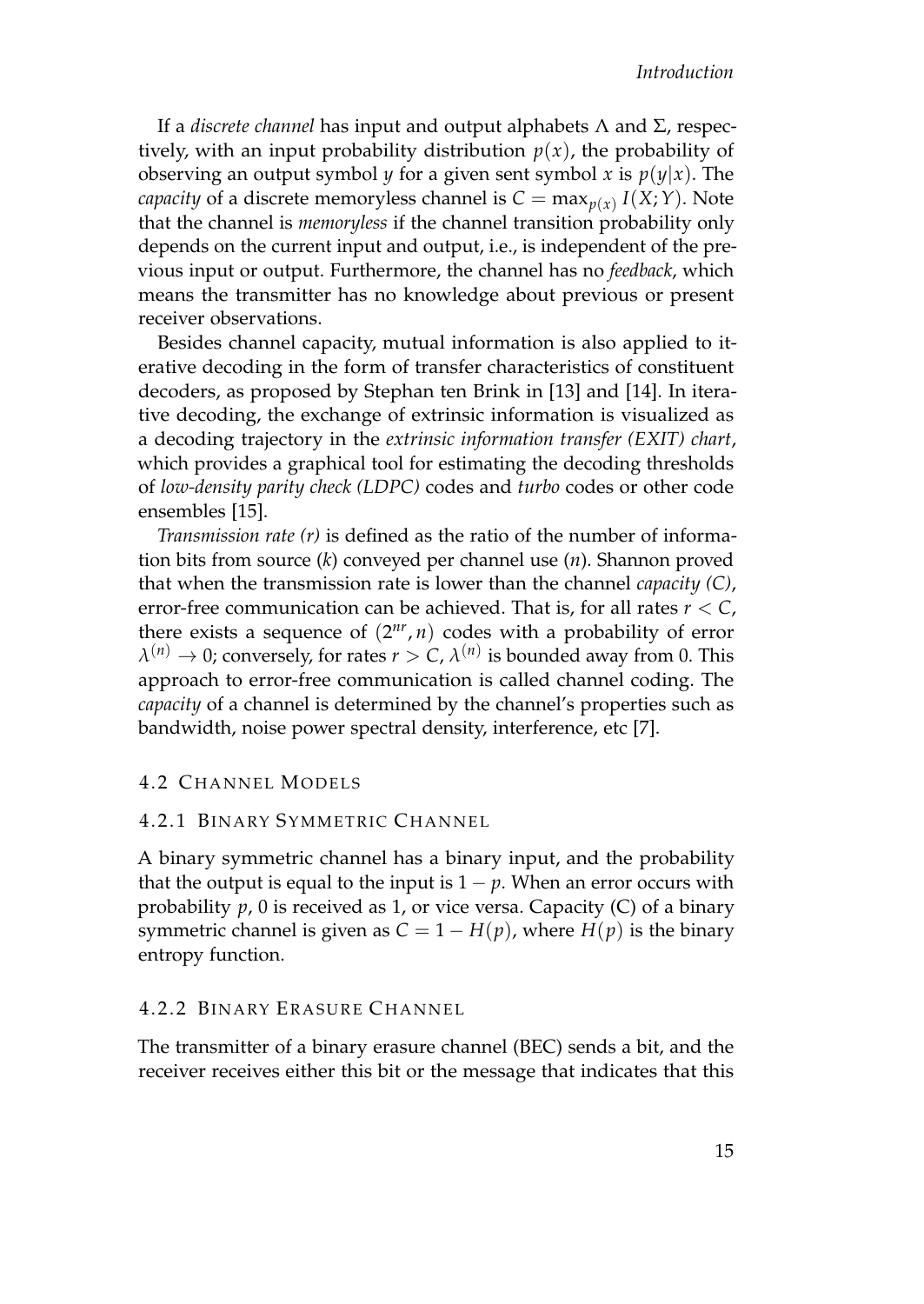bit can not be received, that is, erased. Let *α* be the expected fraction of erased bits, then the channel capacity (C) is  $C = 1 - \alpha$ .

# <span id="page-31-0"></span>4.2.3 GAUSSIAN CHANNEL

A Gaussian channel is a time-discrete channel with input *X<sup>i</sup>* , output *Y<sup>i</sup>* , and with channel noise *Z<sup>i</sup>* , which is *i*.*i*.*d*. from a Gaussian distribution with variance N. Therefore, the channel is represented as  $Y_i = X_i + Z_i$ , where  $Z_i \sim \mathcal{N}(0, N)$ . If an average power constraint (*P*) for the input  $\mathbf{x} = (x_0, \dots, x_{n-1})$  is assumed as  $\frac{1}{n} \sum_{i=0}^{n-1} x_i^2 \leq P$ , then the capacity (C) of a Gaussian channel with this power constraint *P* and noise variance *N* is  $C = \frac{1}{2} \log(1 + \frac{P}{N})$  [\[11\]](#page-55-2).

# <span id="page-31-1"></span>4.2.4 BIT-SHIFT CHANNEL

A binary insertion/deletion channel is a channel model with synchronization loss, and was first studied by V. I. Levenshtein in [\[16\]](#page-55-7). A bit-shift channel is a kind of insertion/deletion channel. Consider the input binary sequence  $\mathbf{x} = (x_1, \dots, x_L)$  that is parsed into a sequence of phrase lengths  $\tilde{x}$ , each of which are consecutive bits with the same value. The corresponding output binary sequence is  $\mathbf{y} = (y_1, \ldots, y_{L'})$  where *L*<sup> $′$ </sup> is equal to *L* − 1, *L*, or *L* + 1. The bit-shift channel model defines an inherent correlation of  $\tilde{\mathbf{x}}$  and  $\tilde{\mathbf{y}}$  as  $\tilde{y}_i = \tilde{x}_i + \omega_i - \omega_{i-1}$ , where  $\omega_i$ is a random variable with values taken from  $\{-1,0,+1\}$ , and with a probability distribution that depends on other properties of the system model. The positive (negative) value of  $\omega_i$  corresponds to a right (left) bit-shift in the transition from time  $i$  to time  $i + 1$ . Additionally, the received sequences  $\tilde{y}$  do not contain any zeros; if  $\tilde{y}_i = 0$ , then this coordinate is removed, and  $\tilde{y}_{i-1}$  and  $\tilde{y}_{i+1}$  are merged [\[17\]](#page-55-8). Finally, the integer sequence  $\tilde{y}$  is converted to the binary output sequence  $y$ .

# <span id="page-31-2"></span>4.2.5 DISCRETIZED GAUSSIAN SHIFT CHANNEL

With the same input sequence as in the bit-shift channel, the discretized Gaussian shift channel defines the received sequence as  $\tilde{y} = \tilde{x} \cdot K$ , where *K* is a random variable obeying a Gaussian distribution  $\mathcal{N}(\alpha, \varepsilon^2)$  with mean *α* and variance *ε* 2 . Consecutive samplings of *K* are assumed to be independent. With this definition, the input to the demodulator will be a sequence of alternating runs of high and low amplitude values; the detected duration  $\tilde{y}$  of each run being a *real-valued* number. These realvalued numbers are quantized to *positive* integers using a quantization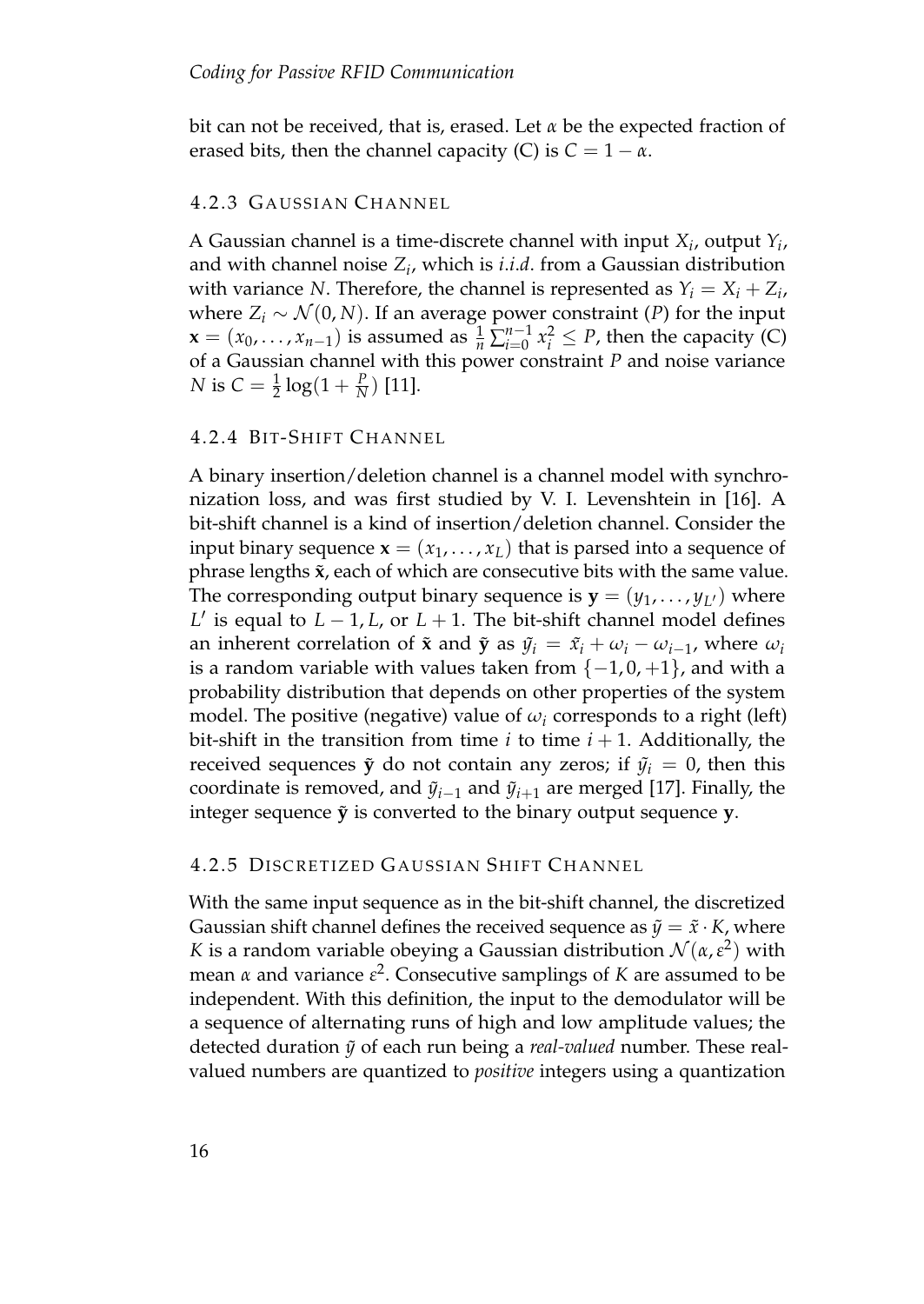scheme, where the optimal choice for the quantization thresholds, i.e., the thresholds when mapping the real-valued numbers  $\tilde{y}$  to *positive* integers, will depend on the code under consideration. Finally, the quantized sequence is converted to the binary output sequence **y**.

# <span id="page-32-0"></span>5 ERROR CONTROL CODING

As introduced in the last section, Shannon claimed that a good channel coding design can combat channel noise and offer reliable communication within the channel. In a communication system, an information source is represented by a binary *k*-tuple  $\mathbf{u} = (u_0, \dots, u_{k-1})$ , called an information sequence. A channel encoder transforms **u** to a discrete encoded sequence  $\mathbf{v} = (v_0, \dots, v_{n-1})$ , which is called a *codeword*. According to the encoding scheme and noise characteristics of a channel, the channel decoder transforms the received sequence **r** into a binary sequence **û** called an *estimated information sequence*. A decoding error happens when  $\hat{\mathbf{u}} \neq \mathbf{u}$ . Channel coding aims to minimize the probability of decoding errors [\[18\]](#page-55-9).

In this section, the cyclic redundancy check (CRC) code as a basic error control coding scheme is introduced. Trellis-based graphical representations of codes and two soft-decision decoding algorithms, the Viterbi and BCJR algorithms, which are widely implemented on this trellis structure, are explained. LDPC codes and code concatenation are discussed as well.

# <span id="page-32-1"></span>**5.1 LINEAR BLOCK CODES**

There are two main types of channel codes: *block codes* and *convolutional codes*. The block encoder separates the information sequence into message blocks, each of which has *k* information symbols, and transforms each block to an *n*−tuple of discrete symbols, which is a *codeword*. A block code of *length n* and *dimension k*, denoted as an (*n*, *k*) code, is regarded as a nonempty subset *C* with size *M* over a finite alphabet F. The *dimension* of *C* is  $k = \log_{\vert \mathcal{F} \vert} M$ , and the code rate is  $r = k/n$ . For a binary code,  $\mathcal{F} = \{0, 1\}$ . A block code is *linear* if and only if any linear combination of any two codewords is also a codeword. The *Hamming distance* between two codewords  $\mathbf{x}, \mathbf{y} \in \mathcal{F}^n$  is the number of coordinates where **x** and **y** differ.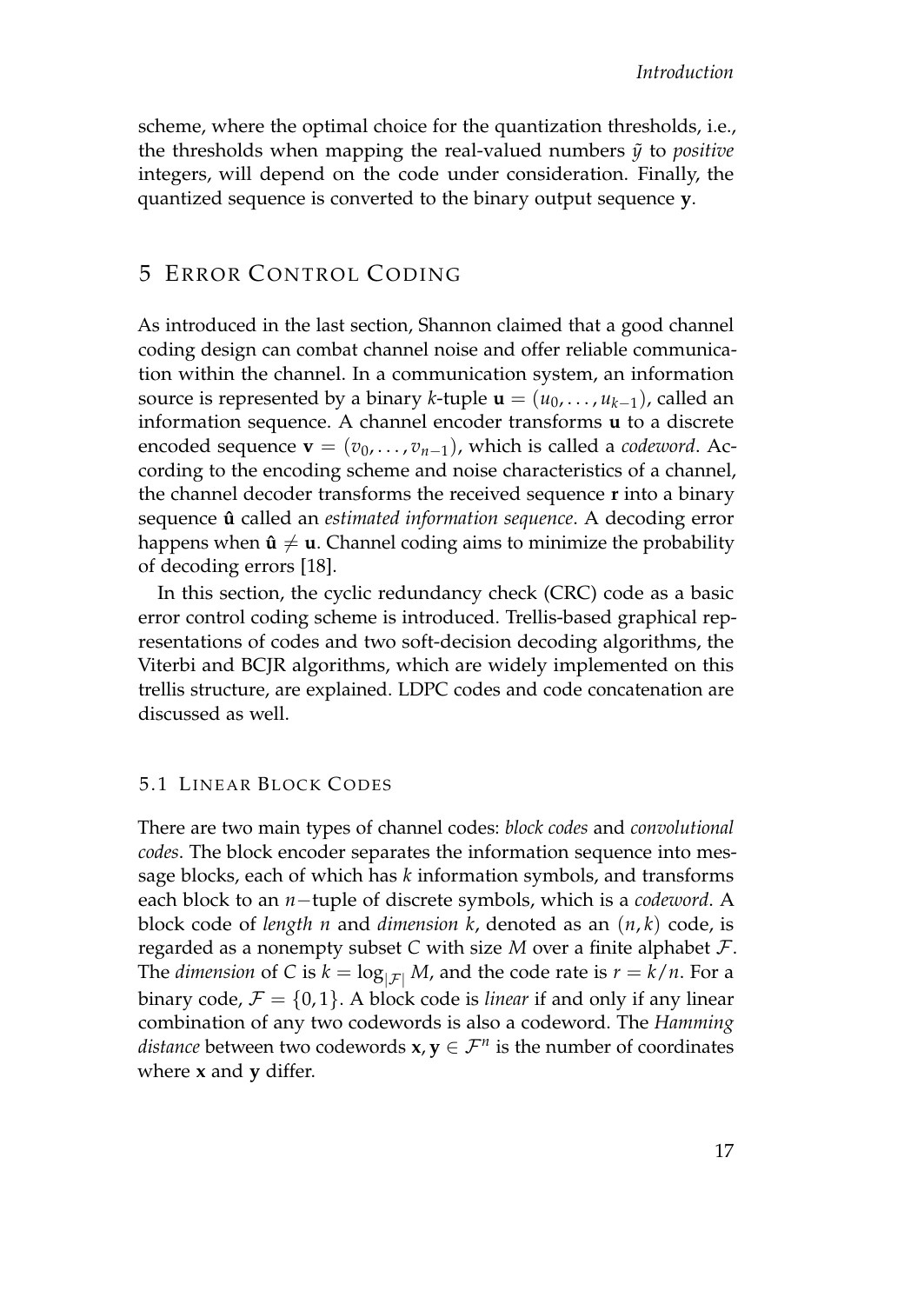# <span id="page-33-0"></span>5.2 CRC CODES

As an important class of linear block codes, *cyclic codes* are fast and conveniently implemented for encoding and decoding due to their algebraic structure, and are particularly efficient for error detection. An (*n*, *k*) linear code *C* over a field *F* is called a *cyclic code* if every cyclic shift of a codeword in *C* is also a codeword in *C*. By this definition, we therefore represent a cyclic codeword  $\mathbf{c} = (c_0, \dots, c_{n-1})$  as the coefficients of a polynomial [\[19\]](#page-55-10):

$$
\mathbf{c}(X) = c_0 + c_1 X + c_2 X^2 + \dots + c_{n-1} X^{n-1}.
$$
 (23)

**c** shifted *i* positions will, in polynomial form, be

$$
\mathbf{c}^{(i)}(X) = c_{n-i} + c_{n-i+1}X + \dots + c_{n-1}X^{i-1} + c_0X^i + \dots + c_{n-i-1}X^{n-1}.
$$
\n(24)

An algebraic relationship between  $c(X)$  and  $c^{(i)}(X)$  is

$$
Xic(X) = q(X)(Xn + 1) + c(i)(X)
$$
 (25)

where  $q(X) = c_{n-i} + c_{n-i+1}X + \cdots + c_{n-1}X^{i-1}$ . The *generator polynomial* of an  $(n, k)$  cyclic code is

$$
\mathbf{g}(X) = 1 + g_1 X + g_2 X^2 + \dots + g_{n-k-1} X^{n-k-1} + X^{n-k}.
$$
 (26)

A cyclic code polynomial is a multiple of  $g(X)$ . Furthermore, the generator polynomial  $\mathbf{g}(X)$  of an  $(n, k)$  cyclic code is a factor of  $X^n + 1$  [\[18\]](#page-55-9).

A message polynomial  $\mathbf{u}(X)$  is encoded by an  $(n, k)$  cyclic code in systematic form by following the steps below.

- 1. Multiply the message polynomial  $\mathbf{u}(X)$  by  $X^{n-k}$ .
- 2. Divide the result by  $g(x)$  to obtain the remainder  $b(X)$ .
- 3. Combine the results from 1 and 2, and generate a codeword as  $\mathbf{b}(X) + X^{n-k}\mathbf{u}(X).$

A CRC code is a cyclic code. The remainder **b**(*X*) is called a *checksum* in the CRC mechanism. In the data transmission sessions, the transmitter computes a *checksum* by dividing by **g**(*X*) and appends the *checksum* to the end of the data block which is about to be transmitted. At the receiver's end,  $\mathbf{r}(X)$  mod  $(\mathbf{g}(X))$  is computed. A value of zero, meaning that  $\mathbf{g}(X)$  is a divisor of  $\mathbf{r}(X)$ , indicates that there is no error within this data block. The *XOR* operation is generally used for division and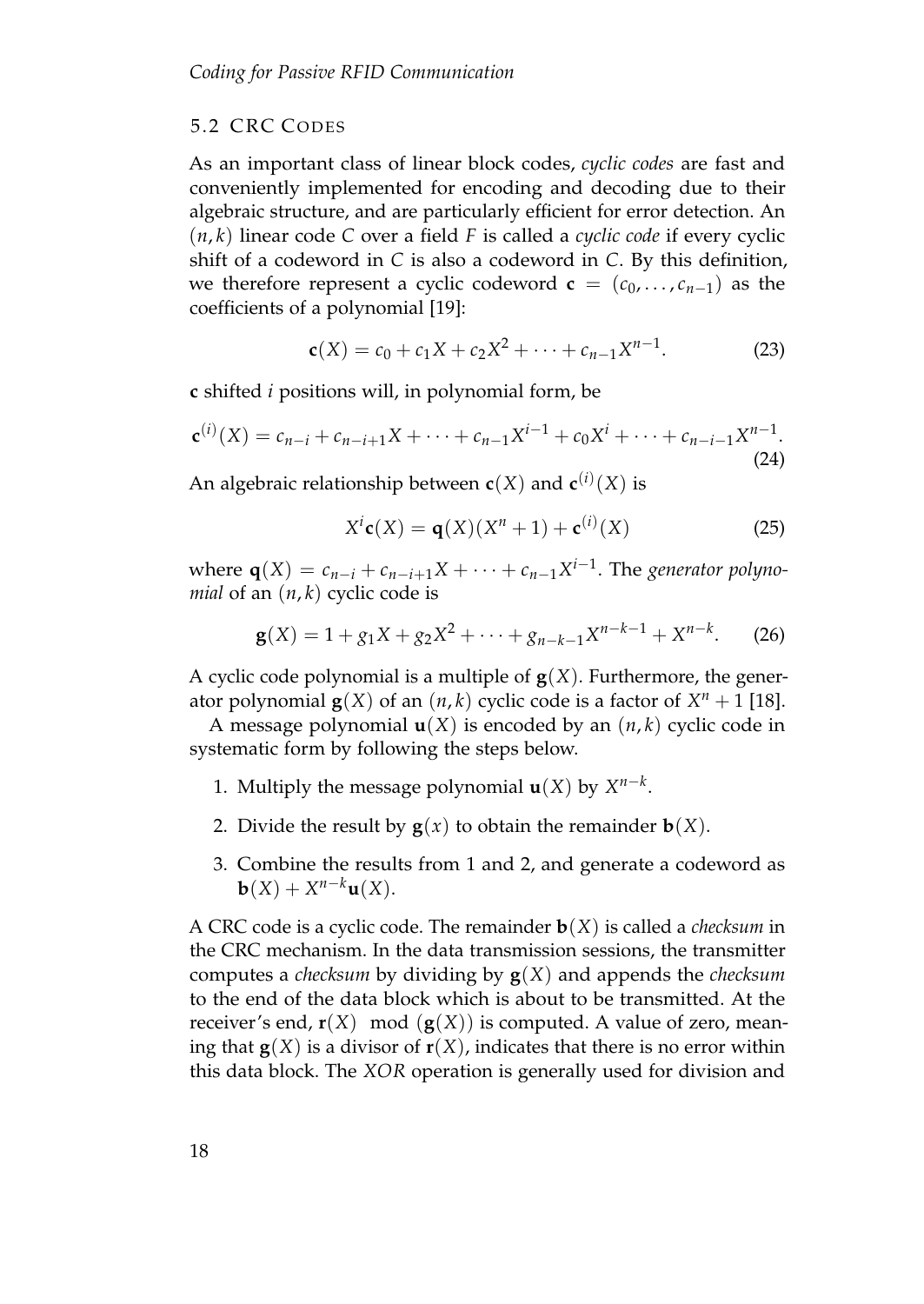for getting the remainder (*checksum*). In an RFID system, the CRC code is typically used for error detection. There are several standardized generator polynomials, among which  $\mathbf{g}(X) = x^{16} + x^{12} + x^5 + 1$  is a recommendation by the X.25 ITU-T standard protocol. The error detection property of a CRC code is mainly utilized in its implementation. However, it can also correct errors by means of computing syndromes and error patterns.

# <span id="page-34-0"></span>5.3 TRELLISES FOR LINEAR BLOCK CODES

Using a trellis to represent a code is a graphical approach, by which the structure, properties, encoding, and decoding of a code can be studied and developed from an alternative perspective. The trellis was first introduced by Forney in [\[20\]](#page-55-11) (1973), who implemented *maximum-likelihood decoding (MLD)* on a trellis and devised the *Viterbi* algorithm [\[21\]](#page-55-12). In 1974, Bahl, Cocke, Jelinek, and Raviv first used a trellis to represent linear block codes in [\[22\]](#page-56-0). They proposed the *BCJR* decoding algorithm based on the trellis structure and the properties of linear block codes. Wolf first proved an upper bound on the number of states of an *n*-section trellis diagram of a *q*-ary (*n*, *k*) linear block code in [\[23\]](#page-56-1).

Given a binary linear block code  $(n, k)$ , the encoding process is successively shifting *k* information bits into the encoder and *n* code bits  **out chronologically. The output codeword sequence** is finite, consisting of  $n + 1$  *time* instants  $(t_0, \ldots, t_n)$ . A trellis consists of nodes and branches. This encoding process is described as [\[18,](#page-55-9) [24\]](#page-56-2):

- 1. Corresponding to the *time* instants, there are  $n + 1$  levels of nodes. There is a set of nodes at level  $i$  ( $0 \le i \le n$ ), where nodes are represented by states. At time 0, there is only one node at level 0, called the *initial node*. At time *n*, there is only one node at level *n*, called the *final node*.
- 2. A branch connecting a state  $s_i$  at level *i* to a state  $s_{i+1}$  at level  $(i + 1)$ , is labeled by encoder output  $v_i$  at time *i*.
- 3. The *initial node* does not have an incoming branch, while the *final node* does not have an outgoing branch. All the other nodes have one or two incoming and outgoing branches. Any two branches from one node have different labels indicating two different transitions from the same state.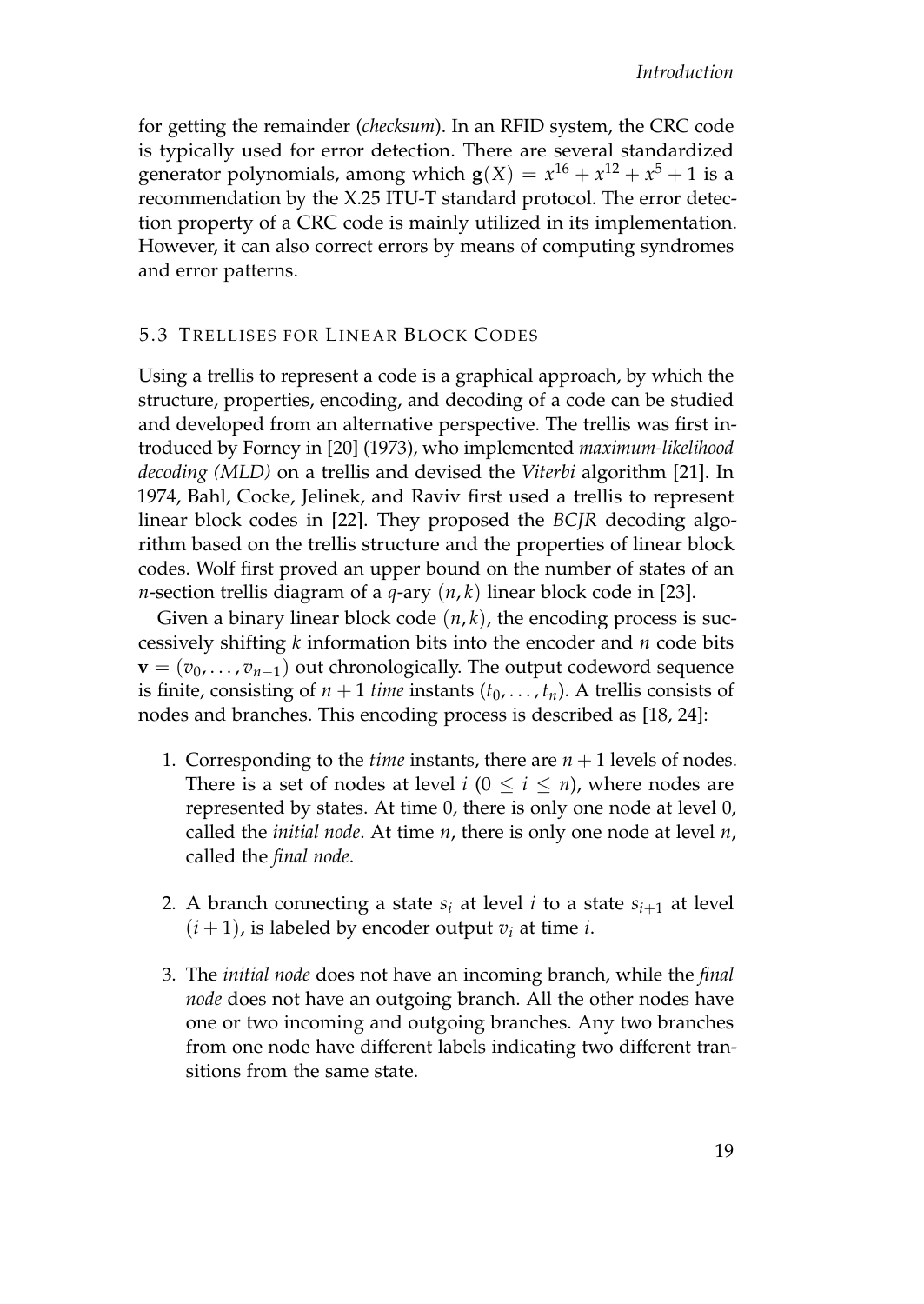4. Any path of branches from the *initial node* to the *final node* represents a codeword  $(v_0, \ldots, v_{n-1})$  by the label on each branch.

In a trellis, states at each level are established by an encoder (generator matrix). A generator matrix **G** can be arranged to a special form by Gaussian elimination in order to construct a trellis. This special form is called *trellis oriented form (TOF)*, which satisfies the following conditions: the leading 1 of each row in **G** is in a column before any other leading 1 of any other row below it; and no two rows have a trailing 1 in the same column. These states are also labeled in order to determine nodes in the encoding and decoding processes. Labels of states are computed from the generator matrix or parity check matrix.

The number of states at time instant *i* is called the *state space complexity*, and is denoted as *s<sup>i</sup>* . Define the *state space dimension* for a binary linear code as  $\rho_i = \log_2 s_i$ , and the sequence  $(\rho_0, \ldots, \rho_n)$  as the *state space dimension profile*. It is clear that  $\rho_0 = \rho_n = 0$ , since there is only one state at time 0, as well as at time *n*. The complexity of a trellis can be measured by its state complexity, i.e., the *maximum state space dimension*  $\rho_{\text{max}}(C)$ . For a binary  $(n, k)$  linear block code *C*, the maximum size of a state space is  $2^{\rho_{\text{max}}(C)}$ . Wolf proved that its upper bound is  $\rho_{\text{max}}(C) \le$  $\min\{k, n-k\}$ , which is tight for cyclic codes.

*Example*: Consider the (216, 200) cyclic code with generator polynomial  $\mathbf{g}(X) = x^{16} + x^{12} + x^5 + 1$  and generator matrix

$$
\mathbf{G} = \left[ \begin{array}{cccccccccccc} 1 & 0 & 0 & 0 & 0 & 1 & 0 & 0 & 0 & 0 & 0 & 0 & 1 & 0 & 0 & 0 & 1 & 0 & \dots & \dots & 0 \\ 0 & 1 & 0 & 0 & 0 & 0 & 1 & 0 & 0 & 0 & 0 & 0 & 1 & 0 & 0 & 0 & 1 & 0 & \dots & 0 \\ & & & & & & & & & & & & \\ & & & & & & & & & & & & \\ 0 & 0 & \dots & 0 & 1 & 0 & 0 & 0 & 0 & 1 & 0 & 0 & 0 & 0 & 0 & 1 & 0 & 0 & 0 & 1 \end{array} \right]
$$

.

As its generator matrix is already in TOF, its *state space dimension profile* is  $(0, 1, 2, \ldots, 14, 15, 16, \ldots, 16, 15, 14, \ldots, 2, 1, 0)$ , and the maximum state space dimension is  $\rho_{\text{max}}(C) = 16$ . Furthermore, its trellis is represented as follows: from the initial node (time 0) to the 16th level (time 16),  $(0 \le i \le 16)$ , there are  $2^i$  states at the *i*th level; each state has one branch in and two branches out. From the 16th level to the  $(n - 16)$ th level, all the levels have  $2^{16}$  states, each of which has two branches in and two branches out. From the  $(n - 16)$ th level to the final node (time *n*),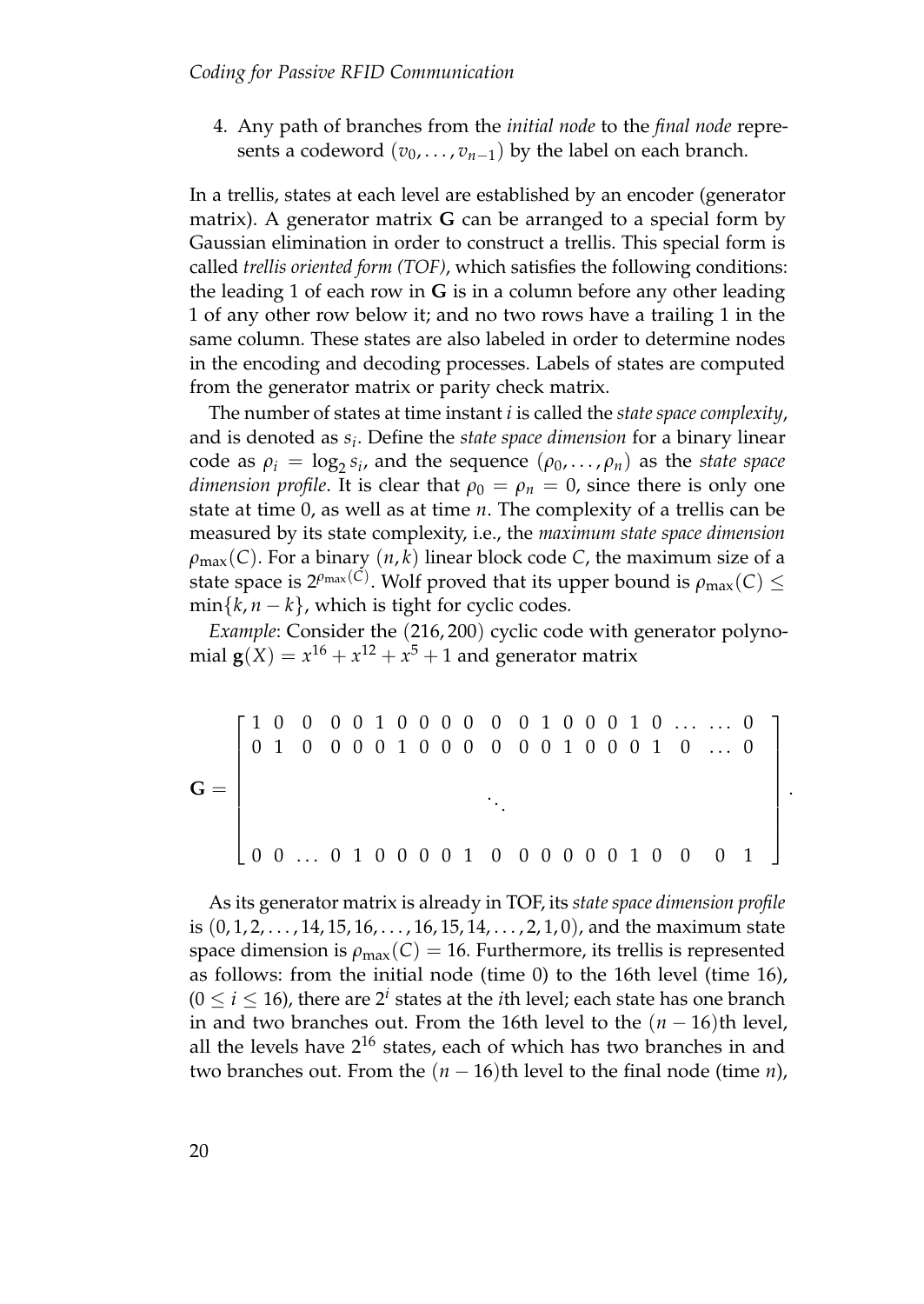(*<sup>n</sup>* <sup>−</sup> <sup>16</sup> <sup>≤</sup> *<sup>i</sup>* <sup>≤</sup> *<sup>n</sup>*), there are 2*n*−*<sup>i</sup>* states on each level; each state has two branches in and one branch out.

# <span id="page-36-0"></span>5.4 SOFT-DECISION DECODING

Transmission is the process in which the encoded sequence **v** is passed through communication channels, and is received as **r** at the other side of the channel by a receiver. The decoder has to compute  $\hat{u}$ , as an estimation of the information sequence **u**, from the received sequence **r**. For binary codes, hard-decisions are made by using a certain threshold matching each received signal to two levels, denoted as 0 and 1, respectively. Hard-decision decoding is based on codes' algebraic structures, matching the received sequence to the closest codeword in terms of *Hamming distance* by making a hard-decision on each symbol. Soft-decision decoding, on the other hand, matches each received signal to more than two levels, even up to the continuum between 0 to 1. This additional information provides reliability for decoding. A decoding strategy that processes soft-decision input and produces soft-decision output is called a *soft-in/soft-out (SISO) decoding algorithm*. Soft-decision decoding has better performance than hard-decision decoding since the soft-decision offers additional information contained on multiple levels quantized for codeword estimation. For instance, it is widely utilized in iterative decoding.

# <span id="page-36-1"></span>5.5 MLD AND MAXIMUM A POSTERIORI PROBABILITY **DECODING**

Suppose a codeword **v** of length *n* over  $\mathcal F$  is transmitted over a noisy channel with output alphabet *R*. Assume that the channel is a *discrete and memoryless channel (DMC)*; *R* is therefore a discrete set. Let *P*(**r**|**v**) be the probability of observing the sequence **r** at the receiver, given that the sequence **v** is transmitted. This is the *likelihood* of the codeword **v**. The probability  $P(\mathbf{v}|\mathbf{r})$  is called the *a posterior probability (APP)* of the codeword **v**. This is the conditional probability that **v** is transmitted after observing sequence **r** at the receiver.

The optimal decoding is to find the codeword **v** that either maximizes the probability  $P(\mathbf{r}|\mathbf{v})$  called MLD, or to maximize the probability  $P(\mathbf{v}|\mathbf{r})$ called *maximum a posteriori probability (MAP) decoding* [\[25\]](#page-56-3). When a vector  $\mathbf{r} = (r_0, \ldots, r_{n-1})$  is observed as the channel output, then according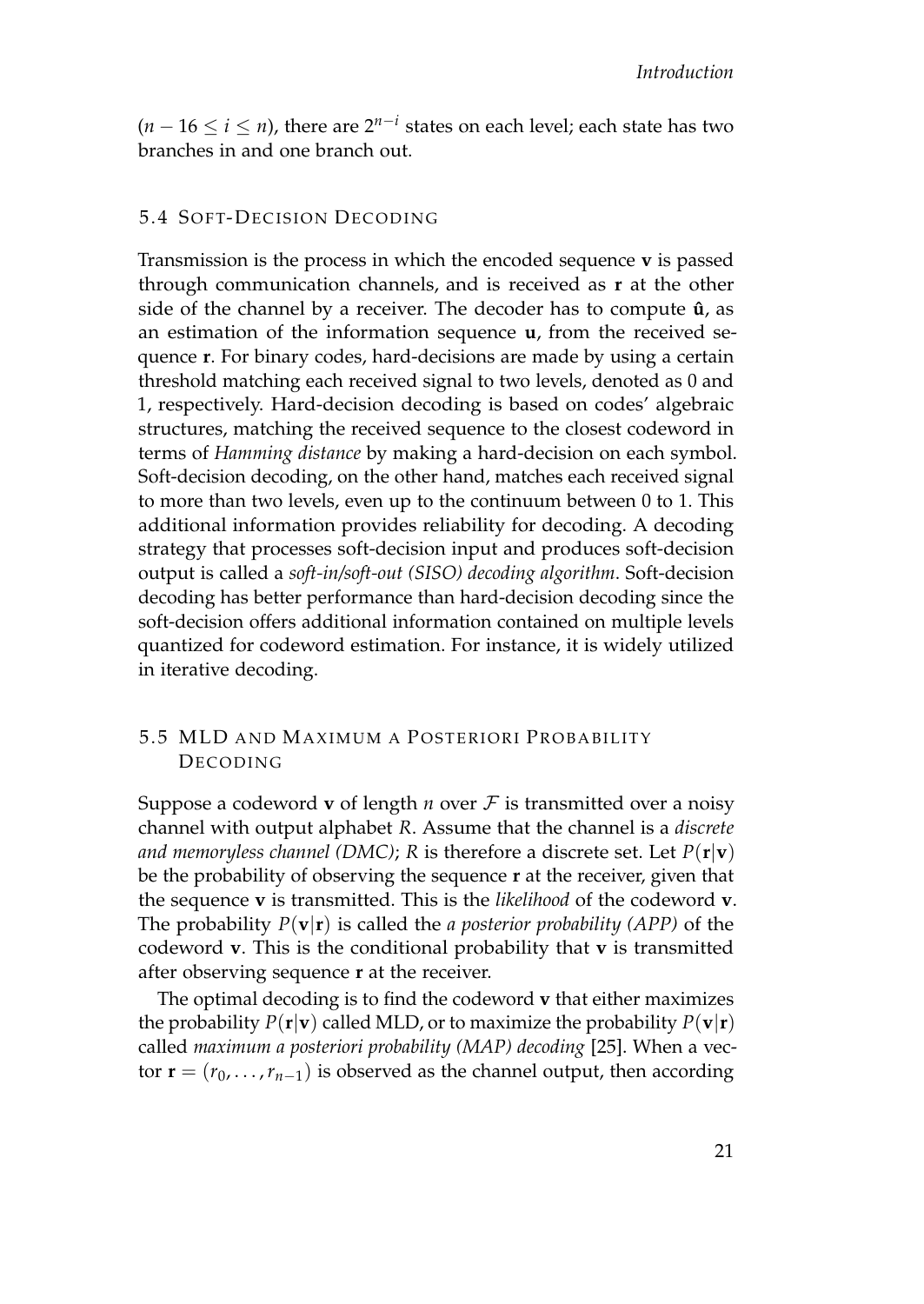to *Bayes' rule*, the relationship between MLD and MAP decoding is according to

<span id="page-37-1"></span>
$$
P(v_i|r_i) = \frac{P(r_i|v_i)P(v_i)}{P(r_i)}.
$$
\n(27)

 $P(r_i)$  is same for all the  $v_i$ . Thus, if we assume that all  $v_i$  are equiprobable, then maximizing  $P(v_i|r_i)$  is equivalent to maximizing  $P(r_i|v_i)$ . That is, the two decoding approaches coincide when all codewords **v** are equally likely to be transmitted  $(P(v_i))$  is a constant).

Additionally, by converting to logarithmic form, which is a monotonically increasing function, maximizing Eq. [\(27\)](#page-37-1) becomes equivalent to maximizing  $\log P(\mathbf{v}|\mathbf{r}) = \sum_i \log P(v_i|r_i)$ . This allows us to simplify the multiplication of  $P(v_i | r_i)$  to the addition of log  $P(v_i | r_i)$ . MLD is implemented in the Viterbi algorithm, while MAP decoding is implemented in the BCJR algorithm [\[15\]](#page-55-6).

# <span id="page-37-0"></span>5.6 VITERBI DECODING

The Viterbi algorithm is a well-known MLD algorithm that searches a code trellis for a maximum-likelihood path. MLD chooses **ˆv** as a codeword **v** that maximizes the log-likelihood function  $\log P(\mathbf{r}|\mathbf{v})$  as we argued in the last subsection. When it comes to a trellis, let us denote  $M(r|\mathbf{v}) = \log P(r|\mathbf{v})$  as a path (or codeword) *metric*. Furthermore, any branch in *M* is denoted by  $M(\mathbf{r}_i|\mathbf{v}_i)$  and called a *branch metric*, and the terms  $\log P(r_i|v_i)$  are denoted by  $M(r_i|v_i)$  and called *bit metrics*. A partial path metric for the first *t* branches of a path is computed as

$$
M([\mathbf{r}|\mathbf{v}]_t) = \sum_{i=0}^{t-1} M(\mathbf{r}_i|\mathbf{v}_i) = \sum_{i=0}^{t-1} \log P(\mathbf{r}_i|\mathbf{v}_i).
$$
 (28)

The Viterbi decoding algorithm finds the path through the trellis with the largest metric when the received sequence is **r**. It includes the *add* operation that at each time unit adds branch metrics to each previous stored path metric, the *compare* operation that compares all paths entering each state, and the *select* operation that selects the path with the largest metric. Viterbi decoding processes **r** in a recursive manner. A Viterbi decoding algorithm that also produces soft values is called a *soft-output Viterbi algorithm (SOVA)*.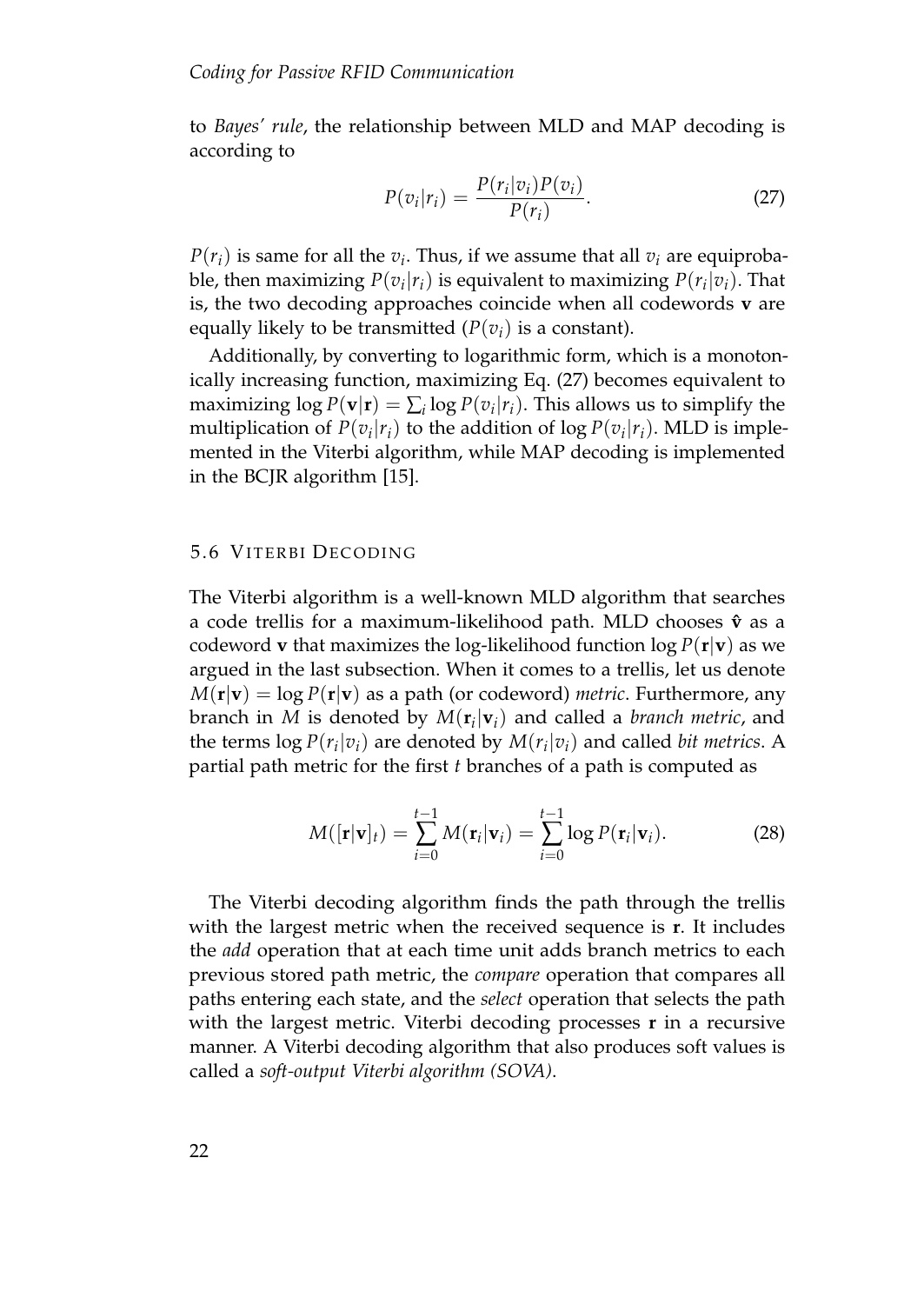#### <span id="page-38-0"></span>5. 7 BEA ST

BEAST is the abbreviation of *Bidirectional Efficient Algorithm for Searching code Tree*, an algorithm devised to reduce decoding complexity. It was first introduced in [\[26\]](#page-56-4) to compute the weight spectrum of convolutional codes. In [\[27\]](#page-56-5), BEAST was used to implement soft-decision MLD of block codes.

Bidirectional decoding that searches a decoding path from two opposite directions on the trellis simultaneously has a reasonably reduced complexity (in term of the number of visited nodes during the search). Especially for cyclic codes with symmetrical structure, BEAST uses forward recursion on the first half of a code trellis, and backward recursion on the second half of the trellis, matching nodes in the middle of the trellis to find a codeword.

Consider that a trellis from one direction is in a tree form, and denoted by *δ* a node in this tree. Given that the weight of the codeword is  $w$ , the weight of a path from the initial node to the node  $\delta$  is denoted as  $w_i$ , while the weight of a path from the final node is denoted as  $w_f$ . Further, the weight of a parent node is  $w_i^p$  $\int_{i}^{p}$ , while the weight of a child node is  $w_f^c$  . Then, the forward recursion finds the set of nodes

$$
\mathcal{F} = \left\{ \delta | w_i \geq \frac{w}{2}, w_i^p < \frac{w}{2} \right\}. \tag{29}
$$

The backward recursion finds the set of nodes

$$
\mathcal{B} = \left\{ \delta | w_f \leq \frac{w}{2}, w_f^c > \frac{w}{2} \right\}.
$$
 (30)

If a state of  $\mathcal F$  is equal to a state of  $\mathcal B$ , and the sum of the lengths of the two paths is equal to the total length of the trellis, then the combination of the two paths is a codeword.

#### <span id="page-38-1"></span>5.8 BCIR DECODING

The BCJR algorithm is a soft-decision decoding algorithm based on a code's trellis structure, and it can be implemented for decoding both convolutional and block codes.

The BCJR algorithm implements MAP decoding on a trellis structure. Since  $P(v_i | r_i)$  depends on  $P(v_i)$ , with the assumption that  $P(v_i)$  is not necessarily the same for all *i*, we represent it in logarithmic form as

$$
L(v_i) \triangleq \log \frac{P(v_i = 1|\mathbf{r})}{P(v_i = 0|\mathbf{r})}.
$$
\n(31)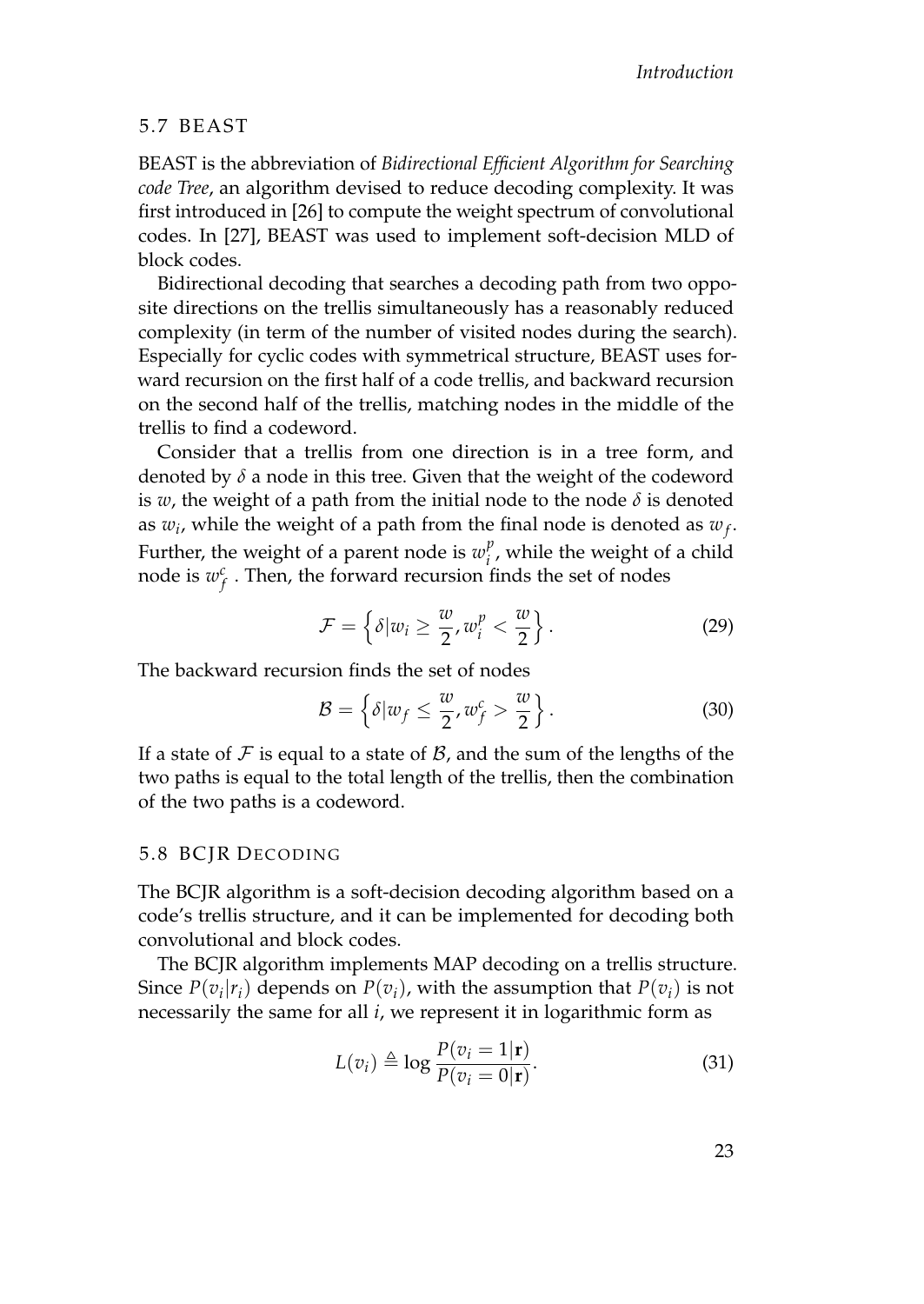This is called the *log-likelihood ratio (LLR)*, and *v<sup>i</sup>* is estimated by the sign of this value:  $v_i = 1$  if  $L(v_i) > 0$ ; otherwise  $v_i = 0$ .  $L(v_i)$  can be computed from joint probabilities as  $L(v_i) = \log \frac{P(v_i=1,r)}{P(v_i=0,r)}$ , since  $P(v_i|r_i)P(r_i) = P(v_i, r_i)$  according to *Bayes' rule*.

Based on the code's trellis structure, by examining states from time *i* to time  $i + 1$ , since each branch connects a state  $s_i$  to a state  $s_{i+1}$  with a label that either outputs 0 or 1, joint probabilities can be represented as

$$
\lambda_i(s',s) \triangleq P(s_i = s', s_{i+1} = s, \mathbf{r}). \tag{32}
$$

Then, let  $P(v_i = 0, \mathbf{r}) = \sum_{s' \to s,0} \lambda_i(s', s)$  represent the sum of  $\lambda_i(s', s)$ over all transitions from  $s'$  to  $s$  that produce output 0, and  $P(v_i = 1, r) =$  $\sum_{s' \to s,1} \lambda_i(s',s)$  the sum of  $\lambda_i(s',s)$  over all transitions from *s'* to *s* that produce output 1. Let  $\mathbf{r}_{j,k} \triangleq (r_j, r_{j+1}, r_{j+2}, \ldots, r_k)$  be a section of the received sequence, and define

$$
\alpha_i(s) \triangleq P(s_i = s, \mathbf{r}_{0,i}), \tag{33}
$$

$$
\beta_i(s) \triangleq P(\mathbf{r}_{i,n}|s_i = s). \tag{34}
$$

For the initial and final states, we have  $\alpha_0(s_0) = \beta_n(s_f) = 1$ . Define the probabilities of state transition which depend on the transmission channel as follows

$$
\gamma_i(s',s) \triangleq P(s_{i+1} = s, r_i | s_i = s'). \tag{35}
$$

>From the definitions above, we have the joint probabilities

$$
\lambda_i(s',s) = \alpha_i(s')\gamma_i(s',s)\beta_{i+1}(s). \tag{36}
$$

The computations of  $\alpha_i(s)$  and  $\beta_i(s)$  are recursive processes, called *forward recursion* and *backward recursion*, respectively. The detailed expressions are

$$
\alpha_i(s) = \sum P(s_{i-1} = s', s_i = s, r_{i-1}, \mathbf{r}_{0,i-1}) = \sum \alpha_{i-1}(s') \gamma_{i-1}(s', s), \tag{37}
$$

$$
\beta_i(s) = \sum P(r_i, \mathbf{r}_{i+1,n}, s_{i+1} = s' | s_i = s) = \sum \gamma_i(s, s') \beta_{i+1}(s'). \tag{38}
$$

## <span id="page-39-0"></span>5.9 LDPC CODES

LDPC codes are linear error correcting codes, first introduced in [\[28\]](#page-56-6) by Gallager in 1962. They are the first class of codes (together with turbo codes) that closely approach channel capacity as described by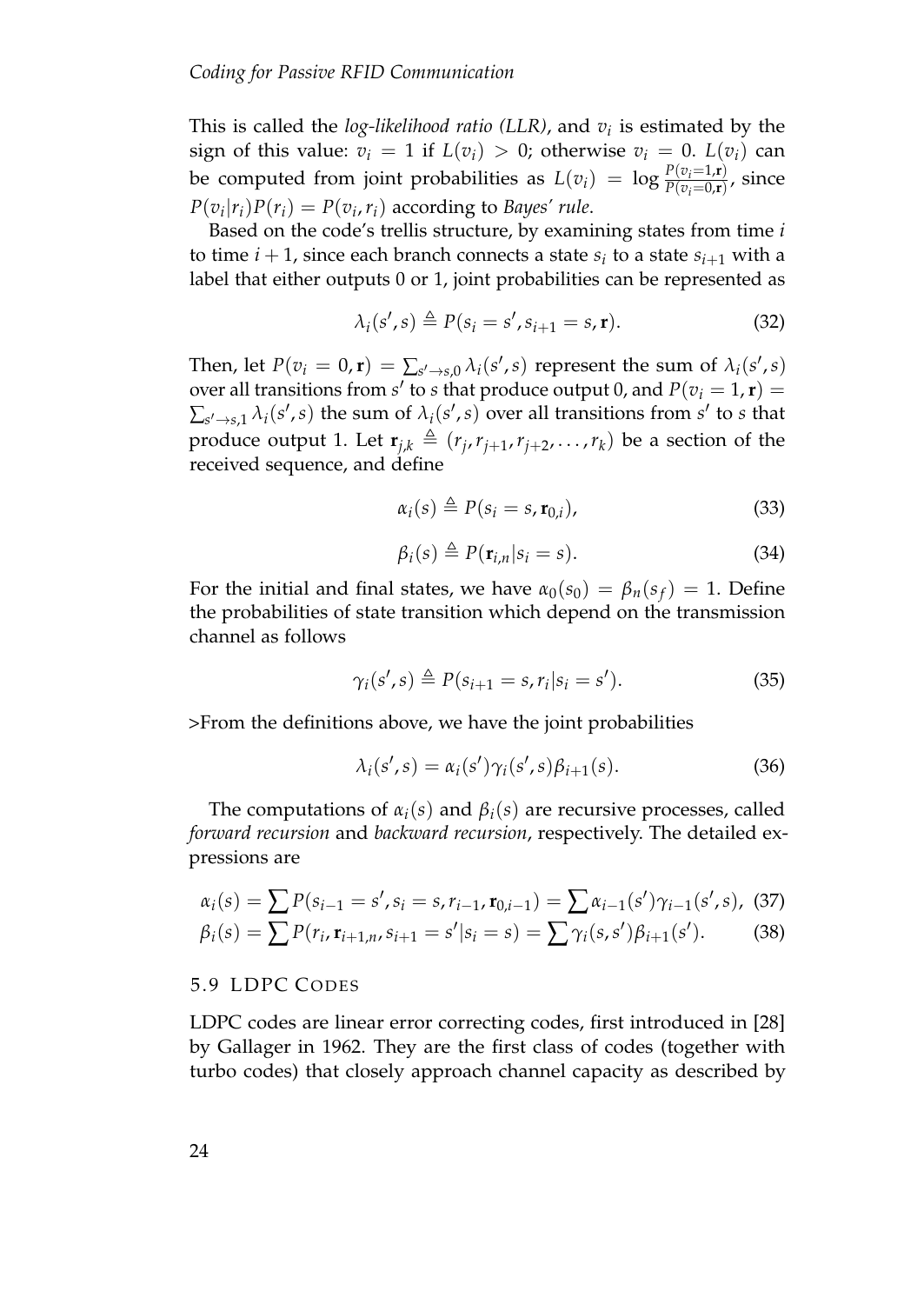Shannon. But they did not really draw much attention until Tanner represented them from a graphical point of view in [\[29\]](#page-56-7) in 1981. Later, Mackay *et al*. rediscovered these codes [\[30\]](#page-56-8) and confirmed their excellent performance. Subsequently, research progressed rapidly, and graphical coding and iterative decoding became more and more feasible. It was quickly found that irregularly constructed LDPC codes could have better performance than regular ones [\[31,](#page-56-9) [32\]](#page-56-10). In particular, [\[32\]](#page-56-10) showed that such irregular constructions of LDPC codes can get to within 0.0045 dB of the Shannon limit.

An LDPC code is specified by a *sparse* parity check matrix, one with few 1's. Such a code can be constructed in a graphical way by a *Tanner graph*. In [\[33\]](#page-56-11), a general method that constructs a Tanner graph by a *progressive edge-growth (PEG)* algorithm is presented. Decoding can be hard-decision, soft-decision, or a combination of both. An efficient decoding algorithm is the *sum-product algorithm* which is an iterative decoding algorithm based on *belief propagation*.

# <span id="page-40-0"></span>5.9.1 CODE STRUCTURE AND TANNER GRAPH

A (*γ*, *ρ*)-*regular* LDPC code has a parity check matrix **H** with *ρ* 1's in every row and  $\gamma$  1's in every column. If **H** is  $j \times n$  matrix, then the density of **H** is  $r = \rho/n = \gamma/i$ .

To represent a linear block code that is specified by a parity check matrix (**H**), a graph G consisting of two sets of vertices V and C is constructed. Vertices in V are variable nodes, denoted as  $v_0, \ldots, v_{n-1}$ , and vertices in *C* are check nodes, denoted as  $c_0, \ldots, c_{j-1}$ . For all codewords **v**, we have  $vH^T = 0$ ; therefore every check node is a check-sum of the variable nodes in its row. A variable node is connected to a check node by an edge. The number of edges from one node is the *degree* of this node. This graphical representation is the *Tanner graph*.

By definition we know that in a regular LDPC code all the rows of **H** have the same weight, indicating that all check nodes have the same degree. For an irregular LDPC code, on the other hand, the degree of each node may be different. Degree distributions of variable nodes and check nodes are defined as

$$
\gamma(x) = \sum_{i=2}^{d_v} \gamma_i x^{i-1}
$$
 and  $\rho(x) = \sum_{i=2}^{d_c} \rho_i x^{i-1}$  (39)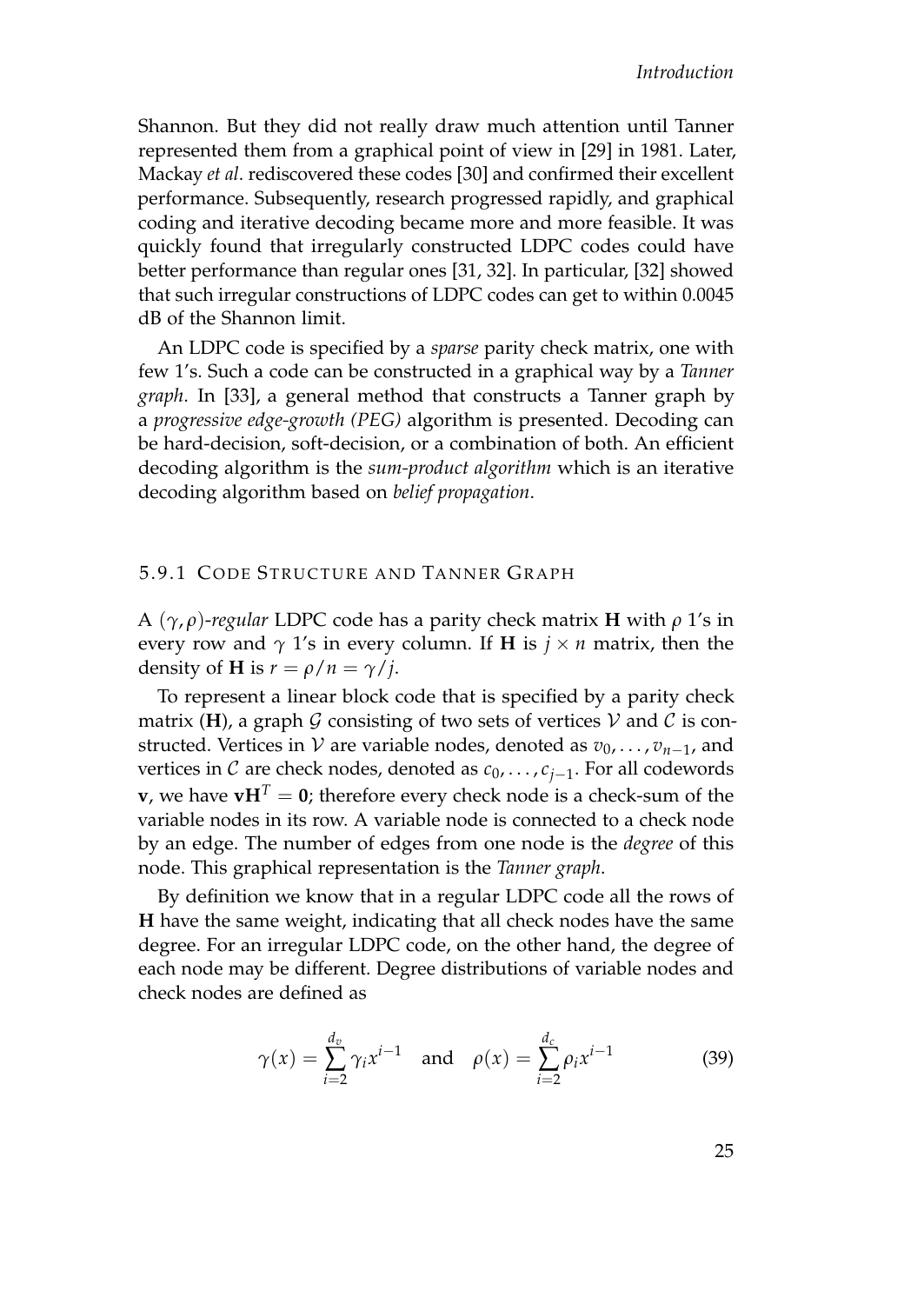where  $d<sub>v</sub>$  (resp.  $d<sub>c</sub>$ ) is the maximum variable (resp. check) node degree. An example of a parity check matrix is shown below, with degree distributions  $\gamma(x) = 0.8x + 0.2x^2$  and  $\rho(x) = 0.25x + 0.75x^2$ .



<span id="page-41-1"></span>

**Fig. 7:** *An example of a Tanner graph of an irregular LDPC code*

The *rate* of irregular LDPC codes is

rate
$$
(\gamma, \rho) = \frac{n-j}{n} = 1 - \frac{\int_0^1 \rho(x) dx}{\int_0^1 \gamma(x) dx}.
$$
 (40)

#### <span id="page-41-0"></span>5.9.2 DESIGN OF LDPC CODES

Since LDPC codes are specified by their parity check matrices, to design an LDPC code, a parity check matrix has to be constructed. The PEG algorithm is a powerful algorithm to generate Tanner graphs with large girth. It is an edge selection procedure that examines edges successively and selects the one with the smallest possible impact on the girth. After the best edge is selected, the graph with this new edge is updated, and the selection of the next edge begins.

Given a required code rate, maximum degrees of check and variable nodes, and a check node degree distribution, an optimized variable node degree distribution can be obtained with the help of linear programming. Using the number of symbol nodes and the degree distributions, the PEG algorithm can be implemented to generate a Tanner graph. This is one approach to design an LDPC code.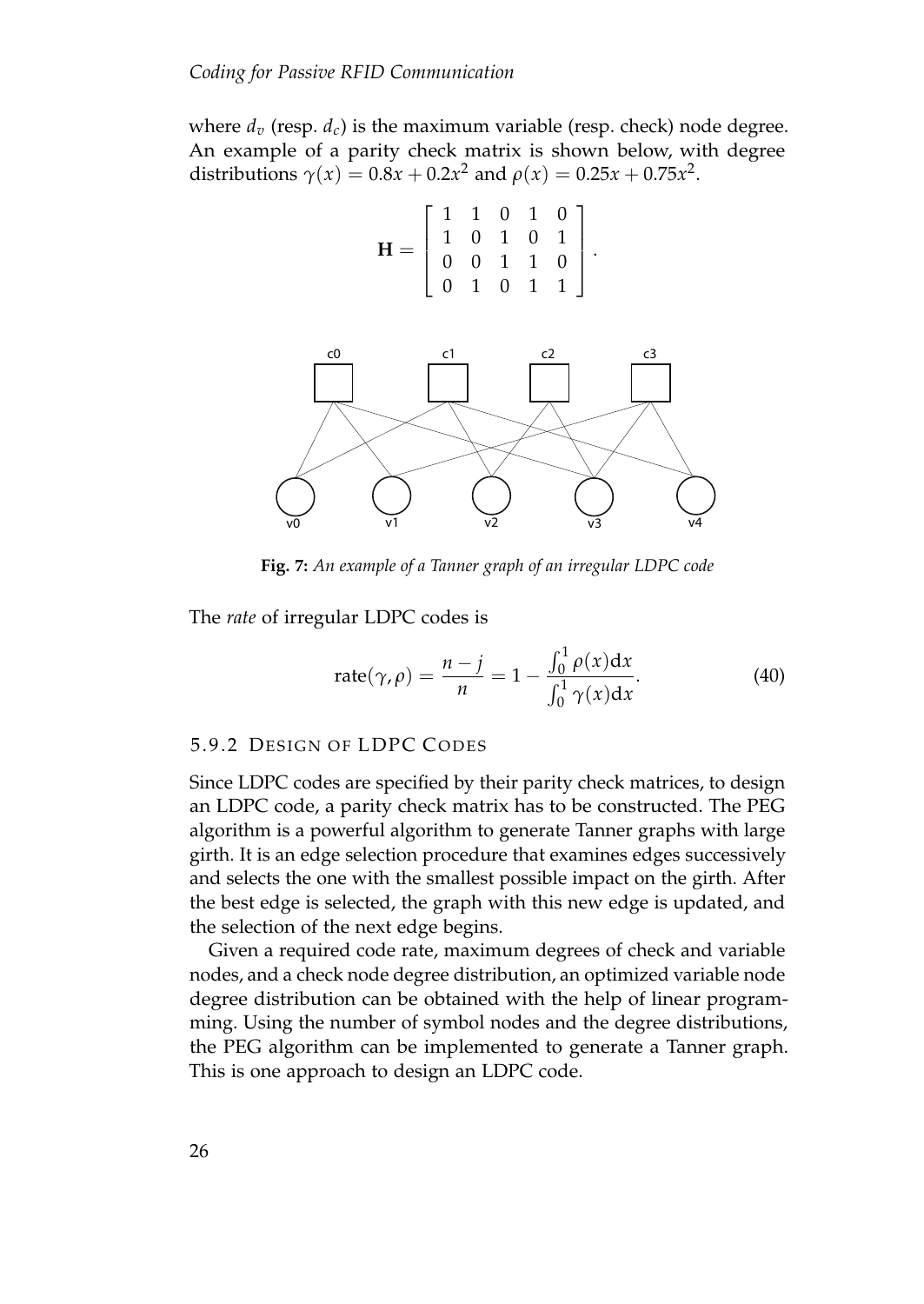# <span id="page-42-0"></span>5.10 CONCATENATION OF BINARY CODES

Concatenated coding is a technique that constructs a long code with short code components [\[18\]](#page-55-9). As illustrated in Fig. [8,](#page-42-1) one concatenates two binary codes  $C_1(n_1, k_1)$  and  $C_2(n_2, k_2)$ , to form an  $(n_1n_2, k_1k_2)$  code with code rate  $k_1k_2/n_1n_2$ . The encoding process is to arrange the information sequence into a matrix with  $k_2$  rows, where each row has  $k_1$ bits. Then each row is encoded to a codeword in *C*1. These codeword matrices with  $k_2$  rows and  $n_1$  columns are encoded to codewords in *C*2. *C*<sup>1</sup> and *C*<sup>2</sup> are called *inner* and *outer* codes, respectively. The decoding process is from rows to columns. Uncorrected error(s) after row decoding might be corrected by columns decoding. In this manner, the concatenated codes have an advantage in error correction and decoding complexity. By the help of *SISO* and iterative decoding, decoding performance can be improved even more.

<span id="page-42-1"></span>

**Fig. 8:** *Concatenation*

Binary concatenation can be implemented in either *serial* or *parallel* form. For instance, we consider the serial concatenation of an outer binary error correcting code, C<sub>O</sub>, and an inner LDPC code, C<sub>I</sub>. The information sequence is encoded by the outer encoder of rate  $R<sub>O</sub>$ . The resulting codeword is mapped to a codeword of an LDPC code C<sub>I</sub> of rate  $R_{\rm I}$ . The overall code rate is  $R=R_{\rm O}R_{\rm I}$ . For the given inner LDPC code  $C_I$  and outer code  $C_O$ , the performance in the error floor region on the BEC can be optimized by adding an interleaver/permutation between the outer and the inner code to increase the *stopping distance* of the overall concatenated code.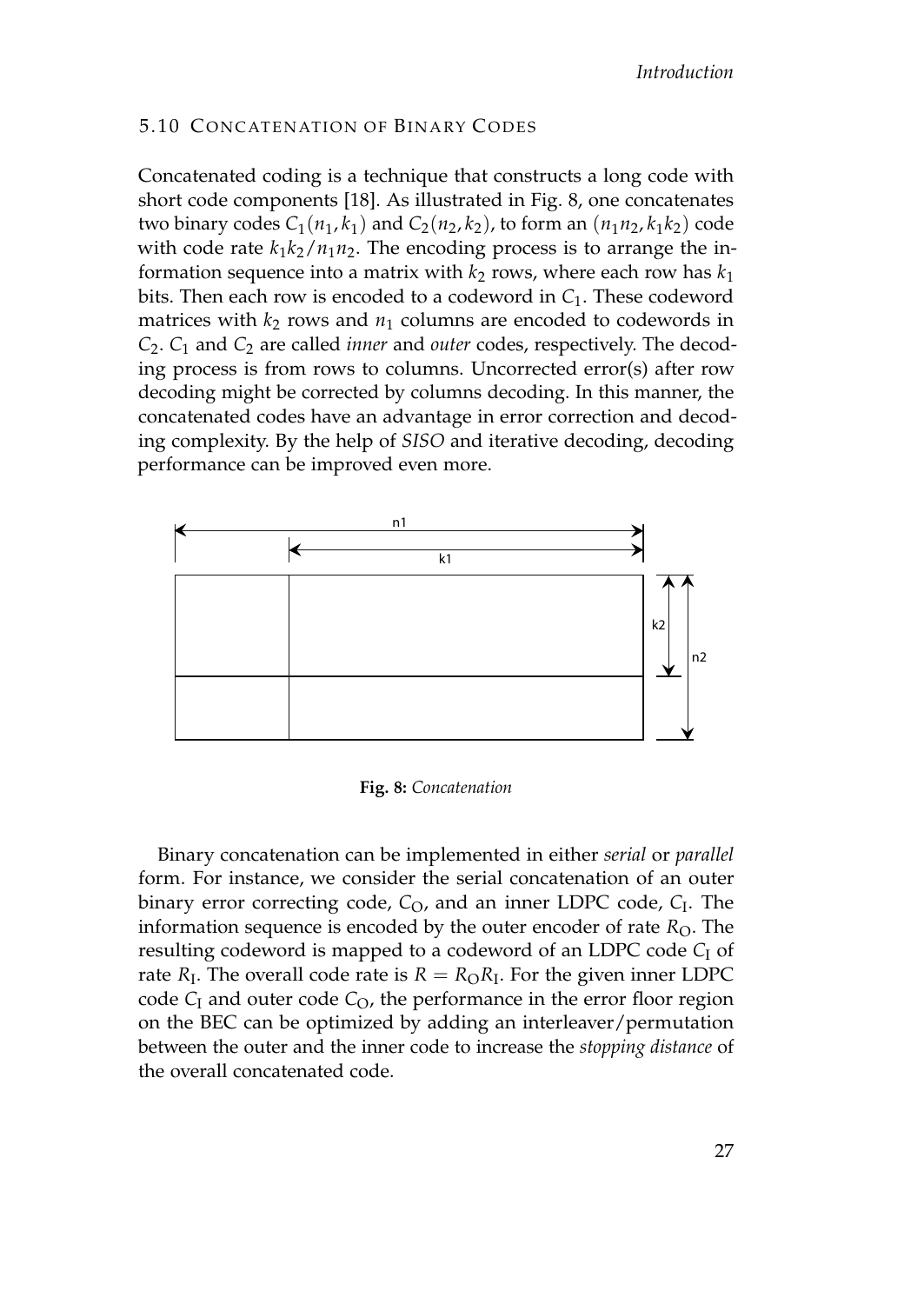# <span id="page-43-0"></span>**6 CONSTRAINED CODES**

Designing codes by constraints was initially implemented in magnetic recording systems, in which recorded content is converted from binary sequence to data track using magnetic polarities (two-level waveforms). The recorded data is converted to voltages by means of *peak detection* in the reading process. For any recording of a binary sequence within one bit time unit, if a high voltage peak is detected, a 1 is declared; otherwise, a 0 is declared [\[34\]](#page-57-0). With some modulation schemes, too many consecutive ones may cause ISI; conversely, too many zeros between two ones may cause problems in timing control. Thus, a *runlength* of consecutive zeros between two successive ones is a critical *constraint* when designing codes for magnetic recording systems [\[35\]](#page-57-1). However, constrained codes are also used in code design for passive RFID systems. In this section, properties of runlength constrained codes are addressed. Power spectra of runlength codes are discussed since the power spectral density of codes should be matched to the channel characteristics.

# <span id="page-43-1"></span>6.1 RUNLENGTH CONSTRAINED CODES

Define a constrained binary *dk-runlength-limited* sequence  $(0 \le d \le k)$ as a sequence that satisfies the following two conditions:

- 1. *d-constraint*: the length of a run of consecutive zeros that separates any two ones is at least *d*.
- 2. *k-constraint*: the length of a run of consecutive zeros is at most *k*.

If only the first condition is satisfied, the sequence is *d-limited* ( $k = \infty$ ). In the *dk-runlength-limited* sequence, a *d-constraint* reduces the effect of ISI and a *k-constraint* assists timing control [\[36\]](#page-57-2). This is due to the fact that the information sequence is first encoded using a (*d*, *k*) constraint encoder and then post-encoded using a recursive encoder with generator polynomial  $1/(1+D)$ . This is called *differential mode*.

# <span id="page-43-2"></span>6.2 LABELED GRAPHS AND CAPACITY

Any constrained system can be represented by a labeled directed graph  $G = (V, E, L)$ , where *V* is a finite set of states; *E* is a finite set of edges in which each edge *e* is an edge from a state  $v_i$  to a state  $v_j$ ,  $v_i$ ,  $v_j \in V$ . Each edge has a label  $l \in L$ , where L is a finite set of labels. A *labeled graph* is shown in Fig. [9.](#page-44-0)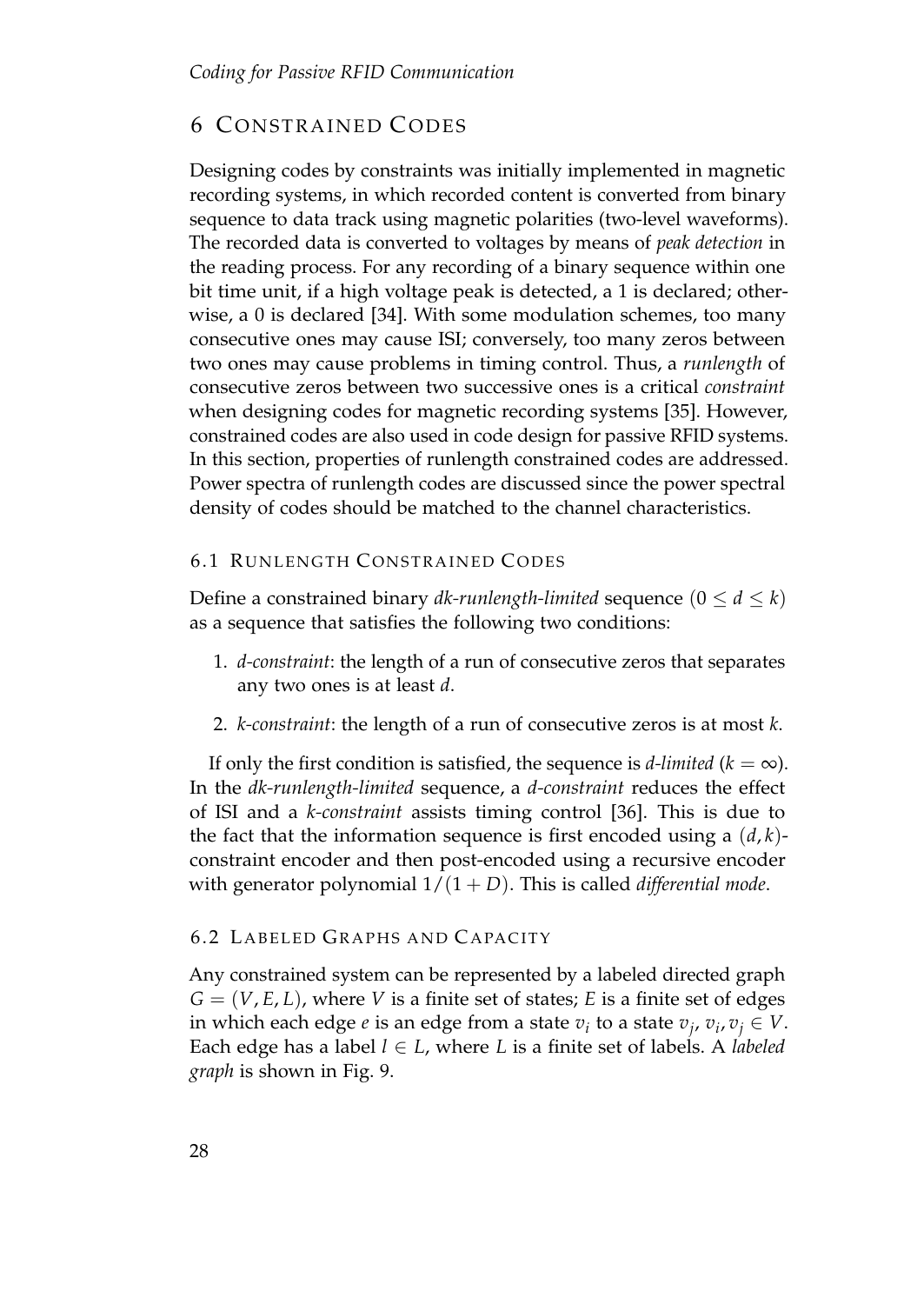<span id="page-44-0"></span>

**Fig. 9:** *Labeled graph*

A matrix  $A_G$  describing a labeled graph *G* by adjacency between states is called the *adjacency matrix*. The *adjacency matrix* of the graph in Fig. [9](#page-44-0) is

$$
\mathbf{A}_G = \left[ \begin{array}{rrr} 1 & 0 & 1 \\ 1 & 1 & 1 \\ 1 & 0 & 0 \end{array} \right].
$$

The *capacity* of a constrained system is calculated by  $C_{ap} = \log_2 \lambda(A_G)$ , where  $\lambda(\mathbf{A}_G)$  is the largest real eigenvalue of the *adjacency matrix* of its labeled directed graph *G* [\[36\]](#page-57-2). Thus, the capacity of the constrained graph in Fig. [9](#page-44-0) is 0.6942. Alternatively, the capacity of a (*d*, *k*) constrained sequence can be evaluated as the base-2 logarithm of the largest real root *σ* of

$$
x^{k+2} - x^{k+1} - x^{k-d+1} + 1 = 0.
$$
 (41)

Additionally, if a (*d*, *k*)-constrained code has the property that the probability of *i* consecutive zeros followed by a one is equal to  $\sigma^{-(i+1)}$ , then the code achieves *maximum entropy*, that is, its information entropy equals the constraint capacity [\[36\]](#page-57-2).

*State splitting* [\[37,](#page-57-3) [38\]](#page-57-4) is a technique that transforms any constraint graph. A state splitting of state *u* is performed as follows: let *E<sup>u</sup>* be the set of edges that start in state  $u$ , partition  $E_u$  into two disjoint and nonempty sets*,*  $E_{u_1}$  and  $E_{u_2}$ ; replace state  $u$  with two states  $u_1$  and  $u_2$ , where each of the states  $u_i$  is assigned the set  $E_{u_i}$  of output edges; for every edge into state *u* in the original graph, create two edges both starting in the same state and with the same label as the original edge, leading into states *u*<sup>1</sup> and *u*2.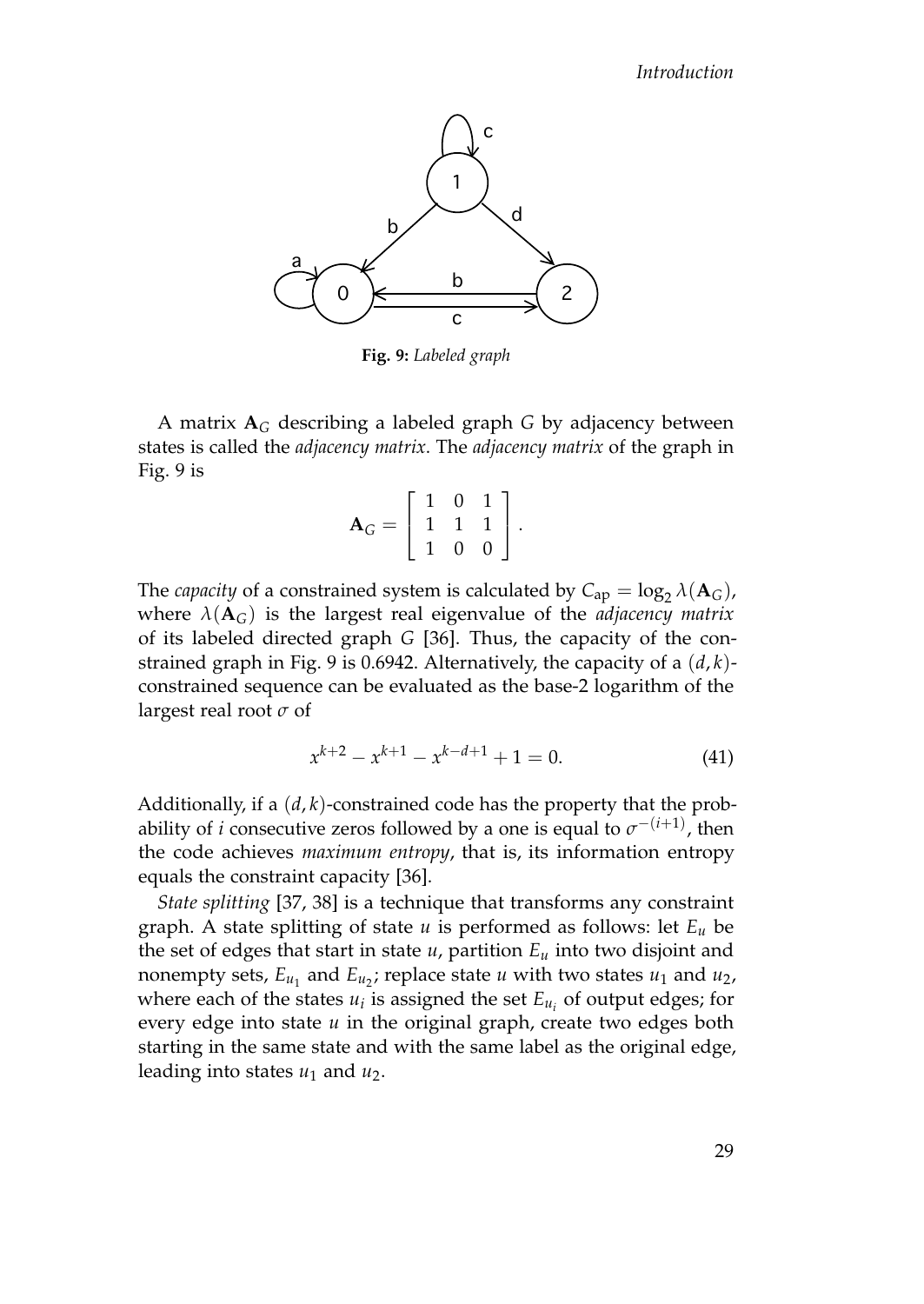# <span id="page-45-0"></span>6.3 VARIABLE-LENGTH CODES

A variable-length code maps source symbols to a variable number of bits. It retains the merits of both short and long codes. Simple variablelength codes can be constructed with rates that are very close to capacity. They reduce encoder and decoder complexities compared to a fixedlength code with relative rate or sequence properties [\[39\]](#page-57-5). In a passive RFID system, the messages that are sent to tags require low decoding cost. Variable-length codes are therefore considered due to their simple window-shift decoding. Additionally, the variable-length codes can offer synchronization. The timing errors that are induced by bit-shift channels can be detected and corrected by window-shift decoding, or a combination of window-shift decoding and other error correcting codes.

# <span id="page-45-1"></span>6.4 LEVENSHTEIN DISTANCE

As mentioned in Section 4, Levenshtein studied the insertion/deletion channels and also proposed the *Levenshtein distance* that is a measure of the number of symbol insertions/deletions and substitutions that are necessary to transform a codeword **x** to another codeword **y**. It is sometimes referred to as the *edit distance*. Computing the Levenshtein distance of two received sequences is based on a matrix that hold the Levenshtein distances between all prefixes of the first sequence and all prefixes of the second sequence.

# <span id="page-45-2"></span>6.5 POWER SPECTRA MATCHED FOR THE INDUCTIVELY COUPLED CHANNEL

Since power transfer is important in inductively coupled channels, code designs have to ensure that the *power spectral density* of the signal matches the frequencies of the channel transfer function. Ideally, the power spectral density should be zero outside the frequency band of the channel, but this is practically impossible. In this subsection, the calculation method for the power spectral density of signals generated by runlength constrained codes is presented.

The *autocorrelation function R* of a stochastic process *Y<sup>t</sup>* is defined by

$$
R_Y(t_1, t_2) = E(Y_{t_1} Y_{t_2})
$$
\n(42)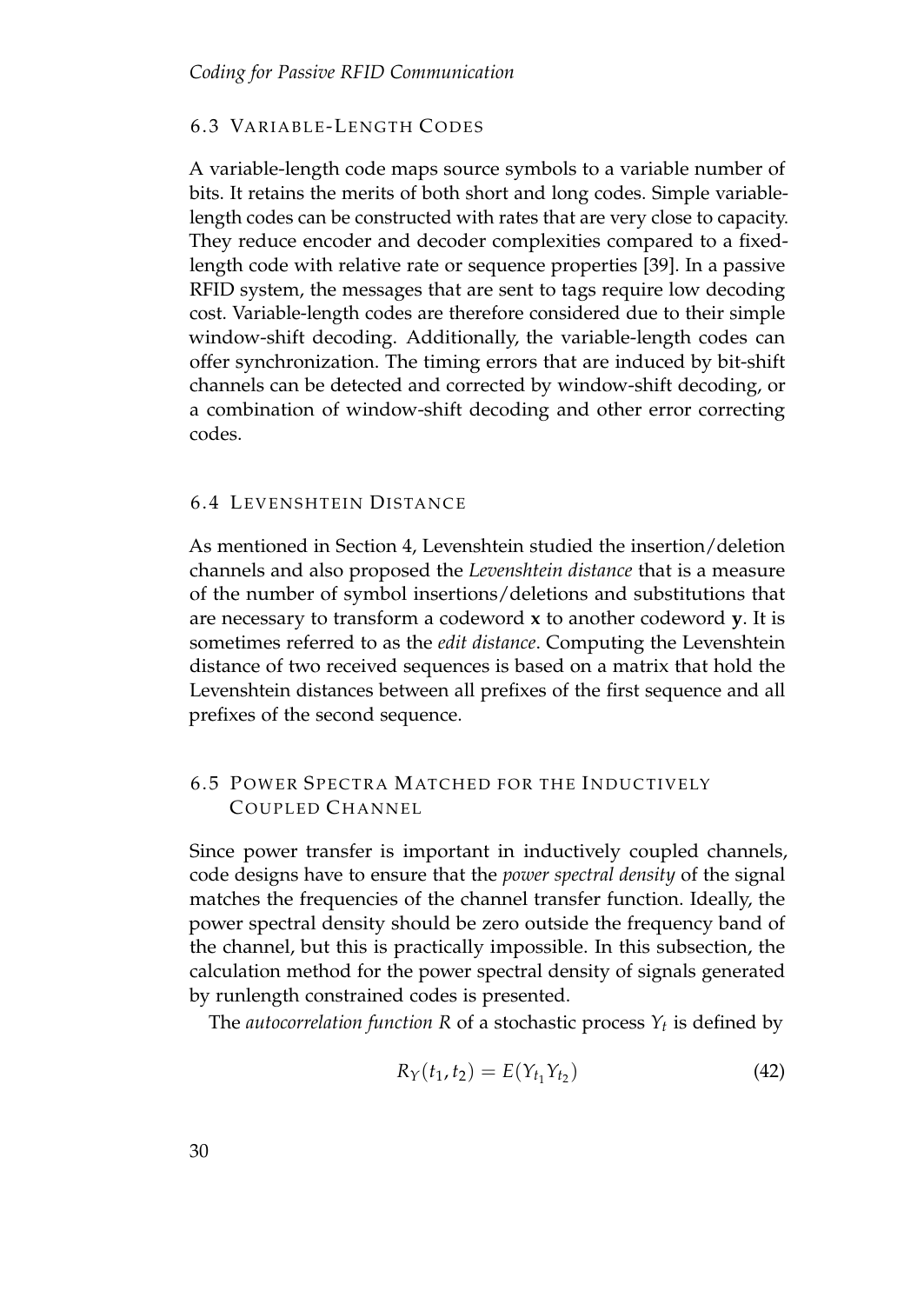where *E*(.) denotes expectation. A process is said to be *stationary* if its statistics are time-invariant, and is said to be *wide-sense stationary* if its mean and autocorrelation function are time-invariant, that is,

$$
E(Y_t) = M_Y,
$$
  
\n
$$
E(Y_t Y_{t+\tau}) = R_Y(\tau)
$$
\n(43)

where  $M_Y$  is the mean value of the process  $Y_t$ .

The spectral analysis of block-coded sequences is complicated by the fact that the statistical properties are cyclostationary rather than stationary [\[39\]](#page-57-5). The cyclostationarity of a process *W<sup>t</sup>* is defined by

$$
M_W(t) = E(W_t) = M_W(t+T),
$$
  
\n
$$
R_W(t, t + \tau) = R_W(t+T, t + \tau + T)
$$
\n(44)

where *T*, the smallest time interval giving equality, is the *period* [\[39\]](#page-57-5). There is a technique that defines an equivalent stationary process whose statistics are those of the cyclostationary process averaged over the period *T*. The cyclostationary process *W<sup>t</sup>* is changed into a stationary process *Wθ*,*<sup>t</sup>* by adding a random variable *θ* that is uniformly distributed over  $0 \leq \theta < T$  [\[39\]](#page-57-5).

The signals generated by runlength constrained codes are *cyclostationary* in general. After mapping a binary code to the two-level waveform, the signal is represented as

$$
X(t) = \sum_{i = -\infty}^{\infty} A_i P_T(t - iT)
$$
\n(45)

where  $P(t)$  is a standard pulse shape with *clock period T;*  $A_i$  is the signal generated by codeword symbol value for the time interval  $iT \leq t \leq$  $(i+1)T$ , it is cyclostationary; and

$$
P_T(t) = \begin{cases} 1 & \text{if } 0 \le t < T \\ 0 & \text{otherwise} \end{cases} \tag{46}
$$

In [\[40\]](#page-57-6), under an assumption that the process is ergodic, a process  ${Z_t}$  is defined by  $Z_t = A_{t+\theta}$ , where  $\theta$  is a discrete random variable uniformly distributed over the period  $r$  of the  $X(t)$  cyclostationary process. This new process can be shown to be wide-sense stationary. Then the Fourier transform relationship between the autocorrelation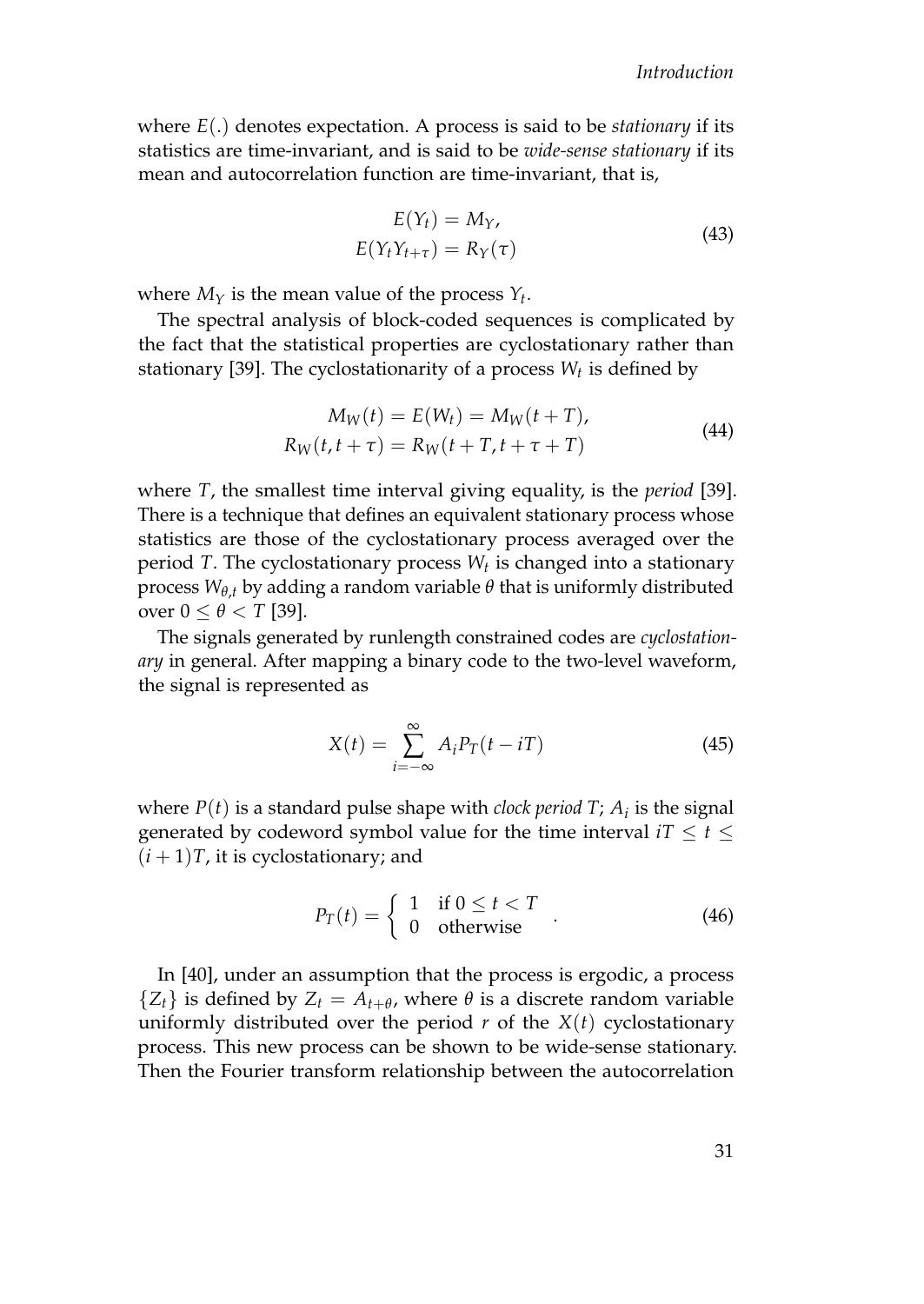function and the power spectral density can be applied to compute the power spectrum. The power spectrum of  $X(t)$  is [\[41\]](#page-57-7)

$$
S_X(f) = |P(f)|^2 T^2 S_A(e^{2\pi f T \sqrt{-1}})
$$
  
=  $\frac{1}{T} |P(f)|^2 [R_A(0) + 2 \sum_{j=1}^{\infty} R_A(j) \cos(2\pi j f T)]$  (47)

where  $P(f)$  is the Fourier transform of  $P_T(t)$  and

$$
S_A(D) = \sum_{j=-\infty}^{\infty} R_A(j)D^j = \sum_{j=-\infty}^{\infty} E(A_0A_j)D^j.
$$
 (48)

# <span id="page-47-0"></span>7 SUMMARY OF PAPERS

This thesis consists of six papers. In the following sections, a short overview of each paper is given.

# <span id="page-47-1"></span>7.1 PAPER I

The first paper is entitled: *Exploiting the CRC-CCITT Code on the Binary Erasure Channel*.

CRC codes are mostly used for error detection in many automaticrepeat-request (ARQ) protocols, and also in many RFID standards. They can in principle be used for error correction. This work is an investigation of the error correction performance of the CRC-CCITT code on the BEC.

Let *C* be a binary linear code of length *n* and dimension *k*. Let  $E_t = E_t(C) = E_t(C, D)$  be the number of erasure patterns *P* with *t* erasures that are uncorrectable under decoding algorithm D for code *C*. Then the probability of recovery failure with decoding algorithm  $D$  is

<span id="page-47-2"></span>
$$
P_{rf} = P_{rf}(\mathcal{D}) = \sum_{t=d} E_t \epsilon^t (1-\epsilon)^{n-t}
$$

where  $\epsilon$  is the channel erasure probability and  $d$  is the minimum size of an uncorrectable set under decoding algorithm D for code *C*. Let *d* be the minimum distance of *C* and D be MLD. Then from [\[42\]](#page-57-8), [\[43\]](#page-57-9), and [\[44\]](#page-57-10) we formulate  $E_t$  as

- 1.  $E_t = 0$  for  $t < d$ ,
- 2.  $E_t \leq {n \choose t}$  for all *t*, with equality for  $t > n k$ ,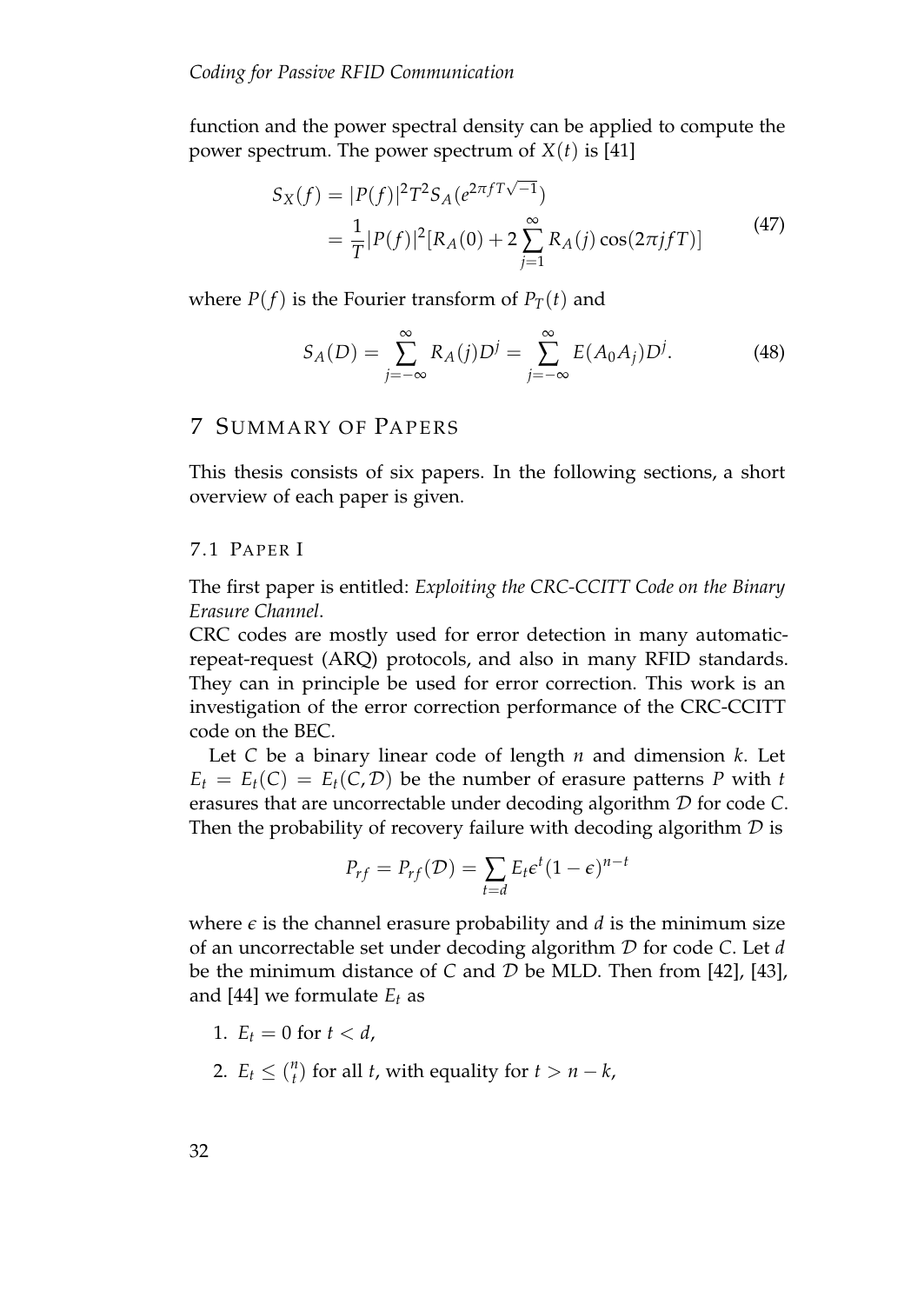- 3.  $E_t = \sum_{w=d}^t A_w \binom{n-w}{t-w}$  for  $d \le t < d_2$ , where  $d_2$  is the second generalized Hamming weight, and
- 4.  $E_t \leq \sum_{w=d}^t A_w \binom{n-w}{t-w}$  for any  $t, d \leq t \leq n$

where *A<sup>w</sup>* is weight distribution, i.e., the number of codewords of weight *w*. The weight distribution of the CRC-CCITT code can be computed by application of the MacWilliams identities. We compute upper bounds on  $P_{rf}$  for the CRC-CCITT code for different erasure probabilities. These upper bounds agree very well with simulation results.

Secondly, we improve the decoding performance by a serial concatenation of the CRC code as an outer code and an LDPC code as an inner code. The code design strategy is: 1) pick an overall block length and target code rate; 2) determine the optimum degree distributions for the inner LDPC code and design a parity check matrix **H** using an improved PEG algorithm; 3) compute the *initial* part of the input-output stopping set distribution for **H** and a corresponding list *L* of small-size stopping sets using the algorithm from [\[45\]](#page-57-11); and 4) find a good permutation/interleaver (to be added prior to the LDPC encoder) such that most of the stopping sets in *L* are not stopping sets in the overall concatenated code. We find that the CRC-LDPC serial concatenation provides a significant lowering of the error floor, and the error floor can be further improved by a suitable choice of interleaver.

#### <span id="page-48-0"></span>7.2 PAPER II

The second paper is entitled: *Constrained Codes for Passive RFID Communication*.

In this work, we study the physical layer coding of information on inductively coupled channels, with emphasis on coding for error control for the *reader-to-tag* channel. A tag in a passive RFID system has no internal power source, it collects the power from the carrier of the reader. After some initial transient delay, the tag's power circuitry should be charged sufficiently to provide operating power for the tag. The amount of transferred power can be influenced by the encoding scheme used. We define the *power content* of a binary vector  $\mathbf{a} \in \mathbb{G}F(2)^n$ , denoted by  $P(a)$ , as the rational number  $w(a)/n$ , where  $w(.)$  denotes the Hamming weight of its binary argument. Let  $C$  denote a block code or a variablelength code, and let  $\mathcal{C}^{[N]}$  be the set of sequences of length  $N \geq 1$  over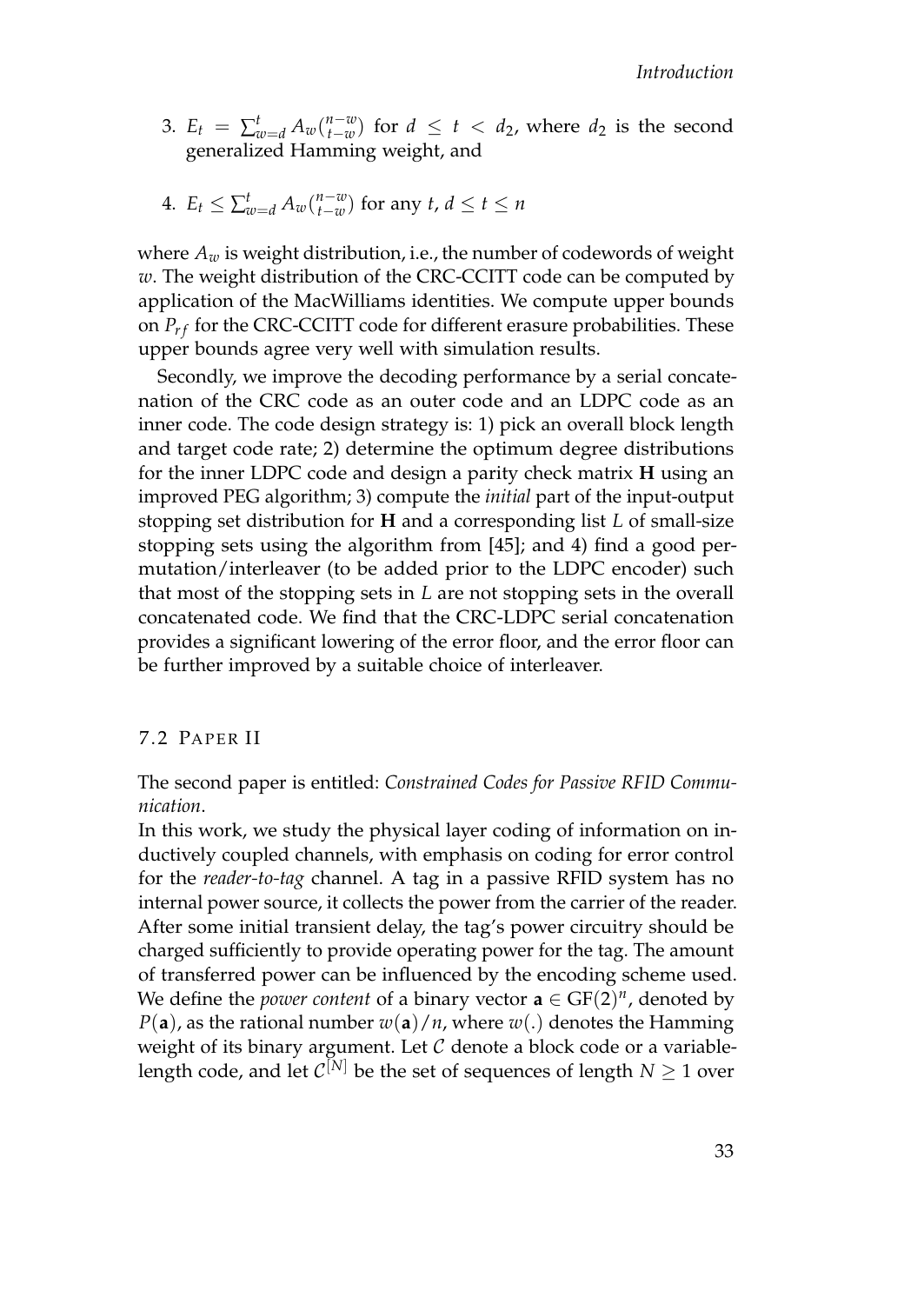C, i.e., the set of *N* consecutive codewords. We define the *average power* of  $C$  by

$$
P_{\text{avg}}(\mathcal{C}) = \frac{\sum_{j=1}^{|C|} w_j}{\sum_{j=1}^{|C|} n_j}
$$

where *w<sup>j</sup>* is the Hamming weight and *n<sup>j</sup>* the length of the *j*th codeword of C. For codes defined by a state diagram, the average power content *P*<sub>avg</sub> can be computed from the stationary probabilities of the states. Further, the *minimum sustainable power* is defined as  $P_{\text{min}}(\mathcal{C}) = \min_{\mathbf{a} \in \mathcal{C}} P(\mathbf{a})$ , and the *local minimum power* is defined as the minimum positive value of the ratio  $m_p/n_p$  ( $m_p$  out of every  $n_p$  consecutive transmitted bits are 1's) over all possible sequences in  $\mathcal{C}^{[N]}$ , for any finite value of *N*, where  $n_p \geq m_p$  are arbitrary positive integers.

Consider transmission under different channels, such as the additive white Gaussian noise channel and the bit-shift channel. We propose a discretized Gaussian shift channel model from the reader to the tag. Suppose the reader transmits a run of  $\tilde{x}$  consecutive equal symbols (or bits). This corresponds to an amplitude modulated signal of duration  $\tilde{x}$ . At the tag, we assume that this is detected (according to the tag's internal clock) as having duration

$$
\tilde{y} = \tilde{x} \cdot K
$$

where *K* is a random variable with, in general, a Gaussian distribution  $N(\alpha, \varepsilon^2)$  with mean *α* and variance  $\varepsilon^2$ . Consecutive samplings of *K* are assumed to be independent. If  $\alpha \neq 1$ , it means that the tag has a systematic drift, which may affect the reader's ability to function at all. Thus, we will focus on the case  $\alpha = 1$ . With this definition, the input to the demodulator will be a sequence of alternating runs of high and low amplitude values; the detected duration  $\tilde{y}$  of each run being a *real-valued* number.

Two different quantization schemes were proposed, denoted by  $\mathcal{Q}(\mathcal{A})$ and  $\mathcal{Q}_{\text{rounding}}$ . The quantization scheme  $\mathcal{Q}_{\text{rounding}}$  is based on rounding the received values to the nearest positive integer values, while the second quantization scheme has quantization thresholds  $t_l$  =  $2a_{l-1}a_l/(a_{l-1}+a_l)$ ,  $l=2,\ldots,|\mathcal{A}|$ . Here,  $\mathcal A$  will be the positive integers.

We design runlength constrained codes for *error avoidance* on this channel model based on the principle that is introduced in [\[46,](#page-57-12) [47\]](#page-58-0). We denote a particular binary runlength limitation as  $RLL(\mathcal{L}_0,\mathcal{L}_1)$ , where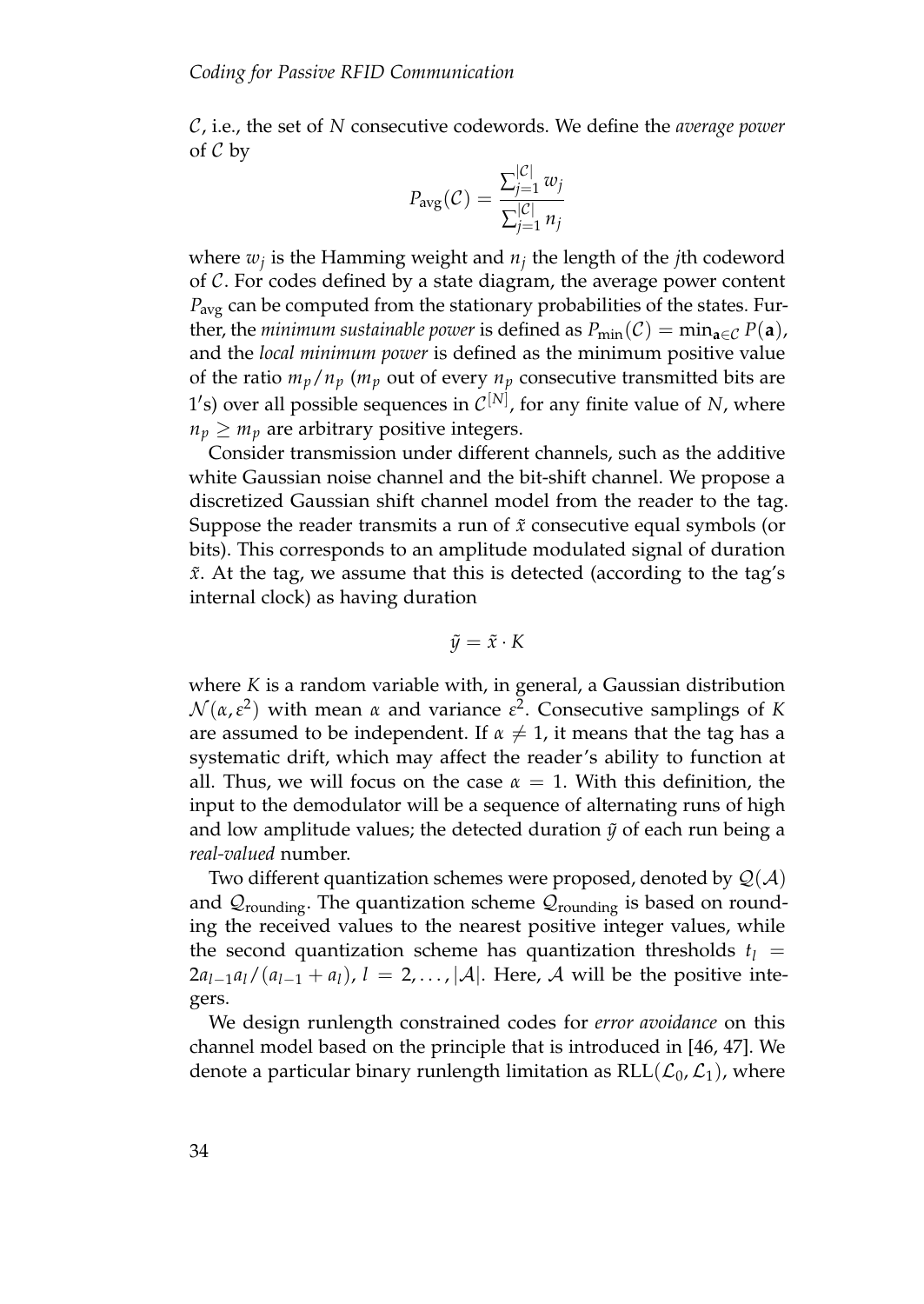$\mathcal{L}_b$  is the set of admissible runlengths of binary symbol *b*. In particular,  $RLL({1, 2}, {1, 2})$ ,  $RLL({1}, {1, 2})$ ,  $RLL({1, 3}, {1, 3})$ ,  $RLL({1}, {1, 3})$ , RLL({1, 2, 4}, {1, 2, 4}), and RLL({ $3<sup>i</sup>$  : *i* = 0, . . . , *L*}, { $3<sup>i</sup>$  : *i* = 0, . . . , *L*})limited codes are evaluated by several properties, for instance, sustainable power, local minimum power, and average power. Furthermore, the *frame error rate (FER)* performance on the discretized Gaussian shift channel with quantization schemes  $\mathcal{Q}_{\text{rounding}}$  and  $\mathcal{Q}(\mathcal{A})$  is compared by simulation. The two variable-length codes {10,011} and {101,01101}, introduced in [\[47\]](#page-58-0), are also included in the comparison.

# <span id="page-50-0"></span>7.3 PAPER III

The third paper is entitled: *On the Capacity of a Discretized Gaussian Shift Channel*.

In this work, we study the capacity of a discretized Gaussian shift channel. We define a truncated version of the channel, denoted by H*L*,*T*, with input alphabet  $\mathcal{X} = \{1, ..., L\}$ , output alphabet  $\mathcal{Y} = \{1, ..., L'\}$ , where *L* and *L* ′ are integers greater than one, and channel transition probabilities  $p(y|x)$ . The parameter  $L'$  is the smallest integer output of the discretized Gaussian shift channel (with any of the two quantization schemes  $\mathcal{Q}_{\text{rounding}}$  or  $\mathcal{Q}(\mathcal{A})$  such that the probability of observing *L'* for any given input  $x \in \mathcal{X}$  is smaller than some small threshold probability *T*. The normalized mutual information between the channel input *X* and channel output *Y* is

$$
I(X;Y) = \frac{\sum_{y \in \mathcal{Y}} \sum_{x \in \mathcal{X}} p(x) p(y|x) \log_2 \left( \frac{p(y|x)}{\sum_{j \in \mathcal{X}} p(j) p(y|j)} \right)}{\sum_{j \in \mathcal{X}} j \cdot p(j)} = \frac{I_{\text{num}}(X;Y)}{I_{\text{denom}}(X;Y)} \tag{49}
$$

and the capacity of  $\mathcal{H}_{L,T}$  (in bits per symbol) can be obtained by maximizing the fraction in Eq. [\(49\)](#page-47-2) over all input probability distributions  $p(x)$ . We address two propositions of the mutual information  $I(X;Y)$ : 1) the mutual information  $I(X;Y)$  in the fraction is quasi-concave in  $p(x)$ ; and 2) the partial derivative of the mutual information  $I(X;Y)$  in the fraction with respect to  $p(x)$ ,  $x = 1, \ldots, L-1$ , is

$$
\frac{\partial I(X;Y)}{\partial p(x)} = \frac{\frac{\partial I_{\text{num}}(X;Y)}{\partial p(x)} \sum_{j \in \mathcal{X}} j \cdot p(j) - I_{\text{num}}(X;Y)(x - L)}{\left(\sum_{j \in \mathcal{X}} j \cdot p(j)\right)^2}
$$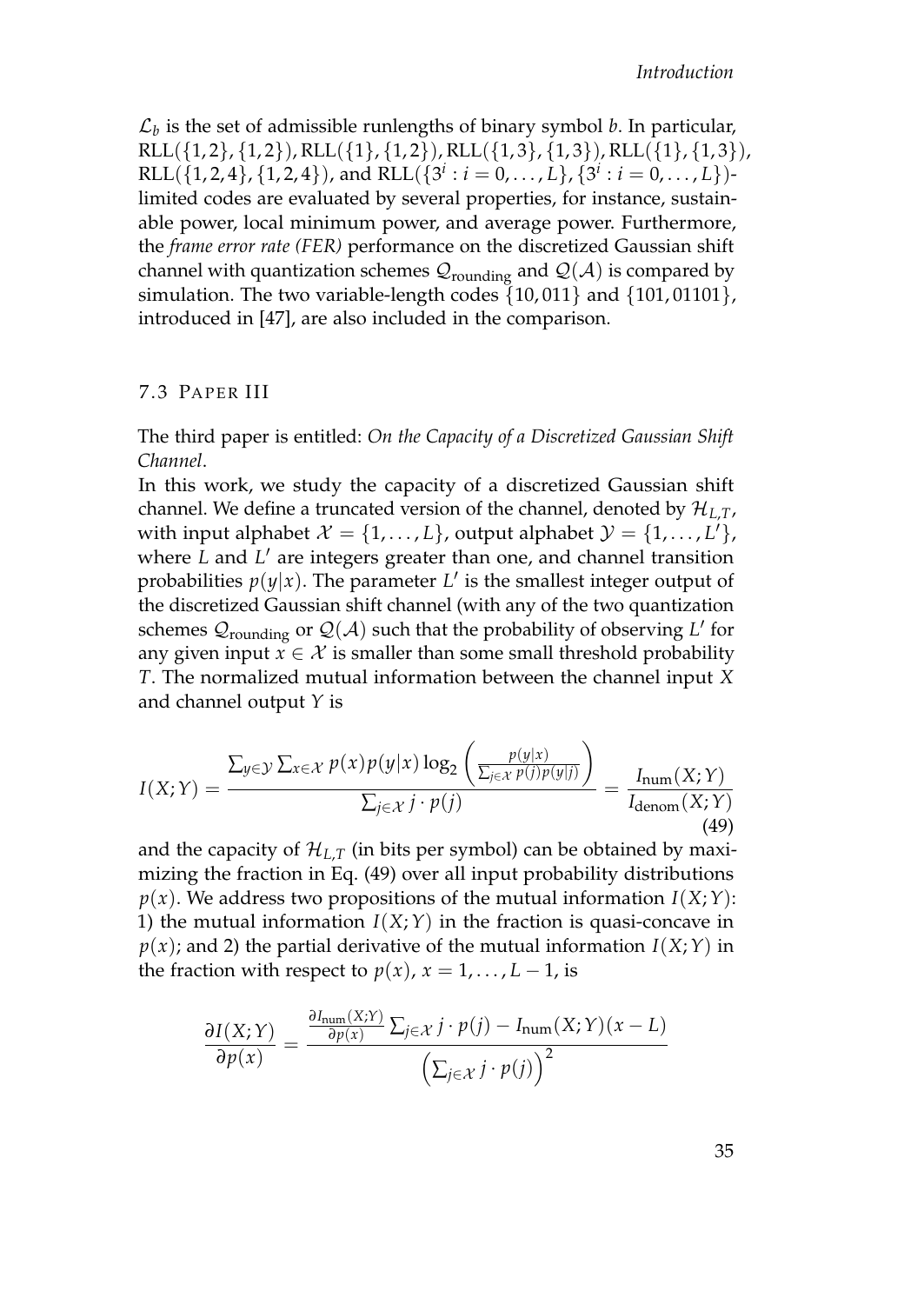where

$$
\frac{\partial I_{\text{num}}(X;Y)}{\partial p(x)} = \sum_{y \in \mathcal{Y}} p(y|x) \log_2 \left( \frac{p(x|y)}{p(x)} \right) - \sum_{y \in \mathcal{Y}} p(y|L) \log_2 \left( \frac{p(L|y)}{p(L)} \right).
$$

By computation, using a gradient ascent algorithm, we observe that choosing *L* = 12 gives capacity results very close to the *exact* capacity of the discretized Gaussian shift channel with quantization scheme  $\mathcal{Q}_{\text{rounding}}$ . Another observation is that the quantization scheme  $\mathcal{Q}_{\text{rounding}}$  gives the best performance for intermediate-to-large values of *ε*, while the quantization scheme Q(A) performs better when *ε* decreases. Additionally, in the optimal input distributions  $p(x)$  we observe that the shortest runlengths have the highest probabilities. By these observations, we conclude that: an error control code for this channel should be designed to give coded sequences in which small runlengths occur more frequently than longer runlengths.

### <span id="page-51-0"></span>7.4 PAPER IV

The fourth paper is entitled: *Numerical Study of Power Transfer in a Passive RFID System*.

The communication from a reader to a tag under different separations that relate system power consumption and channel capacity is studied in this work. The *mutual inductance* of the tag circuit in relation to a reader circuit is  $M_{rt} = \frac{\mu_0 \cdot N_r \cdot R_r^2 \cdot N_t \cdot R_t^2 \cdot \pi}{\sqrt{(R_r^2 - R_r^3)^3}}$  $\frac{2\sqrt{(R_r^2+x_r^2)^3}}{2\sqrt{(R_r^2+x^2)^3}}$ , which is a function of *x*, being

the inter-coil separation of the reader and the tag.

In continuous frequency bands, the *efficiency* of power transfer is defined in [\[48\]](#page-58-1) as

$$
\eta(f) = \frac{|H(f)|^2 R_{\text{tag}}}{R_{\text{reader}} + |H(f)|^2 R_{\text{tag}}}
$$

where  $H(f) = I_{\text{received}}(f)/I_{\text{transmitted}}(f)$  is the frequency response of the current transfer function. Let  $w = 2\pi f$ , then by applying *Kirchhoff's Voltage law* to the tag's circuit, we obtain  $H(jw, d) = \frac{I_{\text{tag}}(jw)}{I_{\text{reader}}(jw)} =$ *jwM*(*d*)  $\frac{f^{(UN)}(u)}{f^{(U)}(1+f^{(U)}R_tC_t)+R_t}$ , which is a function of frequency and inter-coil separation *d*.

By the defined power efficiency, the power consumption along the inter-coil separation can be achieved. Further, the capacity of the channel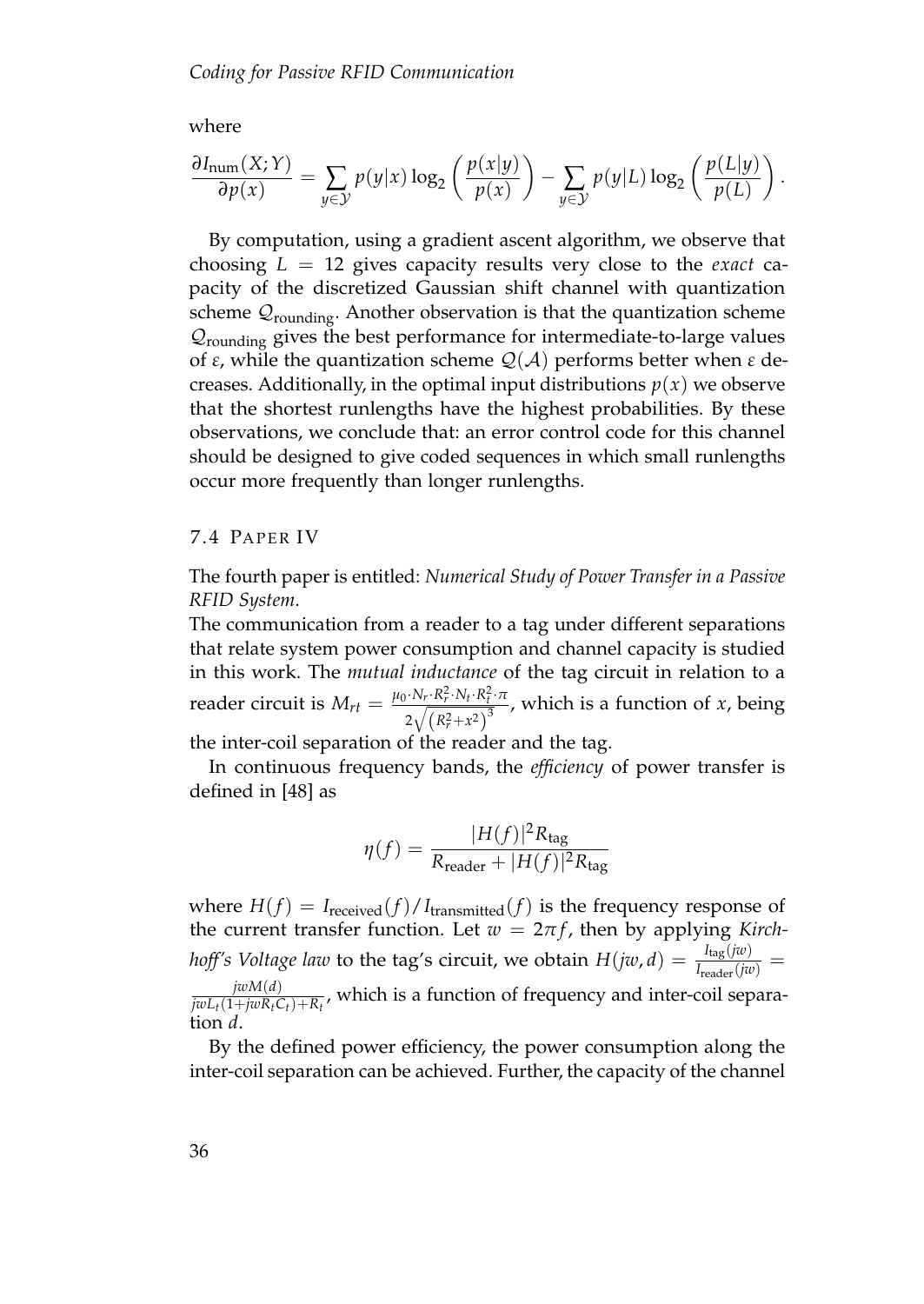can also be reached by  $C = \int_f \log_2(1 + \frac{\eta(f)P^*(f)}{N_0})$  $\frac{f^{\prime\prime}(f)}{N_0}(f)$  where  $P^*(f)$  is the optimized power allocation obtained from the *water-filling* algorithm which allocates more power to sub-channels with higher *signal-to-noise ratio (SNR)*, and  $N_0$  is the power spectral density of the additive white Gaussian noise.

#### <span id="page-52-0"></span>7.5 PAPER V

The fifth paper is entitled: *On the Power Transfer of Error-Control Codes for RFID Communications*.

In this work, we consider the *power spectrum* of error control codes that are designed for the reader-to-tag channel. Let  ${b_i}$  denote a binary sequence, and let  $A_i = 1 - 2b_i$ , being the BPSK-modulated version of  ${b_i}$ . We assume that the sequence  ${A_i}$  is wide-sense stationary. The spectrum (in the *D*-domain) of a wide-sense stationary (discrete-time) process  $\{A_i\}$  is:

$$
S_A(D) = \sum_{j=-\infty}^{\infty} R_A(j)D^j = \sum_{j=-\infty}^{\infty} E(A_0A_j)D^j
$$

where  $R_A(i) = E(A_0A_i)$  is the *j*th autocorrelation coefficient of  $\{A_i\}$ , and *E*(.) denotes statistical expectation. We use  $D = e^{2\pi fT\sqrt{-1}}$ , where *f* is the frequency and *T* is the symbol period. The transmitted signal  $V(t) = \sum_{i=-\infty}^{\infty} A_i P_T(t - iT)$  has power spectral density [\[40\]](#page-57-6)

$$
S_V(f) = \left(\frac{\sin(\pi f T)}{\pi f T}\right)^2 TS_A\left(e^{2\pi f T\sqrt{-1}}\right).
$$

This power spectral density can be computed using a process  $\{X_i\}$ defined by  $X_i = 1/2 \cdot (A_i - A_{i-1})$ . The relation between  $S_X(D)$  and  $S_A(D)$  is

$$
S_A(D) = \frac{4S_X(D)}{2 - (D + D^{-1})}.
$$

We compute  $S_X(D)$  based on the *one-step transition matrix*  $G(D)$  of the runlength state diagram of the code. The procedure to construct a runlength state diagram corresponding to a binary sequence is: 1) Insert intermediate states such that each edge is labeled by a single bit. 2) Perform state splitting so that all edges coming into (resp. leaving) a given state have the same label. 3) Perform state merging to simplify the resulting state diagram. State merging of two states can be performed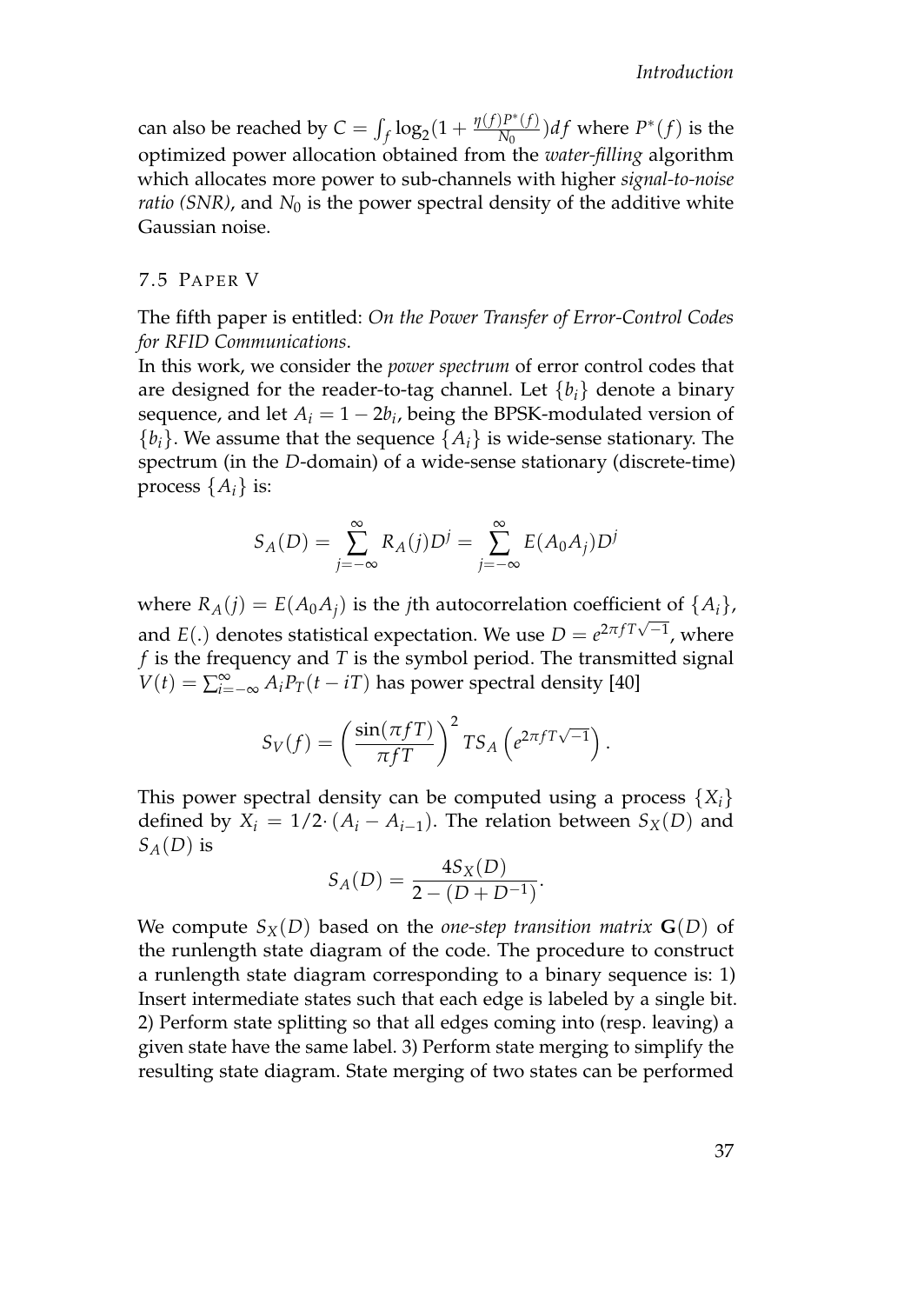if the output *edge structure* is identical. 4) Transform the state diagram into a runlength state diagram by removing all states with the property that the incoming bit (which is the same on all incoming edges) and the outgoing bit (which is also the same on all outgoing edges) are the same.

 $\text{From } [40], S_X(D) = p(1)\pi((\mathbf{I} + \mathbf{G}(D))^{-1} + (\mathbf{I} + \mathbf{G}(D^{-1}))^{-1} - \mathbf{I}) \mathbf{u}^T$  $\text{From } [40], S_X(D) = p(1)\pi((\mathbf{I} + \mathbf{G}(D))^{-1} + (\mathbf{I} + \mathbf{G}(D^{-1}))^{-1} - \mathbf{I}) \mathbf{u}^T$  $\text{From } [40], S_X(D) = p(1)\pi((\mathbf{I} + \mathbf{G}(D))^{-1} + (\mathbf{I} + \mathbf{G}(D^{-1}))^{-1} - \mathbf{I}) \mathbf{u}^T$ where  $\mathbf{u} = (1, 1, \ldots, 1), (\cdot)^T$  denotes the transpose of its argument, **I** is the  $L \times L$  identity matrix, *L* is the number of states in the runlength diagram,  $\pi = (\pi_1, ..., \pi_L)$  is the solution to  $\pi G(1) = \pi$ ,  $p(1) = (\pi \mathbf{G}'(1) \mathbf{u}^T)^{-1}$ , and  $\mathbf{G}'(D)$  is the element-wise derivative of **G**(*D*) with respect to *D*.

The power spectral density is computed for the codes that are proposed from runlength constraints in Paper II, and two new codes are also introduced. Furthermore, for different codes, we compute the total power transferred to the tag as a function of the inter-coil separation based on Paper IV.

# <span id="page-53-0"></span>7.6 PAPER VI

The sixth paper is entitled: *Error Correction on an Insertion/Deletion Channel Applying Codes From RFID Standards*.

In this work, we study the communication from a tag to a reader. Since CRC and Manchester codes are mandated by RFID standard protocols, we investigate their decoding performance under the discretized Gaussian shift channel in this work.

Our coding strategy is: the encoder structure of the tag is a serial concatenation of a CRC code as the outer code and a Manchester code as the inner code; decoding using a joint trellis for the overall serially concatenated code, and map the most likely transmitted frame to an information sequence using the encoder mapping of the Manchester code and that of the CRC code. In particular, we establish a metric table for the Manchester code on the insertion/deletion channel and use a *stack algorithm* to estimate the most likely transmitted frame with smallest Levenshtein distance to the received sequence by the help of a joint trellis structure of the overall code. We prove that the coding system is single error correcting for any information block length. The complexity of the stack decoder depends on a *bounded distance decoding threshold*.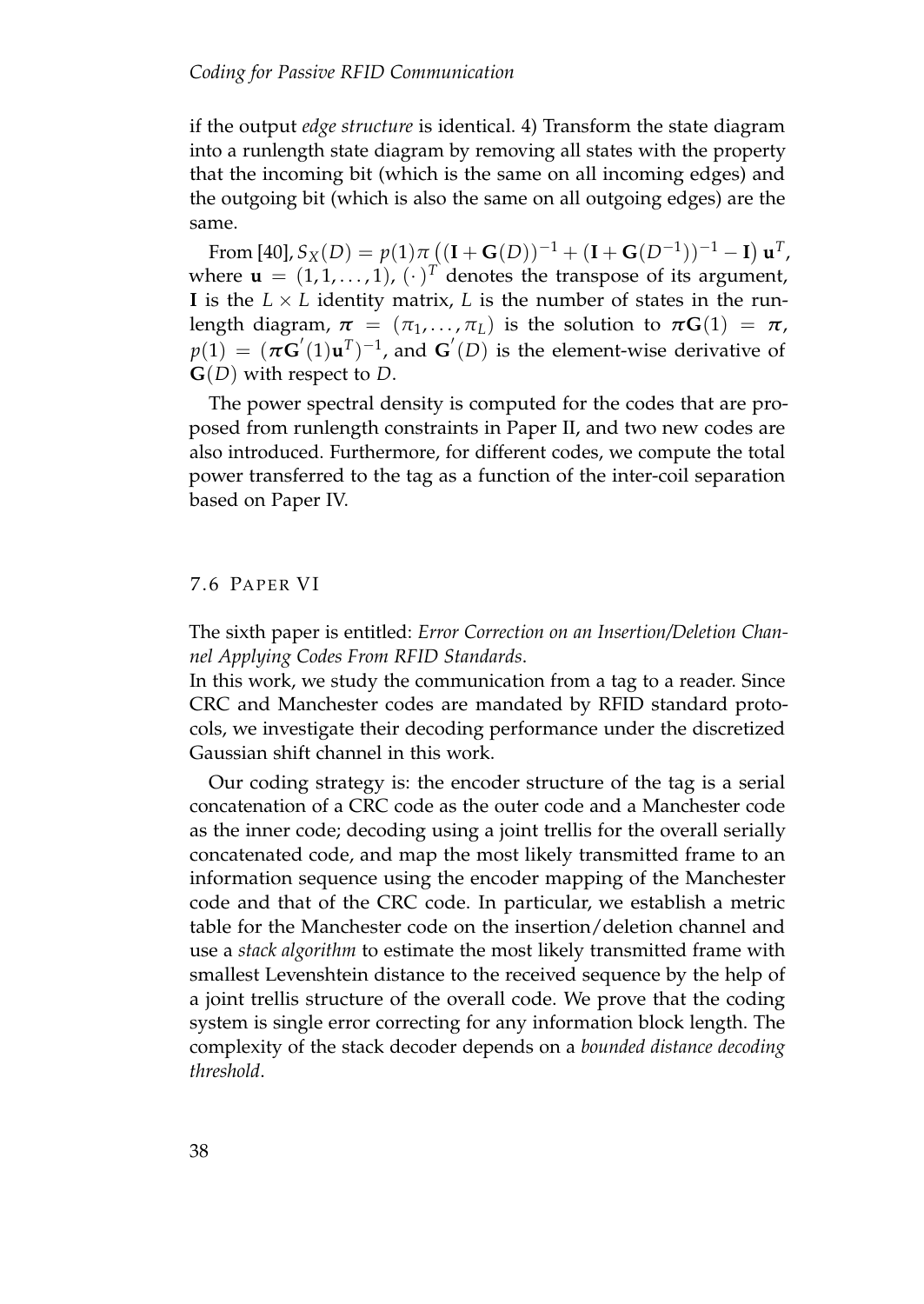# <span id="page-54-0"></span>8 FUTURE WORK

We exploited CRC-LDPC code concatenation on the BEC in Paper I. Similar exploitation of this concatenation on other channels can be an interesting study for future work. In Paper VI, we discussed CRC-Manchester code concatenation on a discretized Gaussian shift channel. Other modulation codes described in Paper II and Paper V can be considered as alternatives to the Manchester code in future work that optimize the code concatenation on this channel with respect to channel capacity and power transfer. Further, coding for multi-tags to single reader communication will be a challenging, but also a practical problem.

# **REFERENCES**

- <span id="page-54-1"></span>[1] Finkenzeller, K.: *RFID Handbook: Fundamentals and Applications in Contactless Smart Cards, Radio Frequency Identification and Near-Field Communication*. John Wiley & Sons, 2010.
- <span id="page-54-2"></span>[2] Glover, B., Bhatt, H.: *RFID Essentials*. Theory in practice. O'Reilly, 2006.
- <span id="page-54-3"></span>[3] ZHANG, L., WANG, Z.: Integration of RFID into wireless sensor networks: Architectures, opportunities and challenging problems. In *Proc. Fifth International Conference on Grid and Cooperative Computing Workshops (GCCW)*, pp. 463–469. Hunan,China, Oct. 2006.
- <span id="page-54-4"></span>[4] GRIFFITHS, D. J.: *Introduction to Electrodynamics*. Prentice Hall, 1999.
- <span id="page-54-5"></span>[5] HORLER, G.: Inductively coupled telemetry. In BARATON, M.-I. (ed.), *Sensors for Environment, Health and Security*, NATO Science for Peace and Security Series C: Environmental Security, pp. 239–252. Springer Netherlands, 2009.
- <span id="page-54-6"></span>[6] Proakis, J. G., Salehi, M.: *Communication Systems Engineering*. Prentice Hall, 2002.
- <span id="page-54-7"></span>[7] GOLDSMITH, A.: *Wireless Communications*. Cambridge University Press, 2005.
- <span id="page-54-8"></span>[8] Yoon, S.-R., Lee, J.-H., Park, S.-C.: Anti-collision protocol tuning for the ISO/IEC 18000-3 mode 2 RFID system. In *Proc. IEEE*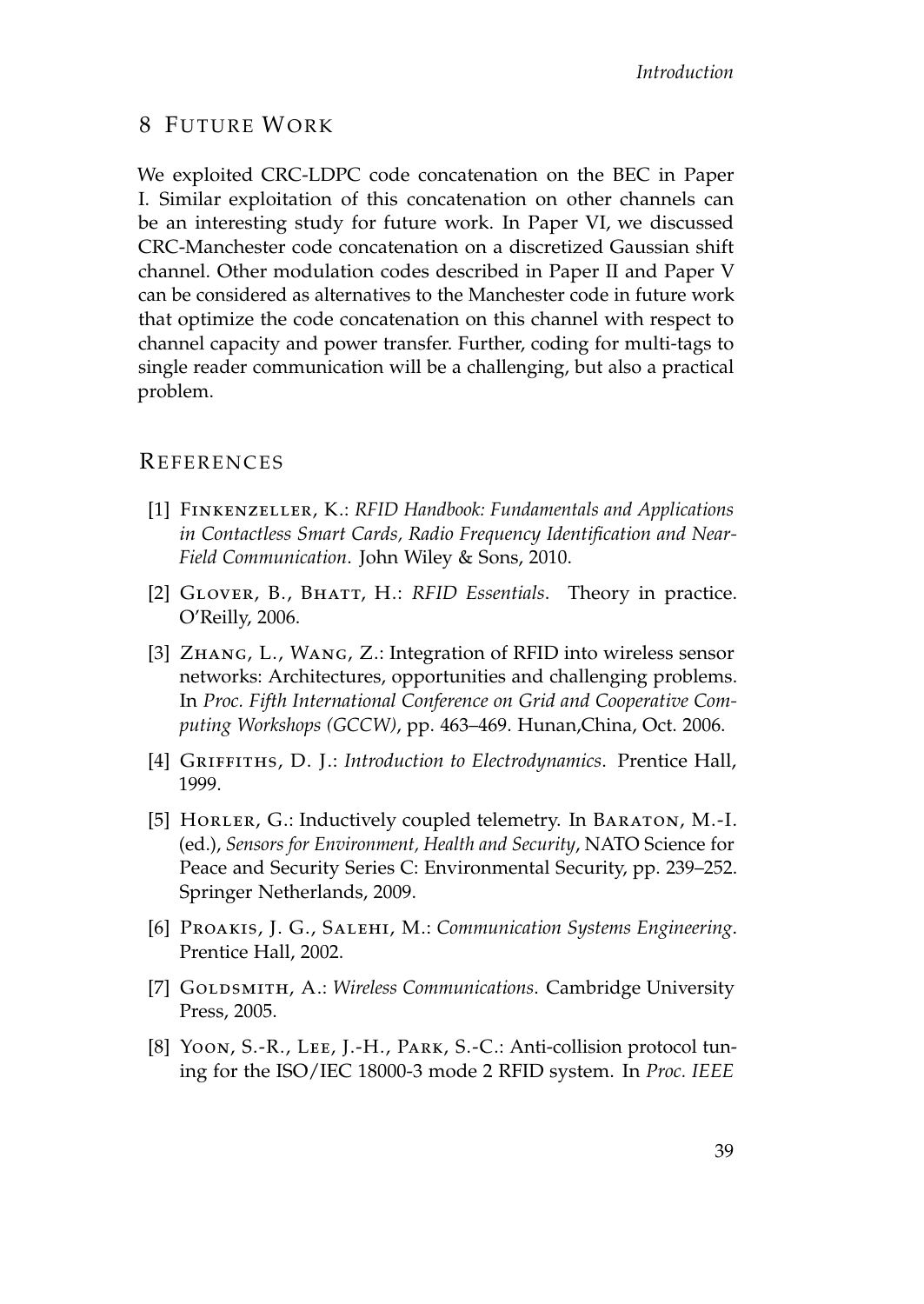*68th Vehicular Technology Conference (VTC)*, pp. 1–5. Calgary, BC, Canada, Sep. 2008.

- <span id="page-55-0"></span>[9] Tanenbaum, A. S.: *Computer Networks*. Prentice Hall, 1989.
- <span id="page-55-1"></span>[10] MUTTI, C., FLOERKEMEIER, C.: CDMA-based RFID systems in dense scenarios: Concepts and challenges. In *Proc. IEEE International Conference on RFID*, pp. 215–222. Las Vegas, NV, Apr. 2008.
- <span id="page-55-2"></span>[11] Cover, T. M., Thomas, J. A.: *Elements of Information Theory*. Wiley Series in Telecommunications and Signal Processing. Wiley-Interscience, 2006.
- <span id="page-55-3"></span>[12] Shannon, C. E.: A mathematical theory of communication. *Bell System Technical Journal* pp. 379–423, 623–659, Jul. and Oct. 1948.
- <span id="page-55-4"></span>[13] ten Brink, S.: Convergence of iterative decoding. *Electronics Letters* 35(10), 806–808, May 1999.
- <span id="page-55-5"></span>[14] TEN BRINK, S.: Convergence behavior of iteratively decoded parallel concatenated codes. *Communications, IEEE Transactions on* 49(10), 1727–1737, Oct. 2001.
- <span id="page-55-6"></span>[15] Ryan, W. E., Lin, S.: *Channel Codes: Classical and Modern*. Cambridge University Press, 2009.
- <span id="page-55-7"></span>[16] LEVENSHTEIN, V. I.: Binary codes capable of correcting deletions, insertions, and reversals. *SOVIET PHYSICS-DOKLADY* pp. 707– 710, 1966.
- <span id="page-55-8"></span>[17] ROSNES, E., BARBERO, Á. I., YTREHUS, Ø.: Coding for a bit-shift channel with applications to inductively coupled channels. In *Proc. IEEE Global Telecommunications Conference (GLOBECOM)*, pp. 1–6. Honolulu, HI, Dec. 2009.
- <span id="page-55-9"></span>[18] Lin, S., Costello, Jr., D. J.: *Error Control Coding: Fundamentals and Applications*. Pearson-Prentice Hall, 2004.
- <span id="page-55-10"></span>[19] ROTH, R.: *Introduction to Coding Theory*. Cambridge University Press, 2006.
- <span id="page-55-11"></span>[20] Forney, Jr., G. D.: The Viterbi algorithm. *Proceedings of the IEEE* 61(3), 268–278, Mar. 1973.
- <span id="page-55-12"></span>[21] VITERBI, A.: Error bounds for convolutional codes and an asymptotically optimum decoding algorithm. *Information Theory, IEEE Transactions on* 13(2), 260–269, Apr. 1967.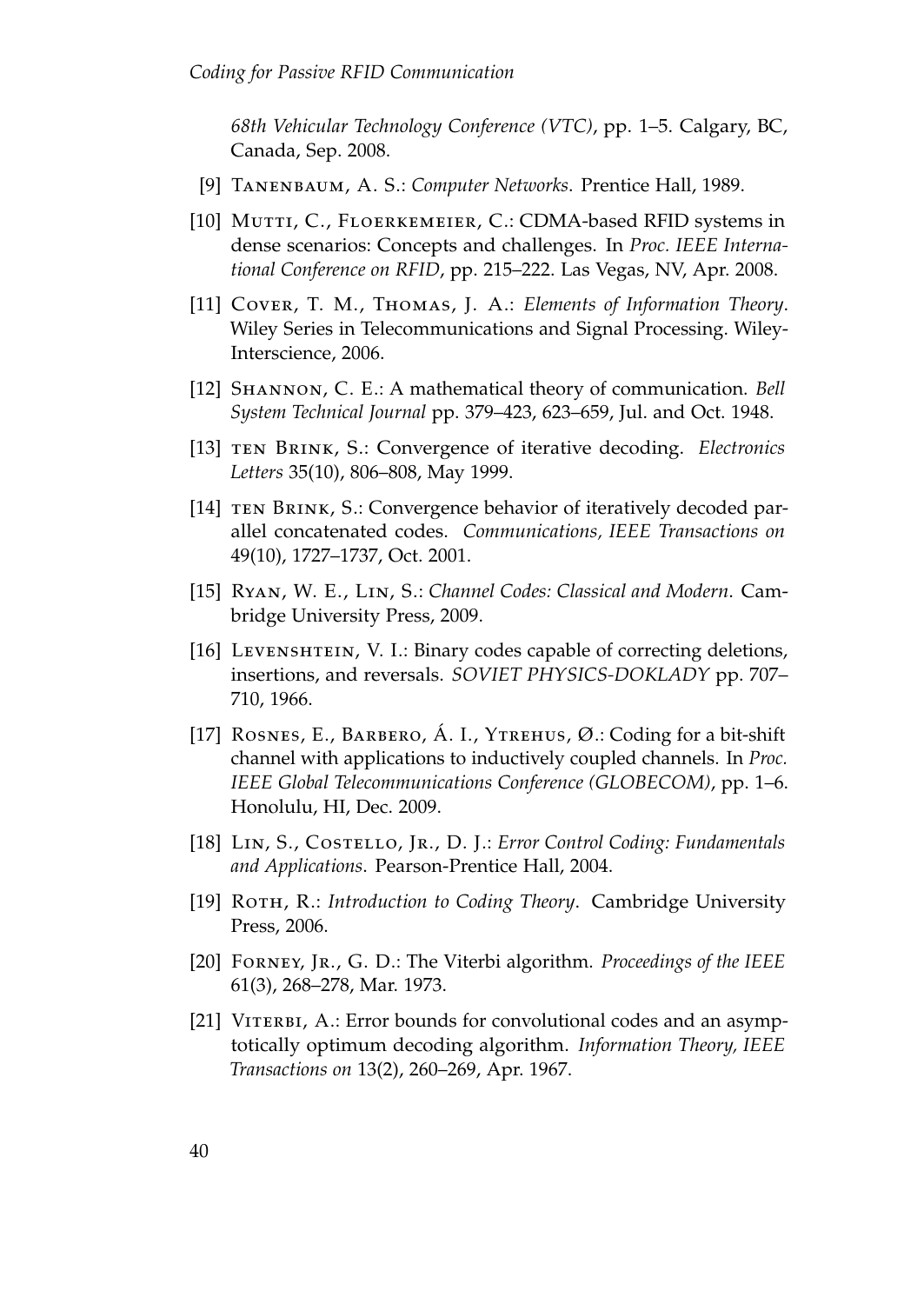- <span id="page-56-0"></span>[22] BAHL, L., COCKE, J., JELINEK, F., RAVIV, J.: Optimal decoding of linear codes for minimizing symbol error rate. *Information Theory, IEEE Transactions on* 20(2), 284–287, Mar. 1974.
- <span id="page-56-1"></span>[23] WOLF, J.: Efficient maximum likelihood decoding of linear block codes using a trellis. *Information Theory, IEEE Transactions on* 24(1), 76–80, Jan. 1978.
- <span id="page-56-2"></span>[24] Schlegel, C., Perez, L.: *Trellis Coding*. IEEE Press, 1997.
- <span id="page-56-3"></span>[25] Richardson, T. J., Urbanke, R. L.: *Modern Coding Theory*. Cambridge University Press, 2008.
- <span id="page-56-4"></span>[26] BOCHAROVA, I. E., HANDLERY, M., JOHANNESSON, R., Kudryashov, B. D.: A BEAST for prowling in trees. *Information Theory, IEEE Transactions on* 50(6), 1295–1302, Jun. 2004.
- <span id="page-56-5"></span>[27] BOCHAROVA, I. E., JOHANNESSON, R., KUDRYASHOV, B. D., LONČAR, M.: BEAST decoding for block codes. *Telecommunications*, *European Transactions on* 15(4), 297–305, Jul./Aug. 2004.
- <span id="page-56-6"></span>[28] GALLAGER, R.: Low-density parity-check codes. *Information Theory*, *IRE Transactions on* 8(1), 21–28, Jan. 1962.
- <span id="page-56-7"></span>[29] Tanner, R.: A recursive approach to low complexity codes. *Information Theory, IEEE Transactions on* 27(5), 533–547, Sep. 1981.
- <span id="page-56-8"></span>[30] MACKAY, D. J. C.: Good error-correcting codes based on very sparse matrices. *Information Theory, IEEE Transactions on* 45(2), 399–431, Mar. 1999.
- <span id="page-56-9"></span>[31] Luby, M. G., Mitzenmacher, M., Shokrollahi, M. A., Spielman, D. A.: Improved low-density parity-check codes using irregular graphs. *Information Theory, IEEE Transactions on* 47(2), 585–598, Feb. 2001.
- <span id="page-56-10"></span>[32] CHUNG, S.-Y., FORNEY, JR., G. D., RICHARDSON, T. J., URbanke, R.: On the design of low-density parity-check codes within 0.0045 dB of the Shannon limit. *Communications Letters, IEEE* 5(2), 58–60, Feb. 2001.
- <span id="page-56-11"></span>[33] Hu, X.-Y., ELEFTHERIOU, E., ARNOLD, D.: Regular and irregular progressive edge-growth Tanner graphs. *Information Theory, IEEE Transactions on* 51(1), 386–398, Jan. 2003.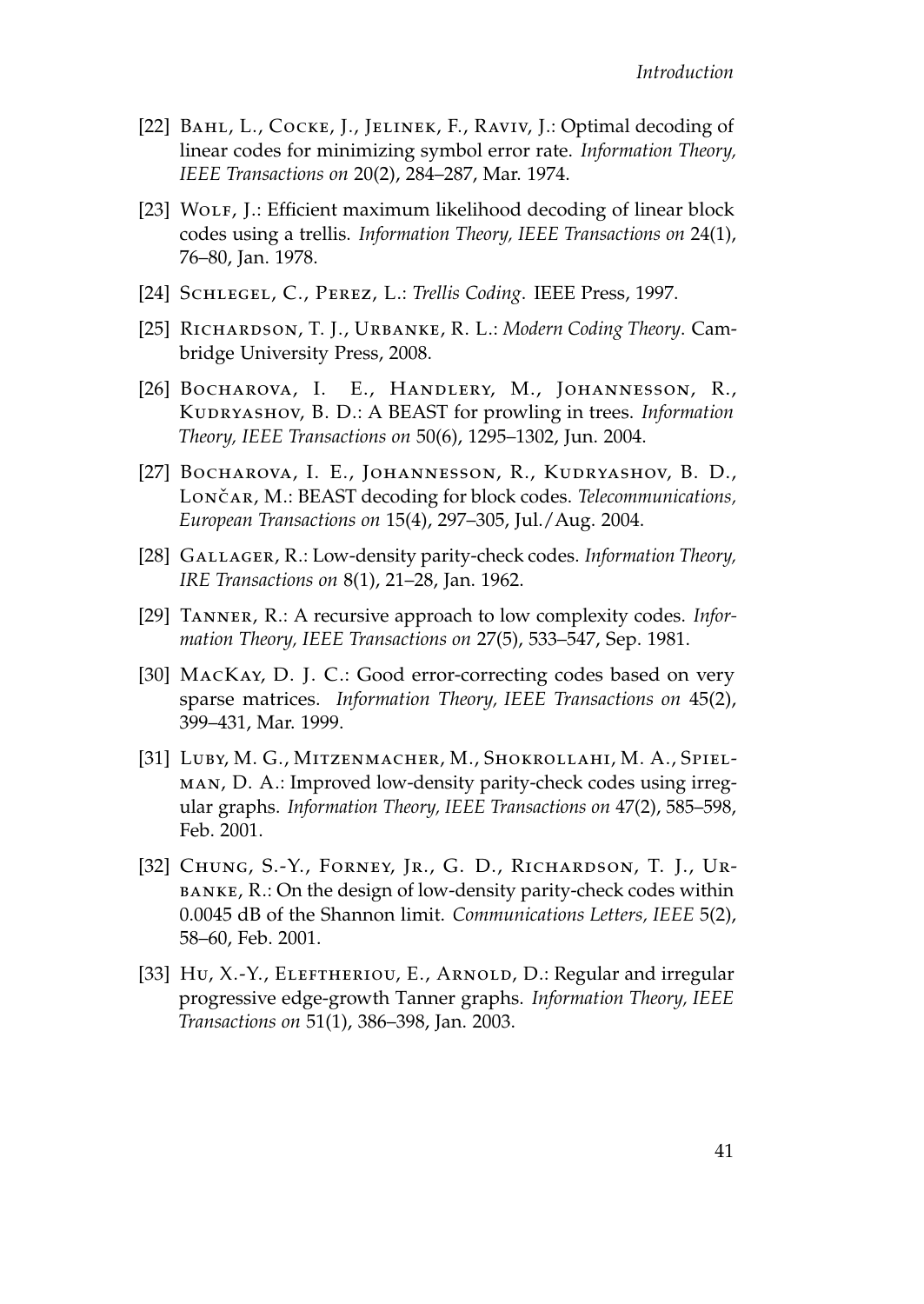- <span id="page-57-0"></span>[34] Wang, S. X., Taratorin, A. M.: *Magnetic Information Storage Technology*. Electromagnetism Series. Academic Press, 1999.
- <span id="page-57-1"></span>[35] Brian, H. M., Roth, R. M., Siegel, P. H.: *An Introduction to Coding for Constrained Systems*. Stanford, 2000.
- <span id="page-57-2"></span>[36] Immink, K. A. S.: Runlength-limited sequences. *Proceedings of the IEEE* 78(11), 1745–1759, Nov. 1990.
- <span id="page-57-3"></span>[37] ADLER, R., COPPERSMITH, D., HASSNER, M.: Algorithms for sliding block codes—An application of symbolic dynamics to information theory. *Information Theory, IEEE Transactions on* 29(1), 5–22, Jan. 1983.
- <span id="page-57-4"></span>[38] IMMINK, K. A. S., SIEGEL, P. H., WOLF, J. K.: Codes for digital recorders. *Information Theory, IEEE Transactions on* 44(6), 2260–2299, Oct. 1998.
- <span id="page-57-5"></span>[39] Immink, K. A. S.: *Coding Techniques for Digital Recorders*. Prentice Hall, 1991.
- <span id="page-57-6"></span>[40] GALLOPOULOS, A., HEEGARD, C., SIEGEL, P. H.: The power spectrum of run-length-limited codes. *Communications, IEEE Transactions on* 37(9), 906–917, Sep. 1989.
- <span id="page-57-7"></span>[41] Bosik, B. S.: The spectral density of a coded digital signal. *Bell System Technical Journal* 51(4), 921–932, Apr. 1972.
- <span id="page-57-8"></span>[42] ROSNES, E., YTREHUS, Ø.: Turbo decoding on the binary erasure channel: Finite-length analysis and turbo stopping sets. *Information Theory, IEEE Transactions on* 53(11), 4059–4075, Nov. 2007.
- <span id="page-57-9"></span>[43] WEBER, J. H., ABDEL-GHAFFAR, K. A. S.: Results on parity-check matrices with optimal stopping and/or dead-end set enumerators. *Information Theory, IEEE Transactions on* 54(3), 1368–1374, Mar. 2008.
- <span id="page-57-10"></span>[44] Wei, V. K.: Generalized Hamming weights for linear codes. *Information Theory, IEEE Transactions on* 37(5), 1412–1418, Sep. 1991.
- <span id="page-57-11"></span>[45] ROSNES, E., YTREHUS,  $\emptyset$ .: An efficient algorithm to find all smallsize stopping sets of low-density parity-check matrices. *Information Theory, IEEE Transactions on* 55(9), 4167–4178, Sep. 2009.
- <span id="page-57-12"></span>[46] Barbero, Á. I., Horler, G. D., Rosnes, E., Ytrehus, Ø.: Modulation codes for reader-tag communication on inductively coupled channels. In *Proc. International Symposium on Information*